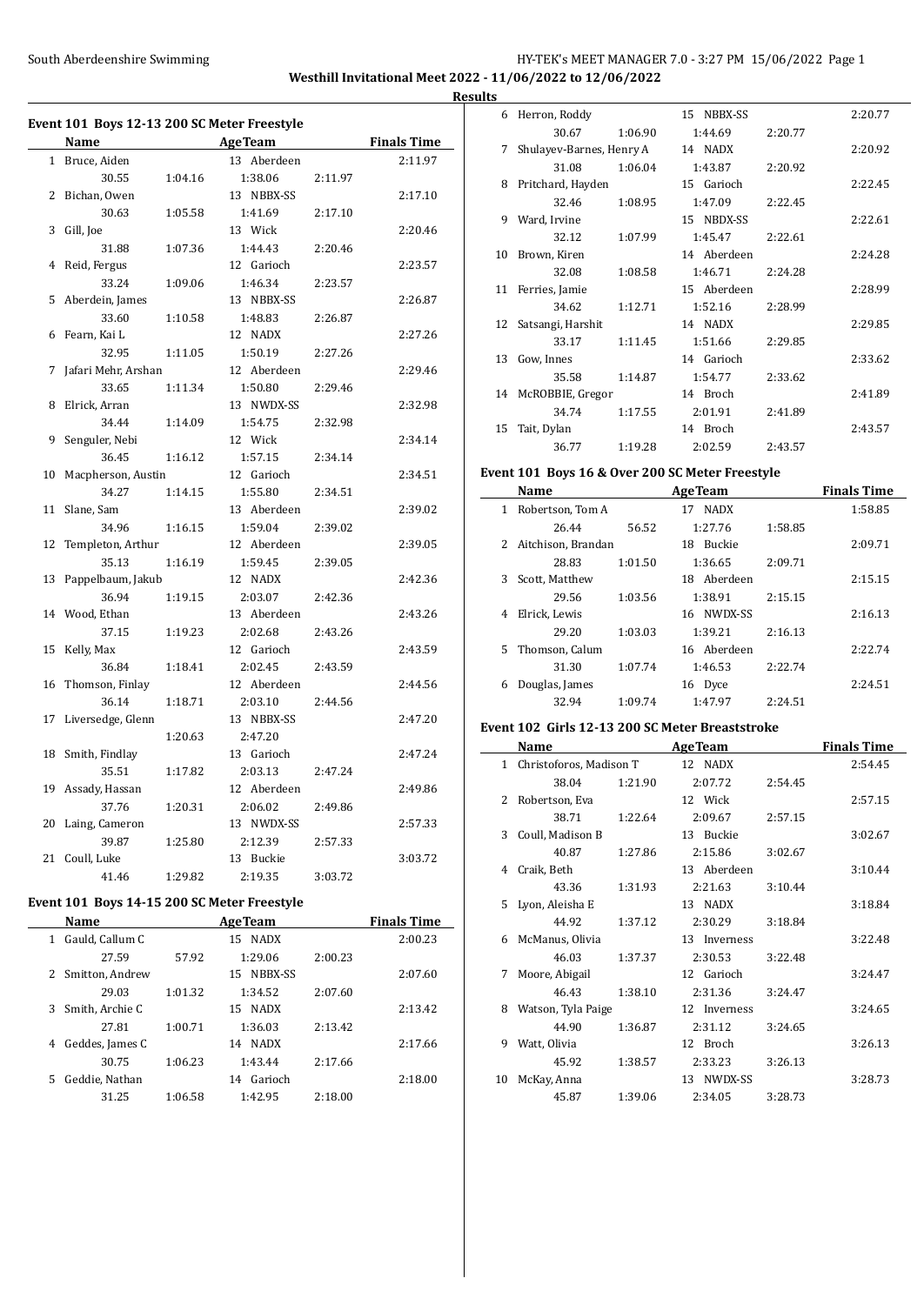# South Aberdeenshire Swimming HY-TEK's MEET MANAGER 7.0 - 3:27 PM 15/06/2022 Page 2

**Westhill Invitational Meet 2022 - 11/06/2022 to 12/06/2022**

# **(Event 102 Girls 12-13 200 SC Meter Breaststroke)**

| $\frac{1}{2}$ and $\frac{1}{2}$ to $\frac{1}{2}$ or $\frac{1}{2}$ . Because the set |                  |         |                |         |                    |  |  |  |  |
|-------------------------------------------------------------------------------------|------------------|---------|----------------|---------|--------------------|--|--|--|--|
|                                                                                     | Name             |         | <b>AgeTeam</b> |         | <b>Finals Time</b> |  |  |  |  |
| 11                                                                                  | Tweedie, Katy    |         | 12 Garioch     |         | 3:30.37            |  |  |  |  |
|                                                                                     | 44.44            | 1:36.86 | 2:33.27        | 3:30.37 |                    |  |  |  |  |
| 12                                                                                  | Herbert, Alana   |         | 12 NWDX-SS     |         | 3:30.50            |  |  |  |  |
|                                                                                     | 45.73            | 1:39.80 | 2:35.25        | 3:30.50 |                    |  |  |  |  |
| 13                                                                                  | Walber, Katie    |         | NBDX-SS<br>13  |         | 3:31.15            |  |  |  |  |
|                                                                                     | 46.66            | 1:40.60 | 2:36.08        | 3:31.15 |                    |  |  |  |  |
| 14                                                                                  | Mo, Summer       |         | 13 NWDX-SS     |         | 3:31.95            |  |  |  |  |
|                                                                                     | 47.77            | 1:42.19 | 2:38.45        | 3:31.95 |                    |  |  |  |  |
| 15                                                                                  | Joensen, Eilidh  |         | 12 NWDX-SS     |         | 3:31.98            |  |  |  |  |
|                                                                                     | 47.41            | 1:43.02 | 2:39.07        | 3:31.98 |                    |  |  |  |  |
| 16                                                                                  | Kari, Liv        |         | 13 NWDX-SS     |         | 3:37.73            |  |  |  |  |
|                                                                                     | 48.35            | 1:44.77 | 2:42.31        | 3:37.73 |                    |  |  |  |  |
| 17                                                                                  | Paterson, Maisie |         | 12 Garioch     |         | 3:39.55            |  |  |  |  |
|                                                                                     | 49.44            | 1:46.28 | 2:45.21        | 3:39.55 |                    |  |  |  |  |
| 18                                                                                  | Johnston, Kirsty |         | 12 Garioch     |         | 3:48.32            |  |  |  |  |
|                                                                                     | 50.37            | 1:49.64 | 2:49.94        | 3:48.32 |                    |  |  |  |  |
| 19                                                                                  | Carter, Sienna   |         | 13 NWDX-SS     |         | 3:49.35            |  |  |  |  |
|                                                                                     | 52.44            | 1:51.68 | 2:51.32        | 3:49.35 |                    |  |  |  |  |

#### **Event 102 Girls 14-15 200 SC Meter Breaststroke**

|    | Name                   |         | <b>AgeTeam</b> |         | <b>Finals Time</b> |
|----|------------------------|---------|----------------|---------|--------------------|
|    | 1 Goodbrand, Alyssa    |         | 15 Ythan       |         | 2:51.58            |
|    | 37.52                  | 1:21.18 | 2:05.92        | 2:51.58 |                    |
| 2  | Denny, Ellen           |         | 14 Garioch     |         | 3:01.33            |
|    | 41.95                  | 1:28.01 | 2:14.40        | 3:01.33 |                    |
|    | 3 Wood, Sara           |         | 15 Ythan       |         | 3:03.17            |
|    | 41.27                  | 1:28.79 | 2:16.27        | 3:03.17 |                    |
|    | 4 Kari, Lia            |         | 15 NWDX-SS     |         | 3:08.90            |
|    | 42.90                  | 1:31.40 | 2:21.29        | 3:08.90 |                    |
| 5  | Myles, Orla            |         | 15 NBBX-SS     |         | 3:13.04            |
|    | 43.39                  | 1:32.60 | 2:23.05        | 3:13.04 |                    |
| 6  | Boyd, Tessa            |         | 14 Garioch     |         | 3:16.59            |
|    | 45.26                  | 1:35.19 | 2:26.18        | 3:16.59 |                    |
| 7  | Reid, Nicole           |         | 14 Broch       |         | 3:18.62            |
|    | 44.56                  | 1:35.18 | 2:27.40        | 3:18.62 |                    |
| 8  | Coutts, Gemma          |         | 14 NWDX-SS     |         | 3:20.03            |
|    | 45.67                  | 1:36.07 | 2:28.43        | 3:20.03 |                    |
| 9  | Fawns, Libby           |         | 14 Dyce        |         | 3:21.92            |
|    | 43.27                  | 1:34.17 | 2:28.21        | 3:21.92 |                    |
| 10 | Eaton, Keira           |         | 14 NBBX-SS     |         | 3:22.70            |
|    | 45.62                  | 1:36.57 | 2:30.45        | 3:22.70 |                    |
| 11 | Zarouali, Yasmeen      |         | 15 Garioch     |         | 3:27.84            |
|    | 47.49                  | 1:40.89 | 2:36.23        | 3:27.84 |                    |
|    | 12 Thomson, Sarah Jane |         | 14 NWDX-SS     |         | 3:35.99            |
|    | 47.34                  | 1:42.90 | 2:40.80        | 3:35.99 |                    |
| 13 | Davidson, Siobhan      |         | 14 NWDX-SS     |         | 3:39.51            |
|    | 49.20                  | 1:44.82 | 2:43.10        | 3:39.51 |                    |
| 14 | McWilliam, Elizabeth   |         | 14 Garioch     |         | 4:04.17            |
|    | 56.08                  | 1:57.69 | 3:01.32        | 4:04.17 |                    |

#### **Event 102 Girls 16 & Over 200 SC Meter Breaststroke**

| <b>Name</b>      |         | <b>AgeTeam</b> | <b>Finals Time</b> |         |
|------------------|---------|----------------|--------------------|---------|
| 1 Carey, Niamh   |         | 16 Inverness   |                    | 3:01.44 |
| 40.39            | 1:27.45 | 2:15.13        | 3:01.44            |         |
| 2 Reece, Laura L |         | 16 NADX        |                    | 3:14.86 |
| 42.24            | 1:31.55 | 2:22.84        | 3:14.86            |         |

| <b>Results</b> |                                             |         |                 |         |                    |
|----------------|---------------------------------------------|---------|-----------------|---------|--------------------|
|                | 3 Heard, Cara                               |         | 16 NBBX-SS      |         | 3:21.99            |
|                | 44.88                                       | 1:36.63 | 2:29.86         | 3:21.99 |                    |
|                | Event 103 Boys 12-13 100 SC Meter Butterfly |         |                 |         |                    |
|                | Name                                        |         | <b>AgeTeam</b>  |         | <b>Finals Time</b> |
|                | 1 Prusik, Adam                              |         | 13 NADX         |         | 1:08.50            |
|                | 30.81                                       | 1:08.50 |                 |         |                    |
|                | 2 Massie, Tom                               |         | 13 Alford Otter |         | 1:14.08            |
|                | 33.07                                       | 1:14.08 |                 |         |                    |
|                | 3 Bremner, Lachlan                          |         | 13 Inverness    |         | 1:14.15            |
|                | 32.82                                       | 1:14.15 |                 |         |                    |
|                | 4 Aberdein, James                           |         | 13 NBBX-SS      |         | 1:14.58            |
|                | 34.28                                       | 1:14.58 |                 |         |                    |
|                | 5 Strachan, Jensen                          |         | 13 Broch        |         | 1:16.72            |
|                | 35.35                                       | 1:16.72 |                 |         |                    |
|                | 6 Fearn, Kai L                              |         | 12 NADX         |         | 1:17.77            |
|                | 35.77                                       | 1:17.77 |                 |         |                    |
|                | 7 Storer, Alfred                            |         | 12 NBBX-SS      |         | 1:18.84            |
|                | 35.60                                       | 1:18.84 |                 |         |                    |
|                | 8 Thomson, Finlay                           |         | 12 Aberdeen     |         | 1:26.40            |
|                | 38.32                                       | 1:26.40 |                 |         |                    |
|                | 9 Abernethy, Ethan M                        |         | 12 NADX         |         | 1:27.09            |
|                | 38.95                                       | 1:27.09 |                 |         |                    |
|                | 10 Brice, Callum                            |         | 13 Alford Otter |         | 1:28.44            |
|                | 37.45                                       | 1:28.44 |                 |         |                    |
|                | 11 Macpherson, Austin                       |         | 12 Garioch      |         | 1:29.27            |
|                | 40.61                                       | 1:29.27 |                 |         |                    |
|                | 12 Reid, Fergus                             |         | 12 Garioch      |         | 1:29.70            |
|                | 40.69                                       | 1:29.70 |                 |         |                    |
|                | 13 Grudzien, Oskar                          |         | 12 Dyce         |         | 1:35.13            |
|                | 42.02                                       | 1:35.13 |                 |         |                    |
|                | 14 Kelly, Max                               |         | 12 Garioch      |         | 1:37.67            |
|                | 44.28                                       | 1:37.67 |                 |         |                    |
|                | 15 Smith, Findlay                           |         | 13 Garioch      |         | 1:41.06            |
|                | 45.66                                       | 1:41.06 |                 |         |                    |
|                | 16 Laing, Cameron                           |         | 13 NWDX-SS      |         | 1:56.17            |
|                | 52.31                                       | 1:56.17 |                 |         |                    |

### **Event 103 Boys 14-15 100 SC Meter Butterfly**

|   | Name                     |         |    | <b>AgeTeam</b> | <b>Finals Time</b> |
|---|--------------------------|---------|----|----------------|--------------------|
| 1 | Fearn, Dean L            |         |    | 14 NADX        | 58.19              |
|   | 26.27                    | 58.19   |    |                |                    |
| 2 | Austin, Lewis            |         |    | 15 Tain        | 1:02.13            |
|   | 28.68                    | 1:02.13 |    |                |                    |
| 3 | Shulayev-Barnes, Oscar J |         |    | 15 NADX        | 1:09.85            |
|   | 30.53                    | 1:09.85 |    |                |                    |
| 4 | Geddie, Nathan           |         |    | 14 Garioch     | 1:10.19            |
|   | 32.85                    | 1:10.19 |    |                |                    |
|   | 5 McDonald, Lennon       |         | 15 | Dyce           | 1:11.34            |
|   | 33.00                    | 1:11.34 |    |                |                    |
| 6 | Ratkos, Vilmos           |         |    | 14 NBBX-SS     | 1:13.81            |
|   | 30.00                    | 1:13.81 |    |                |                    |
| 7 | Wright, Alex             |         |    | 14 NWDX-SS     | 1:16.17            |
|   | 35.51                    | 1:16.17 |    |                |                    |
| 8 | Pritchard, Hayden        |         | 15 | Garioch        | 1:16.98            |
|   | 35.45                    | 1:16.98 |    |                |                    |
| 9 | Aitchison, Kallum        |         | 15 | Buckie         | 1:17.58            |
|   | 34.79                    | 1:17.58 |    |                |                    |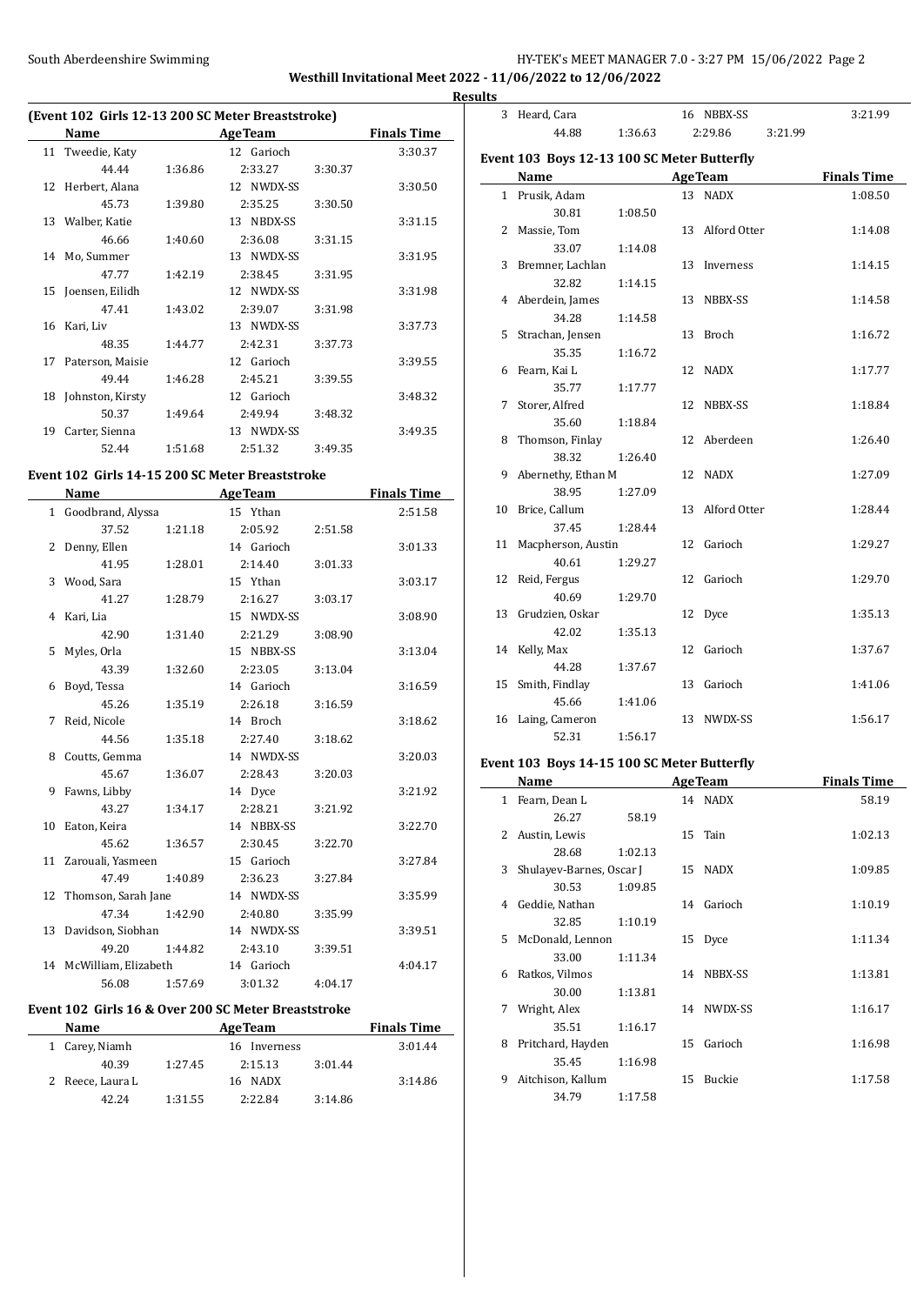## South Aberdeenshire Swimming HY-TEK's MEET MANAGER 7.0 - 3:27 PM 15/06/2022 Page 3 **Westhill Invitational Meet 2022 - 11/06/2022 to 12/06/2022**

**(Event 103 Boys 14-15 100 SC Meter Butterfly) Name Age Team Finals Time** 10 Brown, Kiren 14 Aberdeen 1:18.73 34.10 1:18.73 11 Herbert, Matthew 14 NWDX-SS 1:19.81 34.27 1:19.81 12 Gow, Innes 14 Garioch 1:26.70 39.58 1:26.70 13 McROBBIE, Gregor 14 Broch 1:38.98 40.34 1:38.98 14 Bissett, Calum 14 Wick 1:40.22 45.38 1:40.22 --- Cadger, Jake 15 Ythan DQ

# **Event 103 Boys 16 & Over 100 SC Meter Butterfly**

|    | Name                |         |    | <b>AgeTeam</b> | <b>Finals Time</b> |
|----|---------------------|---------|----|----------------|--------------------|
| 1  | Robertson, Tom A    |         |    | 17 NADX        | 56.29              |
|    | 26.32               | 56.29   |    |                |                    |
| 2  | Ward, Logan         |         | 17 | NBDX-SS        | 1:00.28            |
|    | 27.92               | 1:00.28 |    |                |                    |
| 3  | Aitchison, Brandan  |         | 18 | <b>Buckie</b>  | 1:07.22            |
|    | 30.69               | 1:07.22 |    |                |                    |
| 4  | Hayes, Ciaran       |         |    | 16 Aberdeen    | 1:09.74            |
|    | 31.66               | 1:09.74 |    |                |                    |
| 5. | Rashwan, Yassin     |         |    | 16 NADX        | 1:09.97            |
|    | 31.35               | 1:09.97 |    |                |                    |
| 6  | Scott, Matthew      |         |    | 18 Aberdeen    | 1:12.25            |
|    | 32.83               | 1:12.25 |    |                |                    |
| 7  | Inkson, Nathaniel M |         | 17 | <b>NADX</b>    | 1:17.27            |
|    | 34.89               | 1:17.27 |    |                |                    |

#### **Event 104 Girls 12-13 100 SC Meter Backstroke**

 $\overline{\phantom{a}}$ 

|             | Name                    |         |    | <b>AgeTeam</b> | <b>Finals Time</b> |
|-------------|-------------------------|---------|----|----------------|--------------------|
|             | 1 Coull, Madison B      |         |    | 13 Buckie      | 1:10.17            |
|             | 33.87                   | 1:10.17 |    |                |                    |
| $2^{\circ}$ | Christoforos, Madison T |         |    | 12 NADX        | 1:15.21            |
|             | 36.41                   | 1:15.21 |    |                |                    |
| 3           | Robertson, Jasmine      |         |    | 12 Aberdeen    | 1:15.83            |
|             | 36.97                   | 1:15.83 |    |                |                    |
|             | 4 Louw, Imogen          |         |    | 13 NWDX-SS     | 1:16.04            |
|             | 36.55                   | 1:16.04 |    |                |                    |
|             | 5 Littlejohn, Amber     |         | 13 | <b>NADX</b>    | 1:17.38            |
|             | 36.54                   | 1:17.38 |    |                |                    |
| 6           | Craik, Beth             |         |    | 13 Aberdeen    | 1:18.34            |
|             | 37.82                   | 1:18.34 |    |                |                    |
| 7           | Leune, Mya              |         |    | 12 Ythan       | 1:18.87            |
|             | 38.29                   | 1:18.87 |    |                |                    |
| 8           | Forbes, Payton          |         | 13 | Buckie         | 1:19.68            |
|             | 38.94                   | 1:19.68 |    |                |                    |
| 9           | Robertson, Ruby         |         | 13 | Buckie         | 1:20.02            |
|             | 39.94                   | 1:20.02 |    |                |                    |
| 10          | Strachan, Erin          |         | 12 | NBDX-SS        | 1:20.53            |
|             | 38.59                   | 1:20.53 |    |                |                    |
|             | 11 McManus, Olivia      |         | 13 | Inverness      | 1:21.28            |
|             | 39.63                   | 1:21.28 |    |                |                    |
|             | 12 Mo, Summer           |         |    | 13 NWDX-SS     | 1:21.59            |
|             | 40.08                   | 1:21.59 |    |                |                    |

|   | <b>Results</b> |                           |         |    |              |         |
|---|----------------|---------------------------|---------|----|--------------|---------|
|   |                | 13 Joensen, Eilidh        |         |    | 12 NWDX-SS   | 1:21.61 |
| - |                | 39.87                     | 1:21.61 |    |              |         |
|   |                | 14 Forbes, Lena           |         |    | 13 Wick      | 1:21.76 |
|   |                | 39.39                     | 1:21.76 |    |              |         |
|   |                | 15 Laidlaw, Ava           |         |    | 12 Broch     | 1:22.89 |
|   |                | 41.50                     | 1:22.89 |    |              |         |
|   |                | 16 Clubb, Heather C       |         | 12 | NADX         | 1:22.97 |
|   |                | 38.81                     | 1:22.97 |    |              |         |
|   |                | 17 Milne, Grace           |         | 13 | NBDX-SS      | 1:24.19 |
|   |                | 40.11                     | 1:24.19 |    |              |         |
|   |                | 18 Thom, Kaelyn           |         |    | 12 Aberdeen  | 1:26.20 |
|   |                | 40.06                     | 1:26.20 |    |              |         |
|   |                | 19 Kari, Liv              |         |    | 13 NWDX-SS   | 1:26.51 |
|   |                | 41.61                     | 1:26.51 |    |              |         |
|   |                | 20 Herbert, Alana         |         |    | 12 NWDX-SS   | 1:26.52 |
|   |                | 41.30                     | 1:26.52 |    |              |         |
|   | 21             | Hird, Libby               |         |    | 12 Dyce      | 1:28.35 |
|   |                | 42.46                     | 1:28.35 |    |              |         |
|   |                | 22 Killicoat, Emily       |         |    | 13 Ythan     | 1:29.04 |
|   |                | 42.28                     | 1:29.04 |    |              |         |
|   |                | 23 Tweedie, Katy          |         |    | 12 Garioch   | 1:30.05 |
|   |                | 44.58                     | 1:30.05 |    |              |         |
|   |                | 24 Moore, Abigail         |         | 12 | Garioch      | 1:30.16 |
|   |                | 44.39                     | 1:30.16 |    |              |         |
|   |                | 25 Johnston, Kirsty       |         |    | 12 Garioch   | 1:32.34 |
|   |                | 45.07                     | 1:32.34 |    |              |         |
|   |                | 26 Gatton, Leah           |         | 12 | Inverness    | 1:32.90 |
|   |                | 45.53                     | 1:32.90 |    |              |         |
|   |                | 27 Reid, Lacey            |         | 12 | Broch        | 1:34.23 |
|   |                | 46.23                     | 1:34.23 |    |              |         |
|   |                | 28 Ancketill, Gabriella   |         |    | 12 NWDX-SS   | 1:34.67 |
|   |                | 29 Carter, Sienna         |         |    | 13 NWDX-SS   | 1:35.82 |
|   |                | 46.27                     | 1:35.82 |    |              |         |
|   |                | 30 Smith, Eve Marie       |         | 12 | Dyce         | 1:37.68 |
|   |                | 47.27                     | 1:37.68 |    |              |         |
|   |                | 31 Tondor, Kamilla        |         |    | 12 Inverness | 1:37.95 |
|   |                | 46.47                     | 1:37.95 |    |              |         |
|   |                | 32 Tennant, Hannah        |         | 13 | NWDX-SS      | 1:38.52 |
|   |                | 46.95                     | 1:38.52 |    | 12 Garioch   | 1:42.12 |
|   | 33             | Paterson, Maisie<br>50.41 |         |    |              |         |
|   | $---$          | McKay, Anna               | 1:42.12 |    | 13 NWDX-SS   |         |
|   |                |                           |         |    |              | DQ      |

#### **Event 104 Girls 14-15 100 SC Meter Backstroke**

|    | Name                  |         |    | <b>AgeTeam</b> | <b>Finals Time</b> |
|----|-----------------------|---------|----|----------------|--------------------|
| 1  | Abernethy, Isabella A |         |    | 15 NADX        | 1:08.68            |
|    | 33.30                 | 1:08.68 |    |                |                    |
| 2  | Wood, Alison          |         |    | 14 Tain        | 1:09.86            |
|    | 33.47                 | 1:09.86 |    |                |                    |
| 3  | Clubb, Ailsa M        |         | 14 | <b>NADX</b>    | 1:11.94            |
|    | 35.16                 | 1:11.94 |    |                |                    |
| 4  | Wraight, Charlotte    |         | 14 | NWDX-SS        | 1:13.33            |
|    | 35.36                 | 1:13.33 |    |                |                    |
| 5. | Jupp, Emma M          |         | 14 | <b>NADX</b>    | 1:14.09            |
|    | 36.02                 | 1:14.09 |    |                |                    |
| 6  | Goodbrand, Alyssa     |         |    | 15 Ythan       | 1:14.55            |
|    | 36.05                 | 1:14.55 |    |                |                    |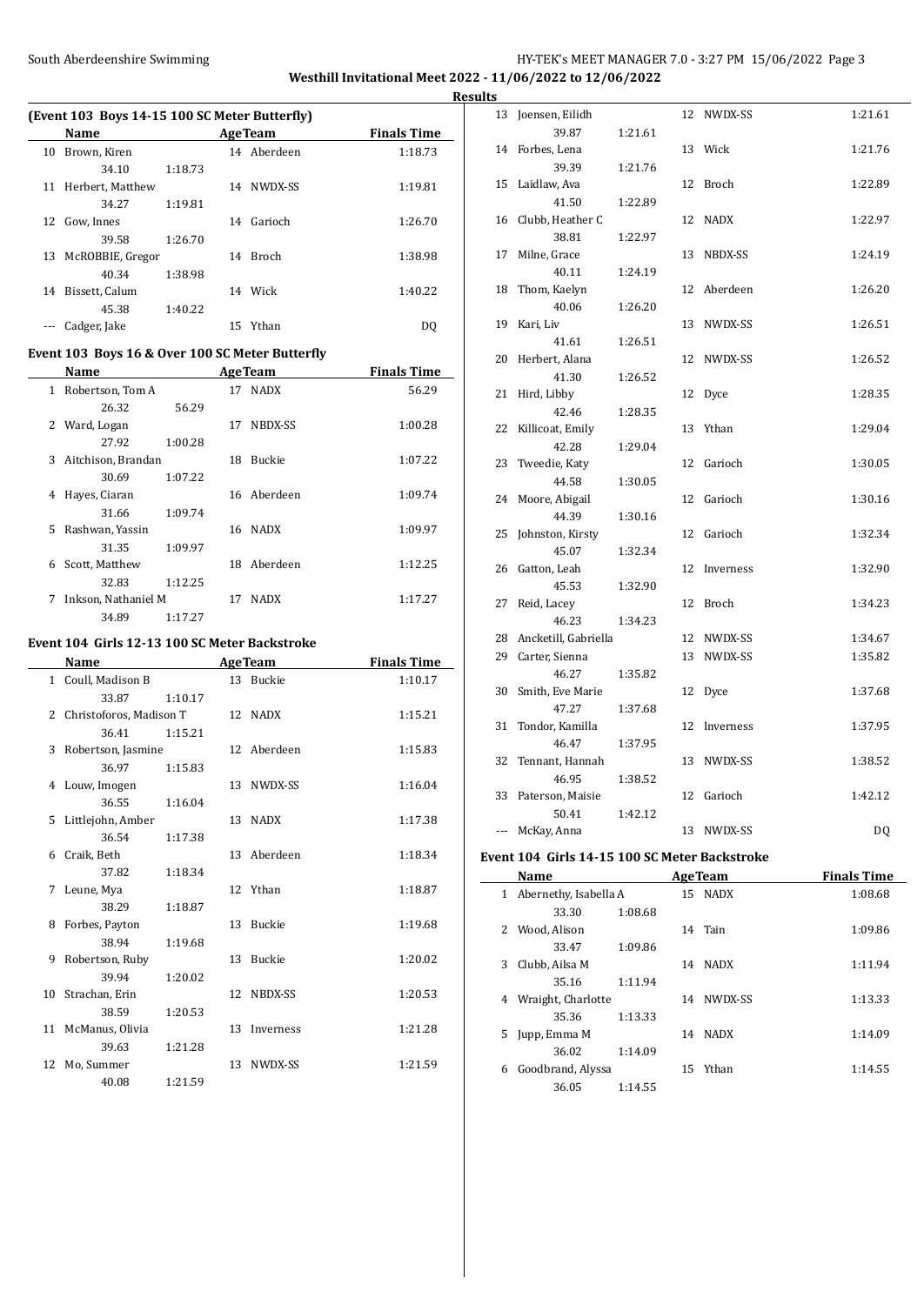#### South Aberdeenshire Swimming HY-TEK's MEET MANAGER 7.0 - 3:27 PM 15/06/2022 Page 4 **Westhill Invitational Meet 2022 - 11/06/2022 to 12/06/2022 Results**

 $\overline{a}$ 

**(Event 104 Girls 14-15 100 SC Meter Backstroke) Name Age Team Finals Time**  Hall, Alice 15 NBBX-SS 1:16.06 37.21 1:16.06 8 King, Olivia J 14 NADX 1:16.44 36.39 1:16.44 9 Williamson, Talia 15 NBBX-SS 1:17.59 38.46 1:17.59 Robertson, Alanah 14 Aberdeen 1:17.74 38.03 1:17.74 Urquhart, Caitlin 14 Inverness 1:18.17 37.56 1:18.17 Boyd, Tessa 14 Garioch 1:18.67 38.26 1:18.67 Denny, Ellen 14 Garioch 1:18.94 38.21 1:18.94 Kari, Lia 15 NWDX-SS 1:19.41 39.04 1:19.41 Coutts, Gemma 14 NWDX-SS 1:19.49 38.57 1:19.49 Kay, Isla 14 NWDX-SS 1:21.89 39.30 1:21.89 Adam, Kaitlin 15 Aberdeen 1:22.03 39.22 1:22.03 Zarouali, Yasmeen 15 Garioch 1:22.12 39.16 1:22.12 Thomson, Sarah Jane 14 NWDX-SS 1:22.34 40.41 1:22.34 20 Mackay, Jessica 14 Dyce 1:23.64 39.76 1:23.64 Robertson, Alyssa 15 Aberdeen 1:23.94 39.56 1:23.94 Reid, Nicole 14 Broch 1:25.05 40.92 1:25.05 Davidson, Siobhan 14 NWDX-SS 1:25.62 41.78 1:25.62 Amadi, Janekristos U 15 NADX 1:31.46 25 Cruickshank, Fay 14 Dyce 1:32.50 44.49 1:32.50 McWilliam, Elizabeth 14 Garioch 1:35.22 45.70 1:35.22 Shehu, Hadiza 15 NADX 1:37.59 45.57 1:37.59 Basko, Zane 14 NADX 1:44.74 49.81 1:44.74

# **Event 104 Girls 16 & Over 100 SC Meter Backstroke**

| Name                  |                  |    | <b>AgeTeam</b> | <b>Finals Time</b> |
|-----------------------|------------------|----|----------------|--------------------|
|                       | Reynard, Maya L  | 17 | <b>NADX</b>    | 1:12.57            |
|                       | 1:12.57<br>34.72 |    |                |                    |
| Riach, Jessica C<br>2 |                  | 18 | Ythan          | 1:13.88            |
|                       | 35.73<br>1:13.88 |    |                |                    |
| Currie, Erin<br>3     |                  |    | 16 Ythan       | 1:15.23            |
|                       | 1:15.23<br>36.67 |    |                |                    |
| 4                     | Simpson, Emma    | 18 | <b>Broch</b>   | 1:15.44            |
|                       | 36.77<br>1:15.44 |    |                |                    |
| Reece, Laura L<br>5   |                  |    | 16 NADX        | 1:18.72            |
|                       | 38.41<br>1:18.72 |    |                |                    |
|                       |                  |    |                |                    |

| Event 105 Boys 12 & Over 50 SC Meter Breaststroke |                          |    |                 |                    |  |  |  |
|---------------------------------------------------|--------------------------|----|-----------------|--------------------|--|--|--|
|                                                   | Name                     |    | <b>AgeTeam</b>  | <b>Finals Time</b> |  |  |  |
| 1                                                 | Christie, Thomas G       | 17 | <b>NADX</b>     | 31.20              |  |  |  |
| 2                                                 | Aitchison, Brandan       | 18 | Buckie          | 31.77              |  |  |  |
| *3                                                | Brechenser, Kieran M     |    | 17 NADX         | 32.21              |  |  |  |
| *3                                                | Ward, Logan              | 17 | NBDX-SS         | 32.21              |  |  |  |
| 5                                                 | Aitchison, Kallum        | 15 | Buckie          | 32.93              |  |  |  |
| 6                                                 | Austin, Lewis            | 15 | Tain            | 33.22              |  |  |  |
| 7                                                 | Fearn, Dean L            |    | 14 NADX         | 33.41              |  |  |  |
| 8                                                 | Gauld, Callum C          | 15 | <b>NADX</b>     | 33.43              |  |  |  |
| 9                                                 | Smith, Archie C          |    | 15 NADX         | 33.47              |  |  |  |
| 10                                                | Christoforos, Connor M   |    | 14 NADX         | 33.53              |  |  |  |
| 11                                                | Hayes, Ciaran            |    | 16 Aberdeen     | 34.24              |  |  |  |
| 12                                                | Bell, Andrew J           |    | 16 NADX         | 34.40              |  |  |  |
| 13                                                | Bruce, Aiden             |    | 13 Aberdeen     | 34.82              |  |  |  |
| 14                                                | Cadger, Jake             |    | 15 Ythan        | 35.94              |  |  |  |
| 15                                                | Gill, Joe                |    | 13 Wick         | 36.13              |  |  |  |
| $*16$                                             | Pritchard, Hayden        |    | 15 Garioch      | 36.77              |  |  |  |
| $*16$                                             | Ratkos, Vilmos           |    | 14 NBBX-SS      | 36.77              |  |  |  |
| 18                                                | Elrick, Lewis            |    | 16 NWDX-SS      | 36.80              |  |  |  |
| 19                                                | Smitton, Andrew          | 15 | NBBX-SS         | 37.20              |  |  |  |
| 20                                                | Herron, Roddy            | 15 | NBBX-SS         | 37.24              |  |  |  |
| 21                                                | Inkson, Nathaniel M      | 17 | <b>NADX</b>     | 37.74              |  |  |  |
| 22                                                | Geddie, Nathan           |    | 14 Garioch      | 38.08              |  |  |  |
| 23                                                | Thomson, Calum           |    | 16 Aberdeen     | 38.32              |  |  |  |
| 24                                                | Elrick, Arran            |    | 13 NWDX-SS      | 38.58              |  |  |  |
| 25                                                | Fearn, Kai L             |    | 12 NADX         | 38.87              |  |  |  |
| 26                                                | Reid, Fergus             |    | 12 Garioch      | 39.00              |  |  |  |
| 27                                                | Shulayev-Barnes, Henry A |    | 14 NADX         | 39.21              |  |  |  |
| 28                                                | Herbert, Matthew         |    | 14 NWDX-SS      | 39.28              |  |  |  |
| 29                                                | Bremner, Lachlan         | 13 | Inverness       | 39.33              |  |  |  |
| 30                                                | Satsangi, Harshit        |    | 14 NADX         | 39.37              |  |  |  |
| 31                                                | Strachan, Jensen         |    | 13 Broch        | 39.52              |  |  |  |
| 32                                                | Wright, Alex             |    | 14 NWDX-SS      | 39.56              |  |  |  |
| 33                                                | Douglas, James           |    | 16 Dyce         | 39.69              |  |  |  |
| 34                                                | Aberdein, James          | 13 | NBBX-SS         | 39.72              |  |  |  |
| 35                                                | Macpherson, Austin       |    | 12 Garioch      | 41.53              |  |  |  |
| 36                                                | Jafari Mehr, Arshan      |    | 12 Aberdeen     | 41.83              |  |  |  |
| 37                                                | Pappelbaum, Jakub        | 12 | NADX            | 41.96              |  |  |  |
| 38                                                | Smith, Findlay           |    | 13 Garioch      | 42.12              |  |  |  |
| 39                                                | Ritchie, Arlo            | 12 | NBBX-SS         | 42.62              |  |  |  |
| 40                                                | Storer, Alfred           | 12 | NBBX-SS         | 42.94              |  |  |  |
| 41                                                | Gow. Innes               |    | 14 Garioch      | 43.07              |  |  |  |
| 42                                                | Brice, Callum            |    | 13 Alford Otter | 43.33              |  |  |  |
| 43                                                | Guises, Anatole          | 12 | <b>NADX</b>     | 43.72              |  |  |  |
| 44                                                | Bissett, Calum           |    | 14 Wick         | 44.29              |  |  |  |
| 45                                                | McROBBIE, Gregor         |    | 14 Broch        | 44.42              |  |  |  |
| 46                                                | Abernethy, Ethan M       | 12 | <b>NADX</b>     | 44.79              |  |  |  |
| 47                                                | Tait, Dylan              | 14 | Broch           | 44.82              |  |  |  |
| 48                                                | Kelly, Max               |    | 12 Garioch      | 45.08              |  |  |  |
| 49                                                | Coull, Luke              |    | 13 Buckie       | 46.08              |  |  |  |
| 50                                                | Liversedge, Glenn        |    | 13 NBBX-SS      | 46.31              |  |  |  |
| 51                                                | Mackay, Alexander        |    | 13 Wick         | 47.51              |  |  |  |
| 52                                                | Gordon, Ruaridh          | 12 | Dyce            | 53.63              |  |  |  |
| $\cdots$                                          | Burt, Lewis              | 13 | Inverness       | DQ                 |  |  |  |
| ---                                               | Shulayev-Barnes, Oscar J | 15 | NADX            | DQ                 |  |  |  |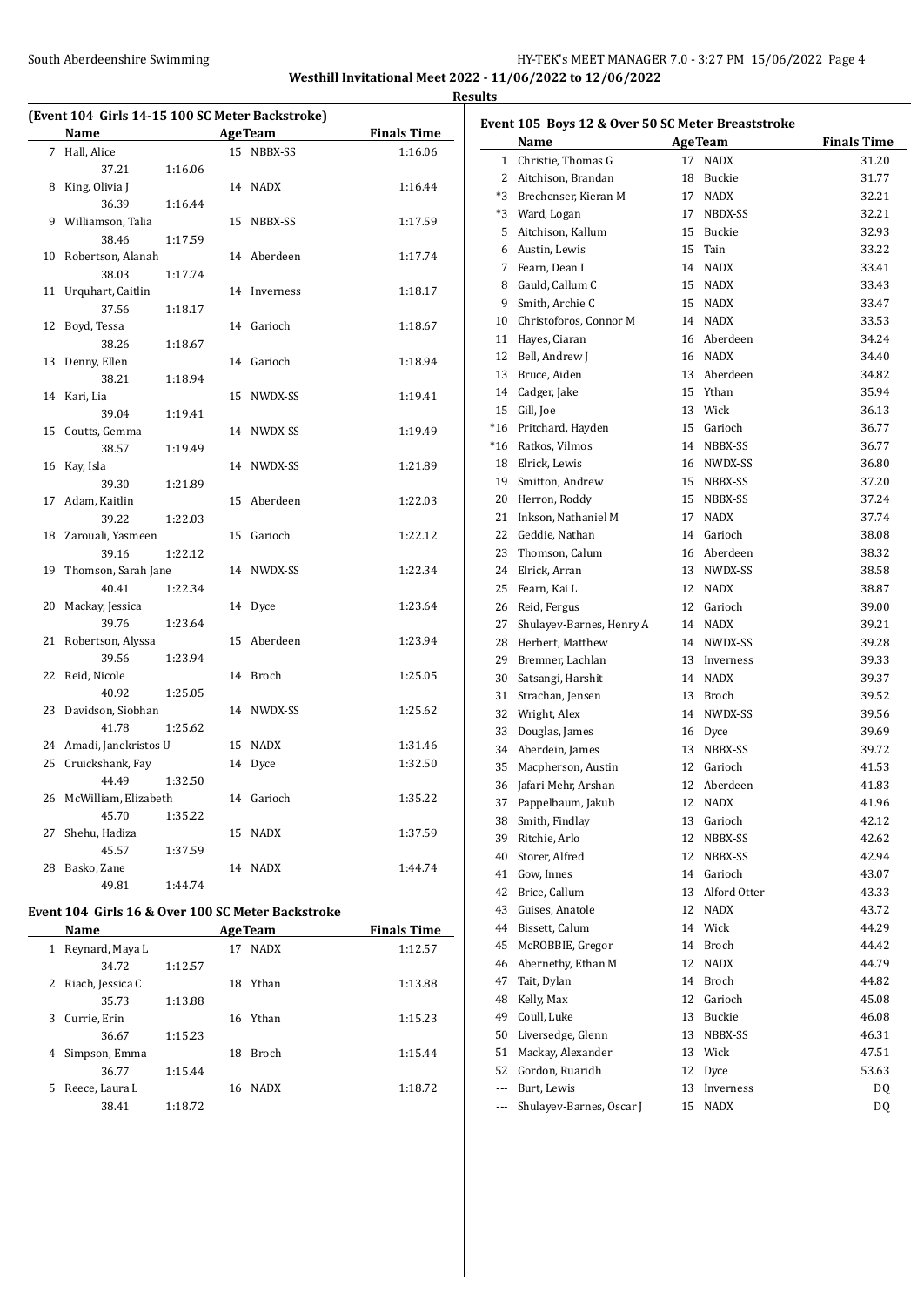### South Aberdeenshire Swimming **Supplemance 2018** HY-TEK's MEET MANAGER 7.0 - 3:27 PM 15/06/2022 Page 5 **Westhill Invitational Meet 2022 - 11/06/2022 to 12/06/2022**

**Event 106 Girls 12 & Over 50 SC Meter Butterfly Name Age Team Finals Time**  Yuda, Faith D 17 NADX 29.31 2 Coull, Madison B 13 Buckie 30.23 3 Reynard, Maya L 17 NADX 30.93 \*4 Wood, Alison 14 Tain 31.13 \*4 MacCulloch, Anna C 21 NADX 31.13 Myles, Orla 15 NBBX-SS 31.74 7 Louw, Melana 16 NWDX-SS 31.79 8 Hall, Alice 15 NBBX-SS 31.90 Denny, Ellen 14 Garioch 32.37 Urquhart, Caitlin 14 Inverness 32.77 11 Shand, Rebecca 14 NADX 32.90 Morrison, Hannah 16 NWDX-SS 32.91 Clubb, Ailsa M 14 NADX 33.00 Carey, Niamh 16 Inverness 33.30 \*15 Currie, Erin 16 Ythan 33.34 \*15 Abernethy, Isabella A 15 NADX 33.34 17 King, Olivia J 14 NADX 33.36 Simpson, Emma 18 Broch 33.61 Christoforos, Madison T 12 NADX 33.98 Kay, Isla 14 NWDX-SS 34.47 21 Reece, Laura L 16 NADX 34.61 Littlejohn, Amber 13 NADX 34.63 Kari, Lia 15 NWDX-SS 35.25 24 Louw, Imogen 13 NWDX-SS 35.26 25 Williamson, Talia 15 NBBX-SS 35.30 Riach, Jessica C 18 Ythan 35.35 27 Leune, Mya 12 Ythan 35.39 Chociaj, Natalia 19 NADX 36.12 Boyd, Tessa 14 Garioch 36.21 Flett, Eve 14 NBDX-SS 36.33 Cruickshank, Fay 14 Dyce 36.63 32 Coutts, Gemma 14 NWDX-SS 36.71 33 Wood, Sara 15 Ythan 36.76 Robertson, Alanah 14 Aberdeen 37.05 Amadi, Janekristos U 15 NADX 37.30 Watt, Olivia 12 Broch 37.42 Forbes, Payton 13 Buckie 37.56 Robertson, Jasmine 12 Aberdeen 37.62 Hird, Libby 12 Dyce 37.98 Fawns, Libby 14 Dyce 38.19 Forbes, Lena 13 Wick 38.33 Gatton, Leah 12 Inverness 38.37 Clubb, Heather C 12 NADX 38.41 Mo, Summer 13 NWDX-SS 38.43 Laidlaw, Ava 12 Broch 38.46 Adam, Kaitlin 15 Aberdeen 38.63 Reid, Nicole 14 Broch 39.26 48 Strachan, Erin 12 NBDX-SS 39.53 \*49 Herbert, Alana 12 NWDX-SS 39.68 \*49 Zarouali, Yasmeen 15 Garioch 39.68 McManus, Olivia 13 Inverness 39.74 Killicoat, Emily 13 Ythan 40.37 53 Flockhart, Elissa 12 Dyce 40.96 Johnston, Kirsty 12 Garioch 41.00 Robertson, Ruby 13 Buckie 41.52

| <b>Results</b> |                      |    |             |         |
|----------------|----------------------|----|-------------|---------|
|                | 56 Mackay, Jessica   |    | 14 Dyce     | 41.61   |
| 57             | McWilliam, Elizabeth | 14 | Garioch     | 42.08   |
|                | 58 Tweedie, Katy     | 12 | Garioch     | 42.85   |
| 59             | Milne, Grace         | 13 | NBDX-SS     | 43.01   |
| 60             | Paterson, Maisie     |    | 12 Garioch  | 45.50   |
| 61             | Moore, Abigail       |    | 12 Garioch  | 47.26   |
| 62             | Smith, Eve Marie     |    | 12 Dyce     | 47.30   |
| 63             | Pacheco, Sofia       | 13 | NBDX-SS     | 48.03   |
|                | 64 Tennant, Hannah   | 13 | NWDX-SS     | 49.87   |
| 65             | Reid, Lacey          |    | 12 Broch    | 51.37   |
| 66             | Basko, Zane          | 14 | <b>NADX</b> | 53.45   |
| 67             | Marini, Anna-Sofia   | 12 | Garioch     | 1:01.77 |
|                | Shehu, Hadiza        | 15 | <b>NADX</b> | DQ      |
|                |                      |    |             |         |

#### **Event 107 Boys 12-13 200 SC Meter IM**

|              | <b>Name</b>         |         | <b>AgeTeam</b>  |         | <b>Finals Time</b> |
|--------------|---------------------|---------|-----------------|---------|--------------------|
| $\mathbf{1}$ | Bruce, Aiden        |         | 13 Aberdeen     |         | 2:27.90            |
|              | 32.35               | 1:09.98 | 1:53.74         | 2:27.90 |                    |
| 2            | Prusik, Adam        |         | 13 NADX         |         | 2:34.51            |
|              | 31.61               | 1:10.57 | 2:00.15         | 2:34.51 |                    |
| 3            | Bichan, Owen        |         | 13 NBBX-SS      |         | 2:37.51            |
|              | 33.69               | 1:13.65 | 2:03.29         | 2:37.51 |                    |
| 4            | Bremner, Lachlan    |         | 13 Inverness    |         | 2:39.88            |
|              | 33.85               | 1:14.65 | 2:03.00         | 2:39.88 |                    |
| 5            | Massie, Tom         |         | 13 Alford Otter |         | 2:43.26            |
|              | 33.22               | 1:16.20 | 2:04.33         | 2:43.26 |                    |
| 6            | Reid, Fergus        |         | 12 Garioch      |         | 2:47.15            |
|              | 41.10               | 1:23.20 | 2:09.60         | 2:47.15 |                    |
| 7            | Senguler, Nebi      |         | 12 Wick         |         | 2:54.49            |
|              | 40.62               | 1:22.77 | 2:16.33         | 2:54.49 |                    |
| 8            | Strachan, Jensen    |         | 13 Broch        |         | 2:54.76            |
|              | 34.83               | 1:21.40 | 2:14.65         | 2:54.76 |                    |
| 9            | Jafari Mehr, Arshan |         | 12 Aberdeen     |         | 2:54.82            |
|              | 40.96               | 1:25.85 | 2:16.58         | 2:54.82 |                    |
| 10           | Slane, Sam          |         | 13 Aberdeen     |         | 2:56.42            |
|              | 37.02               | 1:19.60 | 2:15.65         | 2:56.42 |                    |
| 11           | Templeton, Arthur   |         | 12 Aberdeen     |         | 2:57.22            |
|              | 42.26               | 1:25.06 | 2:16.73         | 2:57.22 |                    |
| 12           | Macpherson, Austin  |         | 12 Garioch      |         | 2:58.09            |
|              | 40.90               | 1:27.96 | 2:20.18         | 2:58.09 |                    |
| 13           | Kelly, Max          |         | 12 Garioch      |         | 3:03.87            |
|              | 42.45               | 1:27.08 | 2:22.60         | 3:03.87 |                    |
| 14           | Abernethy, Ethan M  |         | 12 NADX         |         | 3:05.02            |
|              | 41.21               | 1:25.22 | 2:24.30         | 3:05.02 |                    |
| 15           | Wood, Ethan         |         | 13 Aberdeen     |         | 3:06.05            |
|              | 41.78               | 1:28.38 | 2:24.80         | 3:06.05 |                    |
| 16           | Smith, Findlay      |         | 13 Garioch      |         | 3:09.14            |
|              | 45.16               | 1:30.65 | 2:24.69         | 3:09.14 |                    |
| 17           | Assady, Hassan      |         | 12 Aberdeen     |         | 3:12.62            |
|              | 43.02               | 1:32.51 | 2:28.74         | 3:12.62 |                    |
| 18           | Grudzien, Oskar     |         | 12 Dyce         |         | 3:20.20            |
|              | 42.59               | 1:34.36 | 2:33.87         | 3:20.20 |                    |
| 19           | Coull, Luke         |         | 13 Buckie       |         | 3:21.67            |
|              | 45.85               | 1:35.76 | 2:34.05         | 3:21.67 |                    |
| ---          | Pappelbaum, Jakub   |         | 12 NADX         |         | DQ                 |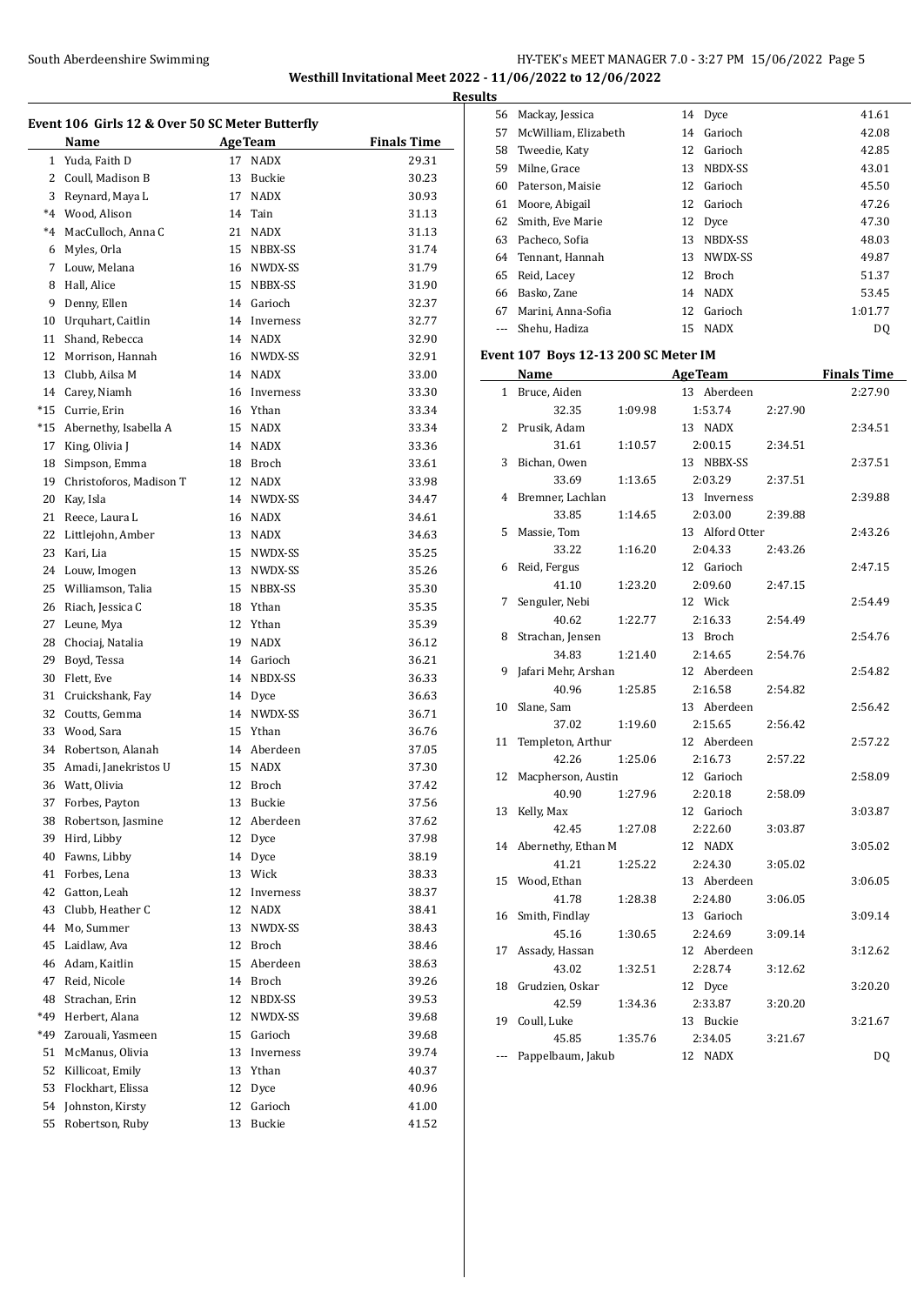# South Aberdeenshire Swimming HY-TEK's MEET MANAGER 7.0 - 3:27 PM 15/06/2022 Page 6 **Westhill Invitational Meet 2022 - 11/06/2022 to 12/06/2022**

**Event 107 Boys 14-15 200 SC Meter IM Name Age Team Finals Time** 1 Fearn, Dean L 14 NADX 2:18.91 28.14 1:04.15 1:46.27 2:18.91 2 Christoforos, Connor M 14 NADX 2:30.31 30.78 1:10.42 1:53.33 2:30.31 3 Geddes, James C 14 NADX 2:36.12 33.91 1:11.75 2:01.86 2:36.12 4 Shulayev-Barnes, Oscar J 15 NADX 2:37.61 33.76 1:15.69 2:02.75 2:37.61 5 Geddie, Nathan 14 Garioch 2:39.39 34.93 1:16.70 2:04.21 2:39.39 6 Wright, Alex 14 NWDX-SS 2:42.49 35.49 1:16.83 2:06.13 2:42.49 7 Pritchard, Hayden 15 Garioch 2:44.11 35.25 1:18.84 2:06.69 2:44.11 8 Brown, Kiren 14 Aberdeen 2:45.65 34.80 1:18.69 2:10.68 2:45.65 9 Gow, Innes 14 Garioch 2:50.92 39.42 1:24.16 2:13.70 2:50.92 10 Ferries, Jamie 15 Aberdeen 2:51.73 39.95 1:20.14 2:13.40 2:51.73 11 McROBBIE, Gregor 14 Broch 3:10.37 40.64 1:30.04 2:29.12 3:10.37

### **Event 107 Boys 16 & Over 200 SC Meter IM**

|   | Name             |         | <b>AgeTeam</b>    |         | <b>Finals Time</b> |
|---|------------------|---------|-------------------|---------|--------------------|
| 1 | Hayes, Ciaran    |         | 16 Aberdeen       |         | 2:25.43            |
|   | 32.55            | 1:11.33 | 1:52.74           | 2:25.43 |                    |
|   | Smith, David C   |         | <b>NADX</b><br>29 |         | 2:26.93            |
|   | 30.34            | 1:08.14 | 1:51.90           | 2:26.93 |                    |
|   | 3 Thomson, Calum |         | 16 Aberdeen       |         | 2:40.77            |
|   | 37.20            | 1:15.37 | 2:02.96           | 2:40.77 |                    |
|   | Rashwan, Yassin  |         | 16 NADX           |         | 2:40.87            |
|   | 32.17            | 1:13.30 | 2:03.80           | 2:40.87 |                    |
|   | Bell, Andrew J   |         | <b>NADX</b><br>16 |         | DO                 |

#### **Event 108 Girls 12 & Over 400 SC Meter Freestyle**

|   | Name             |         | <b>AgeTeam</b>    |         | <b>Finals Time</b> |
|---|------------------|---------|-------------------|---------|--------------------|
| 1 | Hall, Alice      |         | NBBX-SS<br>15     |         | 4:57.87            |
|   | 34.93            | 1:13.03 | 1:51.24           | 2:29.77 |                    |
|   | 3:06.81          | 3:44.15 | 4:21.74           | 4:57.87 |                    |
| 2 | Morrison, Hannah |         | 16 NWDX-SS        |         | 4:59.17            |
|   | 34.40            | 1:12.21 | 1:50.96           | 2:29.95 |                    |
|   | 3:09.10          | 3:47.16 | 4:24.54           | 4:59.17 |                    |
| 3 | Denny, Ellen     |         | 14 Garioch        |         | 5:05.47            |
|   | 35.13            | 1:14.22 | 1:53.24           | 2:32.70 |                    |
|   | 3:11.44          | 3:50.37 | 4:28.72           | 5:05.47 |                    |
| 4 | Jupp, Emma M     |         | <b>NADX</b><br>14 |         | 5:07.32            |
|   | 34.10            | 1:11.94 | 1:50.95           | 2:30.21 |                    |
|   | 3:09.73          | 3:49.52 | 4:29.01           | 5:07.32 |                    |
| 5 | Louw, Melana     |         | NWDX-SS<br>16     |         | 5:11.21            |
|   | 35.06            | 1:14.58 | 1:53.92           | 2:32.77 |                    |
|   | 3:12.95          | 3:52.35 | 4:32.77           | 5:11.21 |                    |
| 6 | Louw, Imogen     |         | NWDX-SS<br>13     |         | 5:17.19            |
|   | 35.06            | 1:15.18 | 1:56.27           | 2:36.94 |                    |
|   | 3:17.68          | 3:58.37 | 4:38.51           | 5:17.19 |                    |

| <b>Results</b> |                       |         |              |         |         |
|----------------|-----------------------|---------|--------------|---------|---------|
|                | 7 Adam, Kaitlin       |         | 15 Aberdeen  |         | 5:23.11 |
|                | 35.44                 | 1:15.48 | 1:56.31      | 2:37.70 |         |
|                | 3:19.52               | 4:01.16 | 4:42.85      | 5:23.11 |         |
|                | 8 Boyd, Tessa         |         | 14 Garioch   |         | 5:25.44 |
|                | 35.74                 | 1:16.52 | 1:58.58      | 2:40.51 |         |
|                | 3:21.83               | 4:03.54 | 4:45.07      | 5:25.44 |         |
| 9              | Shand, Rebecca        |         | 14 NADX      |         | 5:26.28 |
|                | 35.57                 | 1:16.03 | 1:57.40      | 2:38.61 |         |
|                | 3:20.44               | 4:02.27 | 4:44.75      | 5:26.28 |         |
|                | 10 Robertson, Eva     |         | 12 Wick      |         | 5:26.58 |
|                | 33.62                 | 1:11.54 | 1:51.59      | 2:34.02 |         |
|                | 3:17.30               | 4:00.10 | 4:43.26      | 5:26.58 |         |
|                | 11 Robertson, Alyssa  |         | 15 Aberdeen  |         | 5:29.25 |
|                | 35.54                 | 1:17.12 | 1:59.26      | 2:42.31 |         |
|                | 3:25.50               | 4:07.42 | 4:48.58      | 5:29.25 |         |
|                | 12 Watson, Tyla Paige |         | 12 Inverness |         | 5:30.71 |
|                | 35.57                 | 1:16.65 | 1:59.58      | 2:41.67 |         |
|                | 3:24.94               | 4:07.35 | 4:50.82      | 5:30.71 |         |
|                | 13 Heard, Cara        |         | 16 NBBX-SS   |         | 5:32.50 |
|                | 36.80                 | 1:18.26 | 2:00.81      | 2:43.73 |         |
|                | 3:26.85               | 4:09.51 | 4:52.04      | 5:32.50 |         |
|                | 14 Lyon, Aleisha E    |         | 13 NADX      |         | 5:34.50 |
|                | 37.24                 | 1:19.54 | 2:01.92      | 2:45.23 |         |
|                | 3:28.09               | 4:10.83 | 4:54.02      | 5:34.50 |         |
|                | 15 Tweedie, Katy      |         | 12 Garioch   |         | 5:38.74 |
|                | 38.19                 | 1:21.18 | 2:04.91      | 2:48.01 |         |
|                | 3:30.92               | 4:14.41 | 4:57.86      | 5:38.74 |         |
|                | 16 Zarouali, Yasmeen  |         | 15 Garioch   |         | 5:43.52 |
|                | 37.80                 | 1:20.43 | 2:04.01      | 2:47.67 |         |
|                | 3:31.85               | 4:16.45 | 5:00.98      | 5:43.52 |         |
|                | 17 Walber, Katie      |         | 13 NBDX-SS   |         | 5:44.68 |
|                | 37.10                 | 1:20.16 | 2:04.05      | 2:48.33 |         |
|                | 3:33.94               | 4:19.13 | 5:03.07      | 5:44.68 |         |
|                | 18 Robertson, Jasmine |         | 12 Aberdeen  |         | 5:48.23 |
|                | 40.18                 | 1:24.77 | 2:09.75      | 2:54.72 |         |
|                | 3:38.92               | 4:23.39 | 5:07.13      | 5:48.23 |         |
|                | 19 Joensen, Eilidh    |         | 12 NWDX-SS   |         | 5:49.79 |
|                | 39.41                 | 1:23.15 | 2:08.36      | 2:54.09 |         |
|                | 3:40.14               | 4:25.36 | 5:10.01      | 5:49.79 |         |
|                | 20 Robertson, Ruby    |         | 13 Buckie    |         | 5:55.03 |
|                | 40.32                 | 1:26.00 | 2:12.04      | 2:58.45 |         |
|                | 3:44.17               | 4:29.78 | 5:14.32      | 5:55.03 |         |
|                | 21 Robertson, Alanah  |         | 14 Aberdeen  |         | 5:56.67 |
|                | 38.82                 | 1:23.75 | 2:10.01      | 2:55.49 |         |
|                | 3:41.02               | 4:26.79 | 5:11.98      | 5:56.67 |         |
| 22             | McKay, Anna           |         | 13 NWDX-SS   |         | 5:57.65 |
|                | 40.50                 | 1:26.11 | 2:12.70      | 2:58.66 |         |
|                | 3:44.37               | 4:30.02 | 5:15.47      | 5:57.65 |         |
| 23             | Thomson, Sarah Jane   |         | 14 NWDX-SS   |         | 5:58.06 |
|                | 38.21                 | 1:21.78 | 2:07.04      | 2:54.19 |         |
|                | 3:41.69               | 4:29.23 | 5:15.65      | 5:58.06 |         |
|                |                       |         |              |         |         |

#### **Event 201 Boys 12-13 200 SC Meter Backstroke**

| Name           |         | <b>AgeTeam</b> |         | <b>Finals Time</b> |
|----------------|---------|----------------|---------|--------------------|
| 1 Prusik, Adam |         | NADX<br>13.    |         | 2:26.96            |
| 33.53          | 1:10.66 | 1:48.97        | 2:26.96 |                    |
| 2 Gill, Joe    |         | Wick<br>13.    |         | 2:37.11            |
| 37.61          | 1:18.01 | 1:59.19        | 2:37.11 |                    |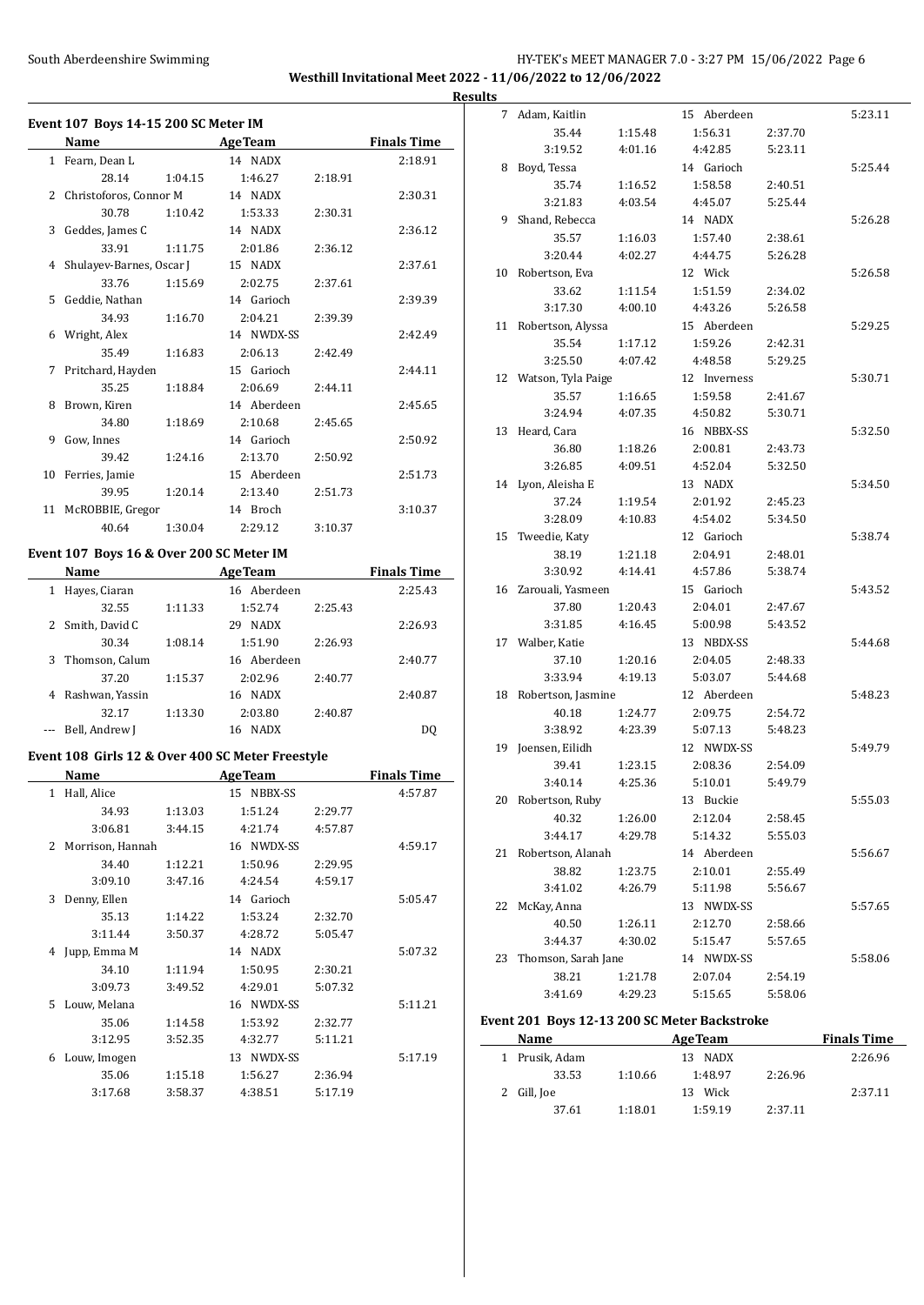### South Aberdeenshire Swimming HY-TEK's MEET MANAGER 7.0 - 3:27 PM 15/06/2022 Page 7 **Westhill Invitational Meet 2022 - 11/06/2022 to 12/06/2022 Results**

| (Event 201 Boys 12-13 200 SC Meter Backstroke) |                       |         |                                              |         |                    |  |  |
|------------------------------------------------|-----------------------|---------|----------------------------------------------|---------|--------------------|--|--|
|                                                | Name                  |         | <b>AgeTeam</b>                               |         | <b>Finals Time</b> |  |  |
| 3                                              | Fearn, Kai L          |         | 12 NADX                                      |         | 2:38.12            |  |  |
|                                                | 35.94                 | 1:15.97 | 1:59.95                                      | 2:38.12 |                    |  |  |
| 4                                              | Aberdein, James       |         | 13 NBBX-SS                                   |         | 2:40.71            |  |  |
|                                                | 39.13                 | 1:19.63 | 2:00.46                                      | 2:40.71 |                    |  |  |
| 5                                              | Senguler, Nebi        |         | 12 Wick                                      |         | 2:44.99            |  |  |
|                                                | 39.78                 | 1:22.82 | 2:05.85                                      | 2:44.99 |                    |  |  |
| 6                                              | Reid, Fergus          |         | 12 Garioch                                   |         | 2:46.04            |  |  |
|                                                | 39.55                 | 1:21.53 | 2:03.89                                      | 2:46.04 |                    |  |  |
| 7                                              | Templeton, Arthur     |         | 12 Aberdeen                                  |         | 2:48.44            |  |  |
|                                                | 39.41                 | 1:22.42 | 2:06.43                                      | 2:48.44 |                    |  |  |
| 8                                              | Massie, Tom           |         | 13 Alford Otter                              |         | 2:48.96            |  |  |
|                                                | 37.64                 | 1:22.31 | 2:07.03                                      | 2:48.96 |                    |  |  |
| 9                                              | Slane, Sam            |         | 13 Aberdeen                                  |         | 2:50.30            |  |  |
|                                                | 38.95                 | 1:23.41 | 2:09.36                                      | 2:50.30 |                    |  |  |
| 10                                             | Ritchie, Arlo         |         | 12 NBBX-SS                                   |         | 2:50.44            |  |  |
|                                                | 38.31                 | 1:20.71 | 2:05.27                                      | 2:50.44 |                    |  |  |
| 11                                             | Storer, Alfred        |         | 12 NBBX-SS                                   |         | 2:51.07            |  |  |
|                                                | 41.16                 | 1:25.22 | 2:08.16                                      | 2:51.07 |                    |  |  |
| 12                                             | Abernethy, Ethan M    |         | 12 NADX                                      |         | 2:56.22            |  |  |
|                                                | 40.53                 | 1:25.91 | 2:12.67                                      | 2:56.22 |                    |  |  |
| 13                                             | Macpherson, Austin    |         | 12 Garioch                                   |         | 2:56.75            |  |  |
|                                                | 42.13                 | 1:28.84 | 2:14.60                                      | 2:56.75 |                    |  |  |
| 14                                             | Jafari Mehr, Arshan   |         | 12 Aberdeen                                  |         | 2:56.76            |  |  |
|                                                | 41.67                 | 1:26.87 | 2:13.43                                      | 2:56.76 |                    |  |  |
| 15                                             | Smith, Findlay        |         | 13 Garioch                                   |         | 2:57.26            |  |  |
|                                                | 42.49                 | 1:27.24 | 2:13.66                                      | 2:57.26 |                    |  |  |
| 16                                             | Laing, Cameron        |         | 13 NWDX-SS                                   |         | 3:02.98            |  |  |
|                                                | 42.91                 | 1:30.29 | 2:18.60                                      | 3:02.98 |                    |  |  |
| 17                                             | Burt, Lewis           |         | 13 Inverness                                 |         | 3:05.01            |  |  |
|                                                | 44.33                 | 1:32.81 | 3:05.01                                      |         |                    |  |  |
| 18                                             | Thomson, Finlay       |         | 12 Aberdeen                                  |         | 3:07.39            |  |  |
|                                                | 42.49                 | 1:31.64 | 2:21.11                                      | 3:07.39 |                    |  |  |
| 19                                             | Assady, Hassan        |         | 12 Aberdeen                                  |         | 3:07.72            |  |  |
|                                                | 44.50                 | 1:32.67 | 2:22.49                                      | 3:07.72 |                    |  |  |
| 20                                             | Coull, Luke           |         | 13 Buckie                                    |         | 3:18.93            |  |  |
|                                                | 46.75                 | 1:37.89 | 2:29.66                                      | 3:18.93 |                    |  |  |
| 21                                             | Gordon, Ruaridh       |         | 12 Dyce                                      |         | 3:40.91            |  |  |
|                                                | 52.17                 | 1:48.23 | 2:45.48                                      | 3:40.91 |                    |  |  |
|                                                | --- Liversedge, Glenn |         | 13 NBBX-SS                                   |         | DQ                 |  |  |
|                                                | --- Kelly, Max        |         | 12 Garioch                                   |         | DQ                 |  |  |
|                                                |                       |         | Event 201 Boys 14-15 200 SC Meter Backstroke |         |                    |  |  |
|                                                | Name                  |         | <b>AgeTeam</b>                               |         | <b>Finals Time</b> |  |  |

|   | Name            |         | Age Team            |         | <b>Finals</b> Time |
|---|-----------------|---------|---------------------|---------|--------------------|
| 1 | Fearn, Dean L   |         | NADX<br>14          |         | 2:13.37            |
|   | 30.64           | 1:05.65 | 1:41.11             | 2:13.37 |                    |
| 2 | Smitton, Andrew |         | NBBX-SS<br>15       |         | 2:21.05            |
|   | 32.37           | 1:08.20 | 1:44.84             | 2:21.05 |                    |
| 3 | Smith, Archie C |         | 15 NADX             |         | 2:24.22            |
|   | 32.54           | 1:09.82 | 1:47.65             | 2:24.22 |                    |
| 4 | Gauld, Callum C |         | 15 NADX             |         | 2:26.41            |
|   | 33.38           | 1:10.35 | 1:48.71             | 2:26.41 |                    |
| 5 | Thompson, Alex  |         | <b>Buckie</b><br>15 |         | 2:29.37            |
|   | 33.34           | 1:10.88 | 1:50.04             | 2:29.37 |                    |
|   |                 |         |                     |         |                    |

| w  |                      |         |             |         |         |
|----|----------------------|---------|-------------|---------|---------|
|    | 6 Herron, Roddy      |         | 15 NBBX-SS  |         | 2:32.29 |
|    | 34.47                | 1:13.26 | 1:53.26     | 2:32.29 |         |
|    | 7 Geddie, Nathan     |         | 14 Garioch  |         | 2:36.04 |
|    | 36.70                | 1:17.11 | 1:57.46     | 2:36.04 |         |
| 8  | Ward, Irvine         |         | 15 NBDX-SS  |         | 2:36.31 |
|    | 35.54                | 1:14.60 | 1:55.67     | 2:36.31 |         |
| 9  | Ferries, Jamie       |         | 15 Aberdeen |         | 2:37.07 |
|    | 36.72                | 1:16.96 | 1:57.27     | 2:37.07 |         |
| 10 | Herbert, Matthew     |         | 14 NWDX-SS  |         | 2:43.79 |
|    | 37.30                | 1:18.13 | 2:01.04     | 2:43.79 |         |
|    | 11 Brown, Kiren      |         | 14 Aberdeen |         | 2:48.82 |
|    | 39.71                | 1:22.31 | 2:06.55     | 2:48.82 |         |
| 12 | Gow, Innes           |         | 14 Garioch  |         | 2:51.77 |
|    | 43.56                | 1:26.64 | 2:10.57     | 2:51.77 |         |
|    | 13 Pritchard, Hayden |         | 15 Garioch  |         | 2:52.40 |
|    | 40.53                | 1:24.18 | 2:08.63     | 2:52.40 |         |
| 14 | McROBBIE, Gregor     |         | 14 Broch    |         | 3:00.05 |
|    | 41.71                | 1:29.22 | 2:15.30     | 3:00.05 |         |
| 15 | Tait, Dylan          |         | 14 Broch    |         | 3:13.12 |
|    | 45.96                | 1:34.06 | 2:24.95     | 3:13.12 |         |
| 16 | Agajevs, Deniss      |         | 15 Dyce     |         | 3:26.72 |
|    |                      | 1:38.08 | 2:32.36     | 3:26.72 |         |
|    |                      |         |             |         |         |

### **Event 201 Boys 16 & Over 200 SC Meter Backstroke**

|    | Name                 |         | <b>AgeTeam</b>    |         | <b>Finals Time</b> |
|----|----------------------|---------|-------------------|---------|--------------------|
| 1  | Brechenser, Kieran M |         | <b>NADX</b><br>17 |         | 2:13.02            |
|    | 30.84                | 1:04.63 | 1:38.94           | 2:13.02 |                    |
| 2  | Robertson, Tom A     |         | <b>NADX</b><br>17 |         | 2:13.57            |
|    | 30.66                | 1:05.57 | 1:40.60           | 2:13.57 |                    |
| 3  | Clubb, Finlay M      |         | 16 NADX           |         | 2:15.20            |
|    | 31.16                | 1:05.76 | 1:41.00           | 2:15.20 |                    |
| 4  | Hayes, Ciaran        |         | 16 Aberdeen       |         | 2:25.87            |
|    | 33.95                | 1:12.30 | 1:49.97           | 2:25.87 |                    |
| 5. | Thomson, Calum       |         | 16 Aberdeen       |         | 2:33.93            |
|    | 34.42                | 1:13.21 | 1:54.01           | 2:33.93 |                    |
|    |                      |         |                   |         |                    |

### **Event 202 Girls 12-13 200 SC Meter Butterfly**

|    | <b>Name</b>          |         | <b>AgeTeam</b>  | <b>Finals Time</b> |         |
|----|----------------------|---------|-----------------|--------------------|---------|
|    | 1 Watson, Tyla Paige |         | Inverness<br>12 |                    | 3:12.88 |
|    | 38.52                | 1:28.65 | 2:21.49         | 3:12.88            |         |
|    | 2 Tweedie, Katy      |         | Garioch<br>12.  |                    | 3:37.72 |
|    | 46.29                | 1:42.14 | 2:39.79         | 3:37.72            |         |
| 3. | Moore, Abigail       |         | Garioch<br>12   |                    | 3:59.41 |
|    | 50.32                | 1:50.13 | 2:54.44         | 3:59.41            |         |

### **Event 202 Girls 14-15 200 SC Meter Butterfly**

|    | Name              |         | <b>AgeTeam</b> |         | <b>Finals Time</b> |
|----|-------------------|---------|----------------|---------|--------------------|
| 1  | Goodbrand, Alyssa |         | 15 Ythan       |         | 2:33.96            |
|    | 33.57             | 1:12.95 | 1:52.94        | 2:33.96 |                    |
| 2  | Denny, Ellen      |         | 14 Garioch     |         | 2:36.76            |
|    | 34.65             | 1:13.93 | 1:55.49        | 2:36.76 |                    |
| 3  | Urquhart, Caitlin |         | 14 Inverness   |         | 2:50.22            |
|    | 34.93             | 1:17.93 | 2:06.23        | 2:50.22 |                    |
| 4  | Kay, Isla         |         | 14 NWDX-SS     |         | 2:59.34            |
|    | 39.45             | 1:25.92 | 2:14.15        | 2:59.34 |                    |
| 5. | Boyd, Tessa       |         | 14 Garioch     |         | 3:00.43            |
|    | 39.45             | 1:24.65 | 2:11.55        | 3:00.43 |                    |
| 6  | Coutts, Gemma     |         | 14 NWDX-SS     |         | 3:12.53            |
|    | 39.32             | 1:26.91 | 2:18.32        | 3:12.53 |                    |
|    |                   |         |                |         |                    |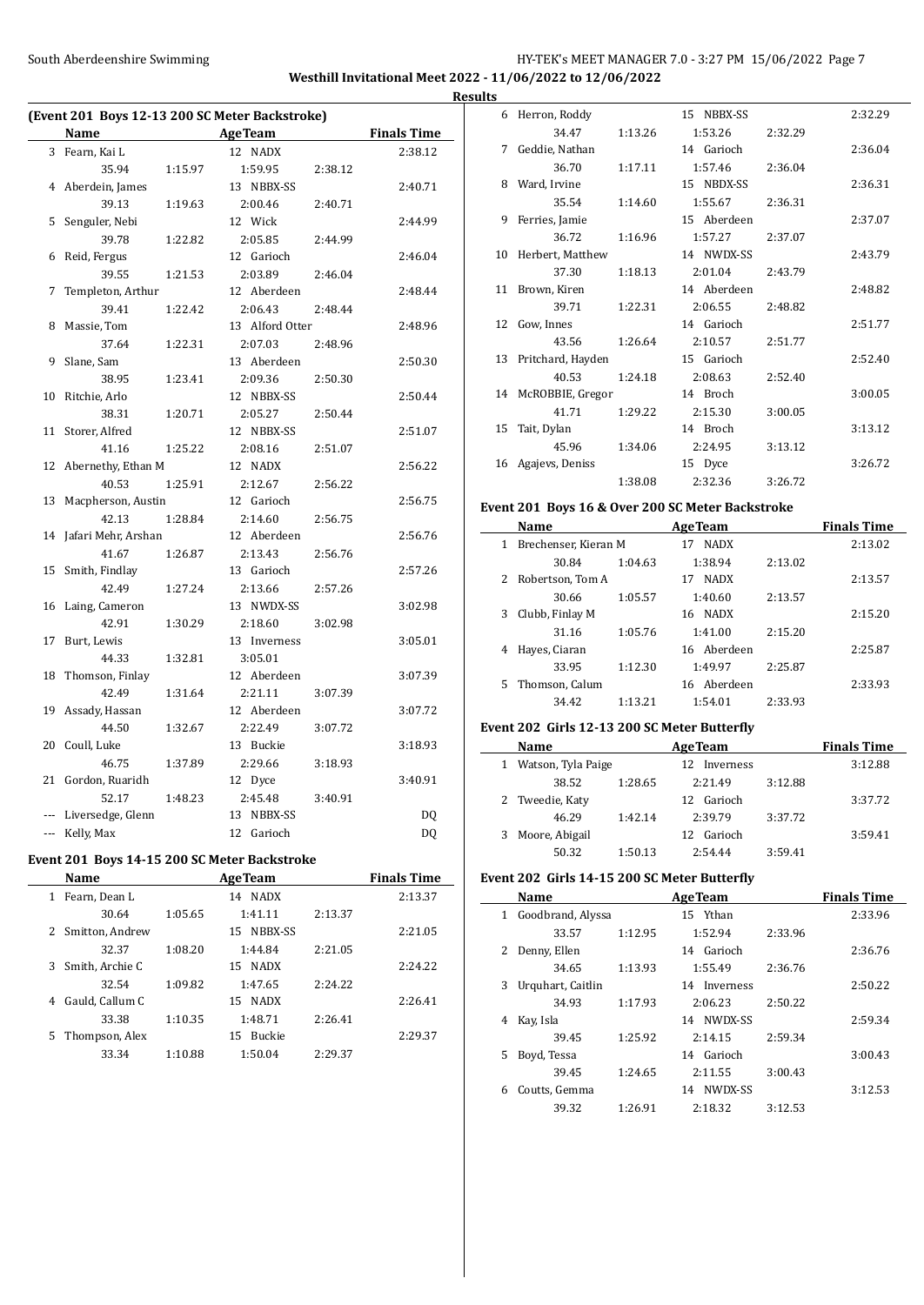# South Aberdeenshire Swimming **Supplemance 2018** HY-TEK's MEET MANAGER 7.0 - 3:27 PM 15/06/2022 Page 8 **Westhill Invitational Meet 2022 - 11/06/2022 to 12/06/2022**

**Results**

| (Event 202 Girls 14-15 200 SC Meter Butterfly) |                                                   |                 |  |                 |         |                    |  |  |  |  |  |
|------------------------------------------------|---------------------------------------------------|-----------------|--|-----------------|---------|--------------------|--|--|--|--|--|
|                                                | Name<br><b>Example 2 AgeTeam</b>                  |                 |  |                 |         | <b>Finals Time</b> |  |  |  |  |  |
|                                                | 7 McWilliam, Elizabeth                            |                 |  | 14 Garioch      |         | 3:30.90            |  |  |  |  |  |
|                                                | 47.86                                             | 1:42.12 2:37.61 |  |                 | 3:30.90 |                    |  |  |  |  |  |
|                                                | 8 Zarouali, Yasmeen                               |                 |  | 15 Garioch      |         | 3:35.49            |  |  |  |  |  |
|                                                | 45.55                                             | 1:39.58         |  | 2:37.30         | 3:35.49 |                    |  |  |  |  |  |
|                                                | Event 202 Girls 16 & Over 200 SC Meter Butterfly  |                 |  |                 |         |                    |  |  |  |  |  |
|                                                | Name AgeTeam                                      |                 |  |                 |         | <b>Finals Time</b> |  |  |  |  |  |
|                                                | 1 Campbell, Katy A                                |                 |  | 16 NADX         |         | 2:36.72            |  |  |  |  |  |
|                                                | 32.74                                             | 1:12.52         |  | 1:53.68         | 2:36.72 |                    |  |  |  |  |  |
|                                                | 2 Louw, Melana                                    |                 |  | 16 NWDX-SS      |         | 2:45.54            |  |  |  |  |  |
|                                                | 35.19                                             | 1:18.22         |  | 2:01.80         | 2:45.54 |                    |  |  |  |  |  |
|                                                | Event 203 Boys 12-13 100 SC Meter Breaststroke    |                 |  |                 |         |                    |  |  |  |  |  |
|                                                | Name<br>the control of the control of the control |                 |  | Age Team        |         | <b>Finals Time</b> |  |  |  |  |  |
|                                                | 1 Bruce, Aiden                                    |                 |  | 13 Aberdeen     |         | 1:15.26            |  |  |  |  |  |
|                                                | 35.30                                             | 1:15.26         |  |                 |         |                    |  |  |  |  |  |
|                                                | 2 Gill, Joe                                       |                 |  | 13 Wick         |         | 1:20.02            |  |  |  |  |  |
|                                                | 37.72                                             | 1:20.02         |  |                 |         |                    |  |  |  |  |  |
|                                                | 3 Reid, Fergus                                    |                 |  | 12 Garioch      |         | 1:24.70            |  |  |  |  |  |
|                                                | 40.93                                             | 1:24.70         |  |                 |         |                    |  |  |  |  |  |
|                                                | 4 Bremner, Lachlan                                |                 |  | 13 Inverness    |         | 1:25.54            |  |  |  |  |  |
|                                                | 40.31                                             | 1:25.54         |  |                 |         |                    |  |  |  |  |  |
|                                                | 5 Aberdein, James                                 |                 |  | 13 NBBX-SS      |         | 1:28.11            |  |  |  |  |  |
|                                                | 41.76                                             | 1:28.11         |  |                 |         |                    |  |  |  |  |  |
| 6                                              | Elrick, Arran                                     |                 |  | 13 NWDX-SS      |         | 1:28.60            |  |  |  |  |  |
|                                                | 42.12                                             | 1:28.60         |  |                 |         |                    |  |  |  |  |  |
| 7                                              | Jafari Mehr, Arshan                               |                 |  | 12 Aberdeen     |         | 1:31.09            |  |  |  |  |  |
|                                                | 42.93                                             | 1:31.09         |  |                 |         |                    |  |  |  |  |  |
| 8                                              | Strachan, Jensen                                  |                 |  | 13 Broch        |         | 1:32.00            |  |  |  |  |  |
|                                                | 43.68                                             | 1:32.00         |  |                 |         |                    |  |  |  |  |  |
| 9                                              | Brice, Callum                                     |                 |  | 13 Alford Otter |         | 1:32.68            |  |  |  |  |  |
|                                                | 43.57                                             | 1:32.68         |  |                 |         |                    |  |  |  |  |  |
| 10                                             | Pappelbaum, Jakub<br>44.94                        |                 |  | 12 NADX         |         | 1:33.85            |  |  |  |  |  |
| 11                                             | Guises, Anatole                                   | 1:33.85         |  | 12 NADX         |         | 1:34.00            |  |  |  |  |  |
|                                                | 44.19                                             | 1:34.00         |  |                 |         |                    |  |  |  |  |  |
| 12                                             | Macpherson, Austin                                |                 |  | 12 Garioch      |         | 1:34.17            |  |  |  |  |  |
|                                                | 44.51                                             | 1:34.17         |  |                 |         |                    |  |  |  |  |  |
|                                                | 13 Smith, Findlay                                 |                 |  | 13 Garioch      |         | 1:36.12            |  |  |  |  |  |
|                                                | 45.53                                             | 1:36.12         |  |                 |         |                    |  |  |  |  |  |
| 14                                             | Templeton, Arthur                                 |                 |  | 12 Aberdeen     |         | 1:36.16            |  |  |  |  |  |
|                                                | 46.15                                             | 1:36.16         |  |                 |         |                    |  |  |  |  |  |
| 15                                             | Burt, Lewis                                       |                 |  | 13 Inverness    |         | 1:36.39            |  |  |  |  |  |
|                                                | 45.30                                             | 1:36.39         |  |                 |         |                    |  |  |  |  |  |
| 16                                             | Assady, Hassan                                    |                 |  | 12 Aberdeen     |         | 1:36.65            |  |  |  |  |  |
|                                                | 46.86                                             | 1:36.65         |  |                 |         |                    |  |  |  |  |  |
| 17                                             | Slane, Sam                                        |                 |  | 13 Aberdeen     |         | 1:37.30            |  |  |  |  |  |
|                                                | 47.11                                             | 1:37.30         |  |                 |         |                    |  |  |  |  |  |
| 18                                             | MacLennan, Finlay                                 |                 |  | 12 Alford Otter |         | 1:40.84            |  |  |  |  |  |
|                                                | 48.13                                             | 1:40.84         |  |                 |         |                    |  |  |  |  |  |
| 19                                             | Kelly, Max                                        |                 |  | 12 Garioch      |         | 1:41.53            |  |  |  |  |  |
|                                                | 48.93                                             | 1:41.53         |  |                 |         |                    |  |  |  |  |  |
| 20                                             | Mackay, Alexander<br>50.03                        |                 |  | 13 Wick         |         | 1:44.49            |  |  |  |  |  |
| 21                                             | Coull, Luke                                       | 1:44.49         |  | 13 Buckie       |         | 1:44.50            |  |  |  |  |  |
|                                                | 49.20                                             | 1:44.50         |  |                 |         |                    |  |  |  |  |  |
|                                                |                                                   |                 |  |                 |         |                    |  |  |  |  |  |

|              | Event 203 Boys 14-15 100 SC Meter Breaststroke |                               |  |                |                    |  |  |  |
|--------------|------------------------------------------------|-------------------------------|--|----------------|--------------------|--|--|--|
|              | <b>Name</b>                                    | the control of the control of |  | <b>AgeTeam</b> | <b>Finals Time</b> |  |  |  |
| $\mathbf{1}$ | Aitchison, Kallum                              |                               |  | 15 Buckie      | 1:13.06            |  |  |  |
|              | 34.43                                          | 1:13.06                       |  |                |                    |  |  |  |
|              | 2 Christoforos, Connor M                       |                               |  | 14 NADX        | 1:13.87            |  |  |  |
|              | 34.66                                          | 1:13.87                       |  |                |                    |  |  |  |
| 3            | Cadger, Jake                                   |                               |  | 15 Ythan       | 1:19.42            |  |  |  |
|              | 37.29                                          | 1:19.42                       |  |                |                    |  |  |  |
|              | 4 Shulayev-Barnes, Oscar J                     |                               |  | 15 NADX        | 1:19.83            |  |  |  |
|              | 38.16                                          | 1:19.83                       |  |                |                    |  |  |  |
|              | 5 Ratkos, Vilmos                               |                               |  | 14 NBBX-SS     | 1:22.54            |  |  |  |
|              | 38.00                                          | 1:22.54                       |  |                |                    |  |  |  |
|              | 6 Pritchard, Hayden                            |                               |  | 15 Garioch     | 1:23.15            |  |  |  |
|              | 38.79                                          | 1:23.15                       |  |                |                    |  |  |  |
|              | 7 Geddie, Nathan                               |                               |  | 14 Garioch     | 1:24.38            |  |  |  |
|              | 40.67                                          | 1:24.38                       |  |                |                    |  |  |  |
| 8            | Simpson, Greig J                               |                               |  | 14 Dyce        | 1:26.36            |  |  |  |
|              | 40.65                                          | 1:26.36                       |  |                |                    |  |  |  |
|              | 9 Wright, Alex                                 |                               |  | 14 NWDX-SS     | 1:27.95            |  |  |  |
|              | 41.15                                          | 1:27.95                       |  |                |                    |  |  |  |
| 10           | Hayes, Aedan J                                 |                               |  | 14 Aberdeen    | 1:30.53            |  |  |  |
|              | 42.28                                          | 1:30.53                       |  |                |                    |  |  |  |
| 11           | Brown, Kiren                                   |                               |  | 14 Aberdeen    | 1:36.29            |  |  |  |
|              | 45.57                                          | 1:36.29                       |  |                |                    |  |  |  |
| 12           | McROBBIE, Gregor                               |                               |  | 14 Broch       | 1:36.98            |  |  |  |
|              | 46.98                                          | 1:36.98                       |  |                |                    |  |  |  |
|              | 13 Bissett, Calum                              |                               |  | 14 Wick        | 1:37.58            |  |  |  |
|              | 46.62                                          | 1:37.58                       |  |                |                    |  |  |  |
|              | 14 Tait, Dylan                                 |                               |  | 14 Broch       | 1:42.48            |  |  |  |
|              | 49.38                                          | 1:42.48                       |  |                |                    |  |  |  |
|              | Gow, Innes                                     |                               |  | 14 Garioch     | DQ                 |  |  |  |
|              |                                                |                               |  |                |                    |  |  |  |

### **Event 203 Boys 16 & Over 100 SC Meter Breaststroke**

|              | Name                 |         |    | <b>AgeTeam</b> | <b>Finals Time</b> |
|--------------|----------------------|---------|----|----------------|--------------------|
| $\mathbf{1}$ | Aitchison, Brandan   |         |    | 18 Buckie      | 1:09.49            |
|              | 32.42                | 1:09.49 |    |                |                    |
|              | 2 Ward, Logan        |         | 17 | NBDX-SS        | 1:10.55            |
|              | 33.24                | 1:10.55 |    |                |                    |
| 3            | Brechenser, Kieran M |         |    | 17 NADX        | 1:11.28            |
|              | 33.13                | 1:11.28 |    |                |                    |
|              | 4 Sutherland, Ethan  |         |    | 18 NWDX-SS     | 1:14.83            |
|              | 35.27                | 1:14.83 |    |                |                    |
| 5.           | Hayes, Ciaran        |         |    | 16 Aberdeen    | 1:16.82            |
|              | 35.35                | 1:16.82 |    |                |                    |
| 6            | Bell, Andrew J       |         |    | 16 NADX        | 1:17.22            |
|              | 35.41                | 1:17.22 |    |                |                    |
| 7            | Elrick, Lewis        |         | 16 | NWDX-SS        | 1:20.08            |
|              | 37.06                | 1:20.08 |    |                |                    |
| 8            | Inkson, Nathaniel M  |         | 17 | <b>NADX</b>    | 1:23.68            |
|              | 39.90                | 1:23.68 |    |                |                    |
| 9            | Thomson, Calum       |         |    | 16 Aberdeen    | 1:24.23            |
|              | 40.16                | 1:24.23 |    |                |                    |
|              | 10 Scott, Matthew    |         |    | 18 Aberdeen    | 1:25.66            |
|              | 40.33                | 1:25.66 |    |                |                    |
| 11           | Douglas, James       |         | 16 | Dyce           | 1:28.14            |
|              | 42.35                | 1:28.14 |    |                |                    |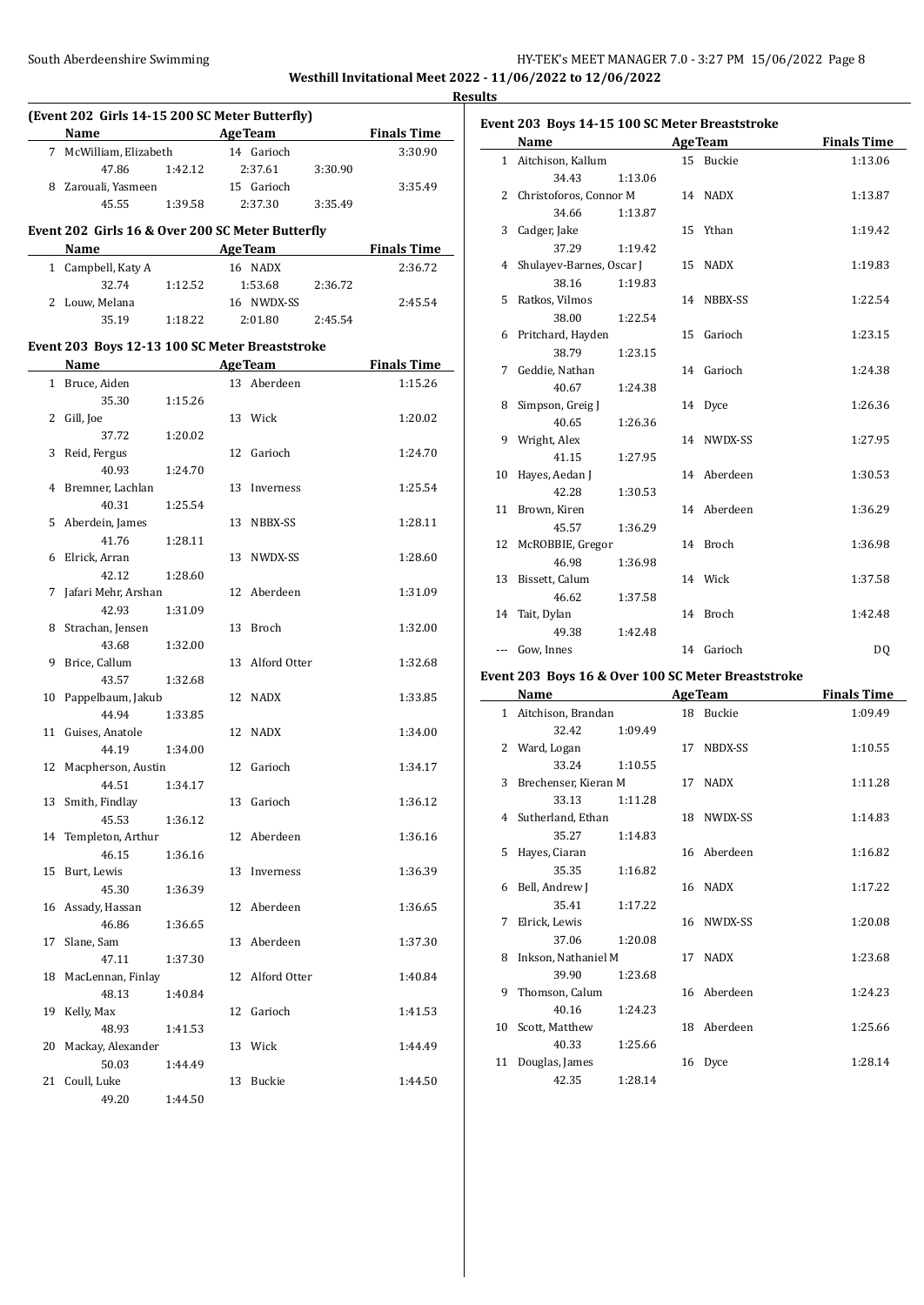#### South Aberdeenshire Swimming HY-TEK's MEET MANAGER 7.0 - 3:27 PM 15/06/2022 Page 9 **Westhill Invitational Meet 2022 - 11/06/2022 to 12/06/2022**

**(Event 203 Boys 16 & Over 100 SC Meter Breaststroke) Name Age Team Finals Time** --- Clark, Alex 16 Dyce DQ **Event 204 Girls 12-13 100 SC Meter Freestyle Name Age Team Finals Time** 1 Coull, Madison B 13 Buckie 1:02.64 30.48 1:02.64 2 Louw, Imogen 13 NWDX-SS 1:06.69 31.76 1:06.69 3 Robertson, Eva 12 Wick 1:07.80 32.21 1:07.80 4 Christoforos, Madison T 12 NADX 1:08.27 32.56 1:08.27 5 Walber, Katie 13 NBDX-SS 1:08.36 32.99 1:08.36 6 Leune, Mya 12 Ythan 1:09.37 33.18 1:09.37 7 Lyon, Aleisha E 13 NADX 1:09.88 33.76 1:09.88 8 Forbes, Payton 13 Buckie 1:09.92 33.42 1:09.92 9 Watson, Tyla Paige 12 Inverness 1:10.20 33.60 1:10.20 10 Craik, Beth 13 Aberdeen 1:10.35 33.73 1:10.35 11 Robertson, Jasmine 12 Aberdeen 1:11.17 34.27 1:11.17 12 Thom, Kaelyn 12 Aberdeen 1:11.96 33.49 1:11.96 13 McKay, Anna 13 NWDX-SS 1:12.55 33.59 1:12.55 14 Watt, Olivia 12 Broch 1:12.56 33.72 1:12.56 15 Strachan, Erin 12 NBDX-SS 1:13.67 34.89 1:13.67 16 Robertson, Ruby 13 Buckie 1:14.10 36.71 1:14.10 17 Laidlaw, Ava 12 Broch 1:14.17 37.89 1:14.17 18 Mo, Summer 13 NWDX-SS 1:14.38 36.37 1:14.38 19 Joensen, Eilidh 12 NWDX-SS 1:14.74 36.11 1:14.74 20 Milne, Grace 13 NBDX-SS 1:15.22 36.25 1:15.22 21 Herbert, Alana 12 NWDX-SS 1:15.33 35.30 1:15.33 22 Tweedie, Katy 12 Garioch 1:16.27 36.14 1:16.27 23 Kari, Liv 13 NWDX-SS 1:16.70 36.32 1:16.70 24 Flockhart, Elissa 12 Dyce 1:16.75 36.73 1:16.75 25 Killicoat, Emily 13 Ythan 1:17.65 35.36 1:17.65

|    | <b>Results</b> |                         |         |              |         |
|----|----------------|-------------------------|---------|--------------|---------|
|    |                | 26 Clubb, Heather C     |         | 12 NADX      | 1:18.15 |
| f, |                | 36.97                   | 1:18.15 |              |         |
|    |                | 27 Forbes, Lena         |         | 13 Wick      | 1:18.67 |
|    |                | 36.60                   | 1:18.67 |              |         |
|    |                | 28 Johnston, Kirsty     |         | 12 Garioch   | 1:20.10 |
|    |                | 37.12                   | 1:20.10 |              |         |
|    |                | 29 Reid, Lacey          |         | 12 Broch     | 1:21.75 |
|    |                | 39.61                   | 1:21.75 |              |         |
|    |                | 30 Gatton, Leah         |         | 12 Inverness | 1:21.88 |
|    |                | 39.21                   | 1:21.88 |              |         |
|    |                | 31 Ancketill, Gabriella |         | 12 NWDX-SS   | 1:22.97 |
|    |                | 39.54                   | 1:22.97 |              |         |
|    |                | 32 Bisset, Macie        |         | 12 Dyce      | 1:25.07 |
|    |                | 40.40                   | 1:25.07 |              |         |
|    |                | 33 Paterson, Maisie     |         | 12 Garioch   | 1:25.86 |
|    |                | 42.51                   | 1:25.86 |              |         |
|    |                | 34 Moore, Abigail       |         | 12 Garioch   | 1:26.21 |
|    |                | 40.48                   | 1:26.21 |              |         |
|    |                | 35 Carter, Sienna       |         | 13 NWDX-SS   | 1:26.59 |
|    |                | 41.31                   | 1:26.59 |              |         |
|    |                | 36 Smith, Eve Marie     |         | 12 Dyce      | 1:26.69 |
|    |                | 41.97                   | 1:26.69 |              |         |
|    |                | 37 Pacheco, Sofia       |         | 13 NBDX-SS   | 1:28.22 |
|    |                | 40.94                   | 1:28.22 |              |         |
|    |                | 38 Tyszlak, Wiktoria M  |         | 12 NADX      | 1:28.88 |
|    |                | 41.74                   | 1:28.88 |              |         |
|    |                | 39 Tennant, Hannah      |         | 13 NWDX-SS   | 1:30.61 |
|    |                | 42.64                   | 1:30.61 |              |         |
|    |                | 40 Marini, Anna-Sofia   |         | 12 Garioch   | 1:40.30 |
|    |                | 46.25                   | 1:40.30 |              |         |

#### **Event 204 Girls 14-15 100 SC Meter Freestyle**

 $\overline{a}$ 

|    | <b>Name</b>             |         | <b>AgeTeam</b> | <b>Finals Time</b> |
|----|-------------------------|---------|----------------|--------------------|
|    | 1 Abernethy, Isabella A |         | 15 NADX        | 1:02.08            |
|    | 30.20                   | 1:02.08 |                |                    |
|    | 2 Wraight, Charlotte    |         | 14 NWDX-SS     | 1:02.50            |
|    | 30.15                   | 1:02.50 |                |                    |
| 3  | Hall, Alice             |         | 15 NBBX-SS     | 1:04.46            |
|    | 31.36                   | 1:04.46 |                |                    |
| 4  | Myles, Orla             |         | 15 NBBX-SS     | 1:04.77            |
|    | 31.24                   | 1:04.77 |                |                    |
| 5. | Denny, Ellen            |         | 14 Garioch     | 1:05.37            |
|    | 31.95                   | 1:05.37 |                |                    |
|    | 6 Goodbrand, Alyssa     |         | 15 Ythan       | 1:05.41            |
|    | 31.45                   | 1:05.41 |                |                    |
| 7  | King, Olivia J          |         | 14 NADX        | 1:06.32            |
|    | 31.68                   | 1:06.32 |                |                    |
|    | 8 Clubb, Ailsa M        |         | 14 NADX        | 1:06.45            |
|    | 32.07                   | 1:06.45 |                |                    |
| 9  | Urquhart, Caitlin       |         | 14 Inverness   | 1:06.66            |
|    | 31.96                   | 1:06.66 |                |                    |
|    | 10 Wood, Alison         |         | 14 Tain        | 1:06.71            |
|    | 31.89                   | 1:06.71 |                |                    |
|    | 11 Robertson, Alanah    |         | 14 Aberdeen    | 1:07.57            |
|    | 32.59                   | 1:07.57 |                |                    |
|    | 12 Hendricks, Emily J   |         | 14 NADX        | 1:07.77            |
|    | 31.89                   | 1:07.77 |                |                    |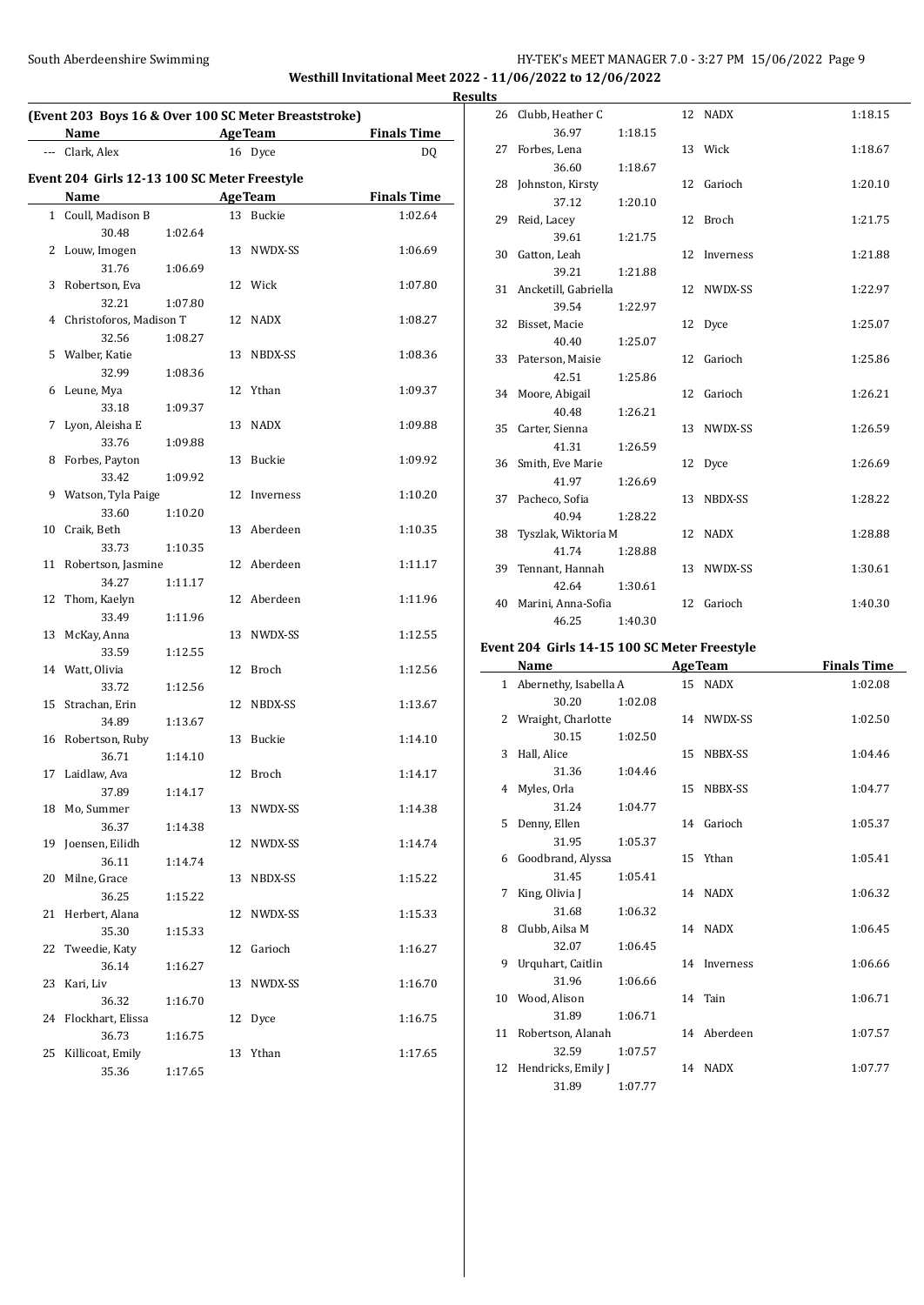#### South Aberdeenshire Swimming Theory of the HY-TEK's MEET MANAGER 7.0 - 3:27 PM 15/06/2022 Page 10 **Westhill Invitational Meet 2022 - 11/06/2022 to 12/06/2022 Results**

 $\overline{a}$ 

**(Event 204 Girls 14-15 100 SC Meter Freestyle) Name Age Team Finals Time** 13 Shannon, Lara 15 Inverness 1:08.20 32.28 1:08.20 14 Jupp, Emma M 14 NADX 1:08.30 32.72 1:08.30 15 Williamson, Talia 15 NBBX-SS 1:08.57 33.81 1:08.57 16 Adam, Kaitlin 15 Aberdeen 1:08.61 32.95 1:08.61 17 Fawns, Libby 14 Dyce 1:08.96 32.58 1:08.96 18 Kari, Lia 15 NWDX-SS 1:09.81 33.85 1:09.81 19 Boyd, Tessa 14 Garioch 1:10.11 34.07 1:10.11 20 Robertson, Alyssa 15 Aberdeen 1:10.18 32.93 1:10.18 21 Brechin, Kirsty J 14 NADX 1:12.21 32.84 1:12.21 22 Kay, Isla 14 NWDX-SS 1:13.38 35.96 1:13.38 23 Davidson, Siobhan 14 NWDX-SS 1:13.54 35.74 1:13.54 24 Wood, Sara 15 Ythan 1:14.59 35.46 1:14.59 25 Thomson, Sarah Jane 14 NWDX-SS 1:14.74 35.33 1:14.74 26 Cruickshank, Fay 14 Dyce 1:14.87 36.55 1:14.87 27 Amadi, Janekristos U 15 NADX 1:15.07 35.03 1:15.07 28 Reid, Nicole 14 Broch 1:15.60 35.68 1:15.60 29 Mackay, Jessica 14 Dyce 1:16.45 36.20 1:16.45 30 Eaton, Keira 14 NBBX-SS 1:16.79 36.30 1:16.79 31 Zarouali, Yasmeen 15 Garioch 1:17.36 36.61 1:17.36 32 McWilliam, Elizabeth 14 Garioch 1:23.33 39.50 1:23.33 33 Shehu, Hadiza 15 NADX 1:27.48 40.80 1:27.48 34 Basko, Zane 14 NADX 1:28.12 41.79 1:28.12

### **Event 204 Girls 16 & Over 100 SC Meter Freestyle**

|   | Name             |         |    | <b>AgeTeam</b> | <b>Finals Time</b> |
|---|------------------|---------|----|----------------|--------------------|
| 1 | Morrison, Hannah |         |    | 16 NWDX-SS     | 1:03.02            |
|   | 30.73            | 1:03.02 |    |                |                    |
| 2 | Currie, Erin     |         |    | 16 Ythan       | 1:05.59            |
|   | 31.63            | 1:05.59 |    |                |                    |
| 3 | Simpson, Emma    |         | 18 | <b>Broch</b>   | 1:06.24            |
|   | 32.20            | 1:06.24 |    |                |                    |
| 4 | Carey, Niamh     |         |    | 16 Inverness   | 1:07.53            |
|   | 32.30            | 1:07.53 |    |                |                    |

| .  |                  |         |     |             |         |
|----|------------------|---------|-----|-------------|---------|
| 5. | Louw, Melana     |         |     | 16 NWDX-SS  | 1:08.54 |
|    | 32.46            | 1:08.54 |     |             |         |
| 6  | Riach, Jessica C |         | 18  | Ythan       | 1:09.56 |
|    | 33.26            | 1:09.56 |     |             |         |
| 7  | Coull, Isla      |         | 16. | Buckie      | 1:09.93 |
|    | 33.51            | 1:09.93 |     |             |         |
| 8  | Heard, Cara      |         | 16. | NBBX-SS     | 1:10.71 |
|    | 33.80            | 1:10.71 |     |             |         |
| 9  | Reece, Laura L   |         | 16. | <b>NADX</b> | 1:11.25 |
|    | 33.69            | 1:11.25 |     |             |         |
|    |                  |         |     |             |         |

# **Event 205 Boys 12 & Over 50 SC Meter Freestyle**

|       | Name                     |    | <b>AgeTeam</b> | <b>Finals Time</b> |
|-------|--------------------------|----|----------------|--------------------|
| 1     | Fearn, Dean L            |    | 14 NADX        | 24.65              |
| 2     | Clubb, Finlay M          | 16 | NADX           | 24.92              |
| 3     | Brechenser, Kieran M     | 17 | <b>NADX</b>    | 25.35              |
| 4     | Christie, Thomas G       | 17 | <b>NADX</b>    | 25.82              |
| 5     | Austin, Lewis            | 15 | Tain           | 25.94              |
| 6     | Smith, Archie C          | 15 | <b>NADX</b>    | 26.45              |
| 7     | Gauld, Callum C          | 15 | <b>NADX</b>    | 26.65              |
| 8     | Clark, Alex              |    | 16 Dyce        | 26.86              |
| 9     | Elrick, Lewis            |    | 16 NWDX-SS     | 26.87              |
| 10    | Sutherland, Ethan        |    | 18 NWDX-SS     | 26.91              |
| 11    | Cadger, Jake             | 15 | Ythan          | 27.12              |
| 12    | Christoforos, Connor M   |    | 14 NADX        | 27.22              |
| 13    | Prusik, Adam             | 13 | NADX           | 27.24              |
| 14    | Simpson, Greig J         | 14 | Dyce           | 27.37              |
| 15    | Rashwan, Yassin          | 16 | <b>NADX</b>    | 27.42              |
| 16    | Aitchison, Brandan       | 18 | Buckie         | 27.59              |
| 17    | Scott, Matthew           | 18 | Aberdeen       | 27.71              |
| 18    | Shulayev-Barnes, Oscar J | 15 | <b>NADX</b>    | 27.90              |
| 19    | Bruce, Aiden             | 13 | Aberdeen       | 27.92              |
| 20    | Wright, Alex             | 14 | NWDX-SS        | 28.13              |
| 21    | Ward, Irvine             |    | 15 NBDX-SS     | 28.20              |
| 22    | Herron, Roddy            |    | 15 NBBX-SS     | 28.32              |
| $*23$ | Inkson, Nathaniel M      | 17 | <b>NADX</b>    | 28.40              |
| $*23$ | Geddes, James C          | 14 | <b>NADX</b>    | 28.40              |
| 25    | Geddie, Nathan           |    | 14 Garioch     | 28.42              |
| 26    | Thompson, Alex           | 15 | Buckie         | 28.51              |
| 27    | Herbert, Matthew         | 14 | NWDX-SS        | 28.59              |
| *28   | Bell, Andrew J           | 16 | <b>NADX</b>    | 28.67              |
| $*28$ | Ratkos, Vilmos           | 14 | NBBX-SS        | 28.67              |
| 30    | McDonald, Lennon         | 15 | Dyce           | 28.75              |
| $*31$ | Pritchard, Hayden        | 15 | Garioch        | 28.84              |
| $*31$ | Hayes, Ciaran            | 16 | Aberdeen       | 28.84              |
| 33    | Aitchison, Kallum        |    | 15 Buckie      | 29.00              |
| 34    | Shulayev-Barnes, Henry A |    | 14 NADX        | 29.18              |
| 35    | Fearn, Kai L             |    | 12 NADX        | 29.33              |
| 36    | Brown, Kiren             |    | 14 Aberdeen    | 29.35              |
| 37    | Wood, Ethan              | 13 | Aberdeen       | 29.53              |
| 38    | McROBBIE, Gregor         | 14 | Broch          | 29.69              |
| 39    | Strachan, Jensen         | 13 | Broch          | 29.70              |
| 40    | Elrick, Arran            | 13 | NWDX-SS        | 29.71              |
| 41    | Bremner, Lachlan         | 13 | Inverness      | 29.98              |
| 42    | Senguler, Nebi           | 12 | Wick           | 30.46              |
| 43    | Aberdein, James          | 13 | NBBX-SS        | 30.54              |
| 44    | Thomson, Calum           | 16 | Aberdeen       | 30.60              |
| 45    | Storer, Alfred           | 12 | NBBX-SS        | 30.69              |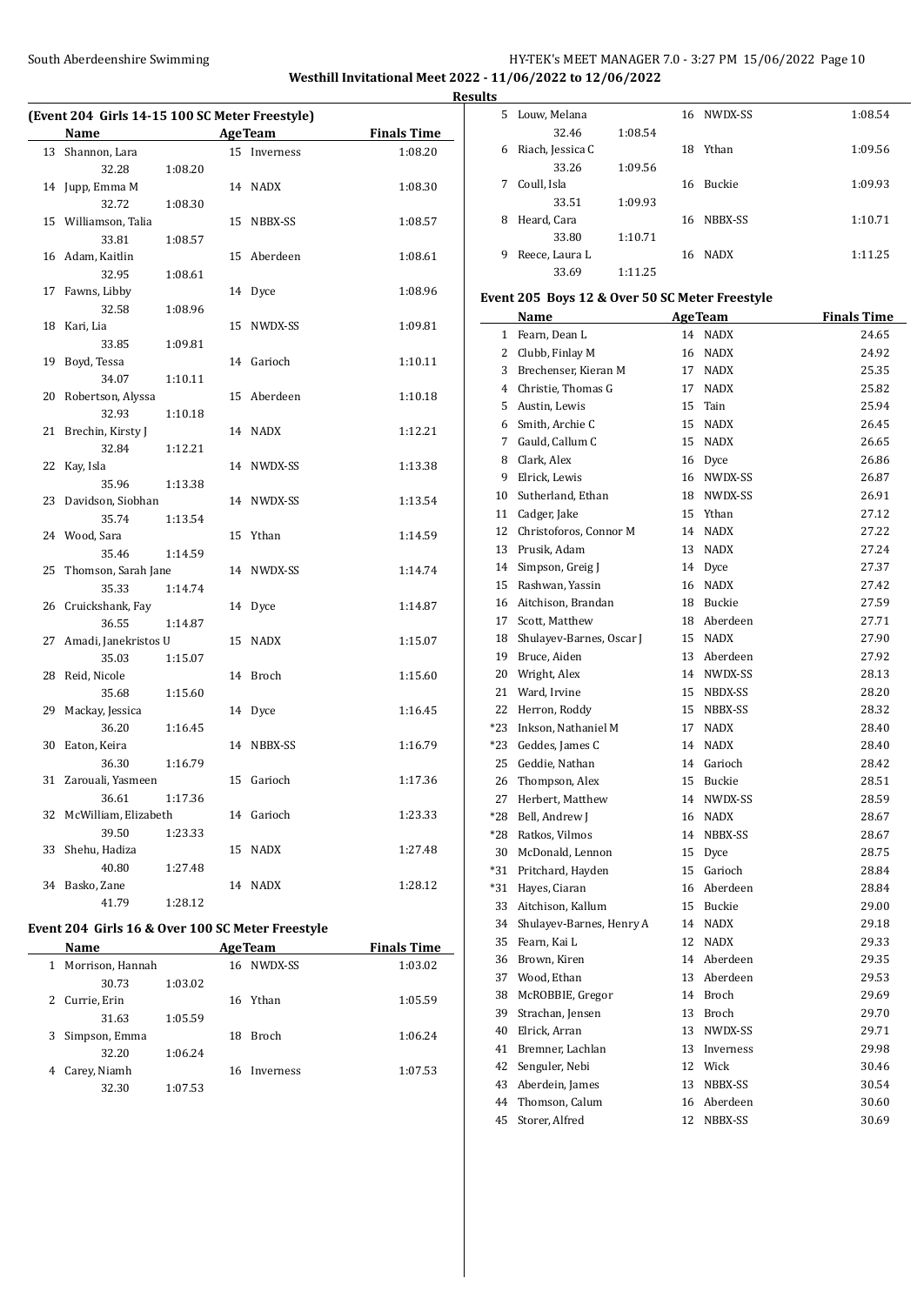#### South Aberdeenshire Swimming HY-TEK's MEET MANAGER 7.0 - 3:27 PM 15/06/2022 Page 11 **Westhill Invitational Meet 2022 - 11/06/2022 to 12/06/2022**

**(Event 205 Boys 12 & Over 50 SC Meter Freestyle) Name Age Team Finals Time** 46 Abernethy, Ethan M 12 NADX 30.73 \*47 Macpherson, Austin 12 Garioch 30.86 \*47 Douglas, James 16 Dyce 30.86 49 Liversedge, Glenn 13 NBBX-SS 31.00 Reid, Fergus 12 Garioch 31.30 Pappelbaum, Jakub 12 NADX 31.46 Brice, Callum 13 Alford Otter 31.51 Ritchie, Arlo 12 NBBX-SS 31.63 Templeton, Arthur 12 Aberdeen 31.70 Gow, Innes 14 Garioch 32.12 Guises, Anatole 12 NADX 32.32 \*57 Slane, Sam 13 Aberdeen 32.34 \*57 Jafari Mehr, Arshan 12 Aberdeen 32.34 Ferries, Jamie 15 Aberdeen 32.44 Assady, Hassan 12 Aberdeen 32.84 Thomson, Finlay 12 Aberdeen 33.00 Burt, Lewis 13 Inverness 34.21 Bissett, Calum 14 Wick 34.54 Kelly, Max 12 Garioch 35.17 Tait, Dylan 14 Broch 35.25 Laing, Cameron 13 NWDX-SS 35.31 Smith, Findlay 13 Garioch 35.35 Agajevs, Deniss 15 Dyce 35.57 Mackay, Alexander 13 Wick 36.78 Coull, Luke 13 Buckie 37.22 71 Gordon, Ruaridh 12 Dyce 41.64 **Event 206 Girls 12 & Over 50 SC Meter Backstroke Name Age Team Finals Time**  Yuda, Faith D 17 NADX 31.26 2 Abernethy, Isabella A 15 NADX 31.35 Reynard, Maya L 17 NADX 32.12 Coull, Madison B 13 Buckie 32.31 Wraight, Charlotte 14 NWDX-SS 32.57 Clubb, Ailsa M 14 NADX 32.73 Wood, Alison 14 Tain 32.79 8 Christoforos, Madison T 12 NADX 33.98 Jupp, Emma M 14 NADX 34.20 Riach, Jessica C 18 Ythan 34.42 11 Louw, Imogen 13 NWDX-SS 34.90 Simpson, Emma 18 Broch 34.91 13 Shannon, Lara 15 Inverness 35.04 Robertson, Jasmine 12 Aberdeen 35.46 Currie, Erin 16 Ythan 35.70 16 King, Olivia J 14 NADX 35.74 17 Lyon, Aleisha E 13 NADX 36.38 18 Louw, Melana 16 NWDX-SS 36.51 19 Williamson, Talia 15 NBBX-SS 36.53 Boyd, Tessa 14 Garioch 36.54 21 Leune, Mya 12 Ythan 36.57 22 Mo, Summer 13 NWDX-SS 36.60 Forbes, Payton 13 Buckie 36.91 Robertson, Alanah 14 Aberdeen 36.97 25 Reece, Laura L 16 NADX 37.18 Craik, Beth 13 Aberdeen 37.25 Wood, Sara 15 Ythan 37.33

| <b>Results</b> |                         |    |              |       |
|----------------|-------------------------|----|--------------|-------|
|                | 28 Zarouali, Yasmeen    |    | 15 Garioch   | 37.35 |
|                | 29 Robertson, Eva       | 12 | Wick         | 37.47 |
| 30             | Heard, Cara             | 16 | NBBX-SS      | 37.64 |
|                | *31 Coutts, Gemma       | 14 | NWDX-SS      | 37.70 |
|                | *31 Kari, Lia           | 15 | NWDX-SS      | 37.70 |
|                | 33 Urquhart, Caitlin    | 14 | Inverness    | 37.72 |
|                | 34 Denny, Ellen         | 14 | Garioch      | 37.73 |
|                | *35 Clubb, Heather C    | 12 | NADX         | 37.76 |
|                | *35 Thomson, Sarah Jane | 14 | NWDX-SS      | 37.76 |
|                | *37 McManus, Olivia     | 13 | Inverness    | 37.79 |
|                | *37 Milne, Grace        | 13 | NBDX-SS      | 37.79 |
|                | 39 Strachan, Erin       | 12 | NBDX-SS      | 38.07 |
|                | 40 Brechin, Kirsty J    |    | 14 NADX      | 38.43 |
|                | 41 Robertson, Ruby      | 13 | Buckie       | 38.58 |
|                | 42 Adam, Kaitlin        | 15 | Aberdeen     | 38.67 |
|                | 43 Kay, Isla            |    | 14 NWDX-SS   | 38.68 |
|                | 44 Robertson, Alyssa    | 15 | Aberdeen     | 38.74 |
|                | 45 Herbert, Alana       | 12 | NWDX-SS      | 39.14 |
|                | 46 Joensen, Eilidh      | 12 | NWDX-SS      | 39.18 |
|                | 47 Davidson, Siobhan    | 14 | NWDX-SS      | 39.39 |
|                | 48 Laidlaw, Ava         | 12 | Broch        | 39.40 |
|                | 49 Fawns, Libby         | 14 | Dyce         | 40.12 |
|                | 50 Flett, Eve           | 14 | NBDX-SS      | 40.14 |
|                | 51 Forbes. Lena         | 13 | Wick         | 40.26 |
|                | 52 Mackay, Jessica      | 14 | Dyce         | 40.29 |
|                | 53 Amadi, Janekristos U | 15 | NADX         | 40.71 |
|                | 54 Gatton, Leah         | 12 | Inverness    | 40.91 |
|                | 55 Kari, Liv            | 13 | NWDX-SS      | 40.92 |
|                | 56 Watt, Olivia         | 12 | <b>Broch</b> | 41.28 |
| 57             | Eaton, Keira            | 14 | NBBX-SS      | 41.70 |
|                | 58 Moore, Abigail       | 12 | Garioch      | 41.77 |
|                | 59 Flockhart, Elissa    | 12 | Dyce         | 42.01 |
| 60             | Johnston, Kirsty        | 12 | Garioch      | 42.48 |
|                | 61 Cruickshank, Fay     | 14 | Dyce         | 42.54 |
|                | 62 Tweedie, Katy        | 12 | Garioch      | 42.60 |
|                | 63 Shehu, Hadiza        | 15 | NADX         | 43.18 |
|                | 64 Reid, Lacey          | 12 | Broch        | 43.89 |
| 65             | Tyszlak, Wiktoria M     | 12 | <b>NADX</b>  | 44.55 |
| 66             | McWilliam, Elizabeth    | 14 | Garioch      | 44.98 |
| 67             | Ancketill, Gabriella    | 12 | NWDX-SS      | 45.44 |
| 68             | Paterson, Maisie        | 12 | Garioch      | 45.70 |
| 69             | Carter, Sienna          | 13 | NWDX-SS      | 46.40 |
| 70             | Tennant, Hannah         | 13 | NWDX-SS      | 47.34 |
| 71             | Basko, Zane             | 14 | <b>NADX</b>  | 47.75 |
| 72             | Pacheco, Sofia          | 13 | NBDX-SS      | 47.86 |
| 73             | Bisset, Macie           | 12 | Dyce         | 48.15 |
| 74             | Smith, Eve Marie        | 12 | Dyce         | 49.03 |
| 75             | Marini, Anna-Sofia      | 12 | Garioch      | 51.70 |
|                |                         |    |              |       |

# **Event 207 Boys 12 & Over 400 SC Meter IM**

 $\overline{a}$ 

| Name            |         | <b>AgeTeam</b> |         | <b>Finals Time</b> |
|-----------------|---------|----------------|---------|--------------------|
| Fearn, Dean L   |         | 14 NADX        |         | 5:01.42            |
| 28.96           | 1:05.15 | 1:44.81        | 2:22.76 |                    |
| 3:07.37         | 3:51.63 | 4:28.27        | 5:01.42 |                    |
| 2 Hayes, Ciaran |         | 16 Aberdeen    |         | 5:15.26            |
| 34.05           | 1:15.21 | 1:57.19        | 2:37.50 |                    |
| 3:20.66         | 4:04.75 | 4:41.28        | 5:15.26 |                    |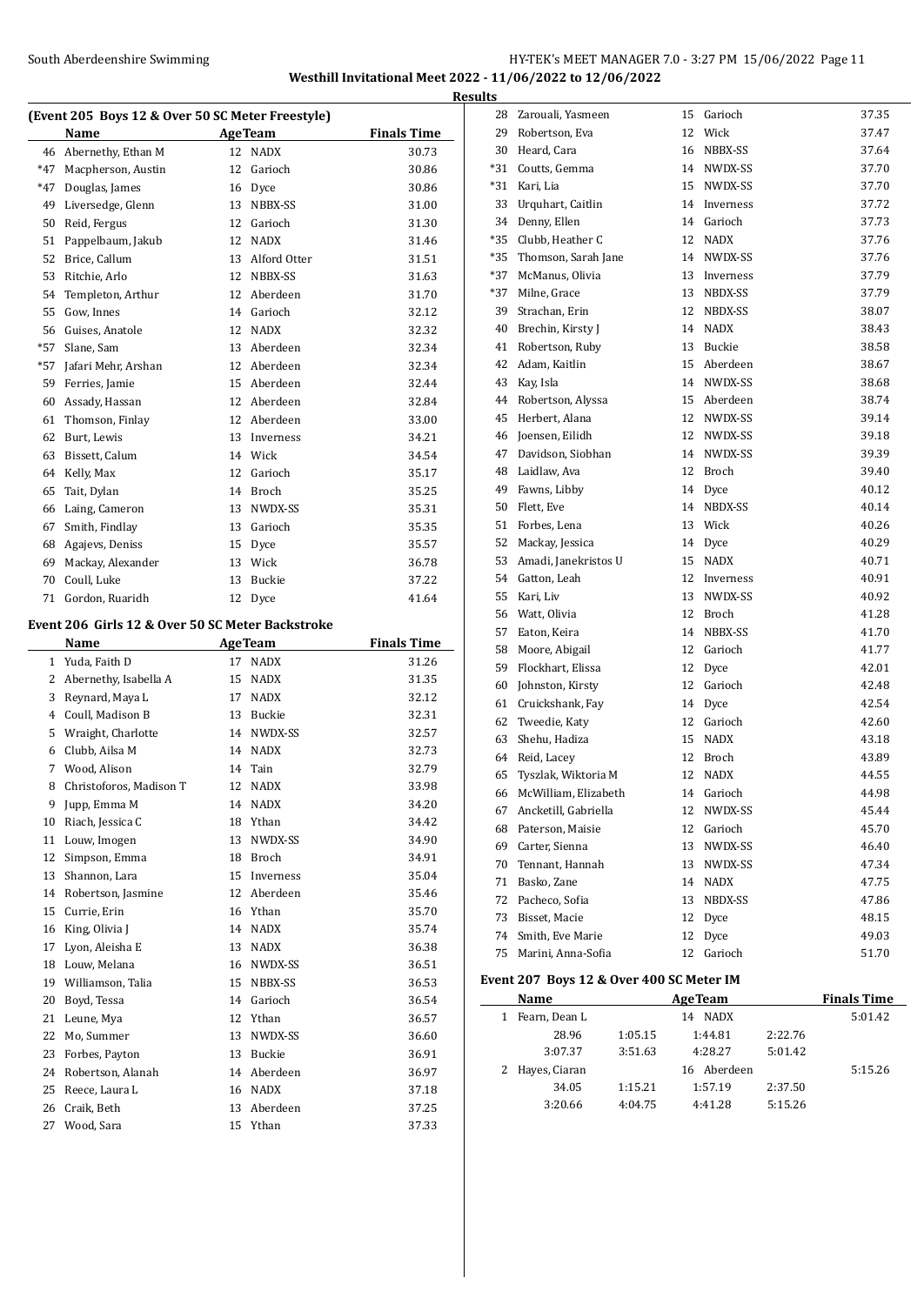### South Aberdeenshire Swimming **Example 2018** HY-TEK's MEET MANAGER 7.0 - 3:27 PM 15/06/2022 Page 12 **Westhill Invitational Meet 2022 - 11/06/2022 to 12/06/2022**

**Results**

|    | (Event 207 Boys 12 & Over 400 SC Meter IM) |         |                |         |                    |
|----|--------------------------------------------|---------|----------------|---------|--------------------|
|    | Name                                       |         | <b>AgeTeam</b> |         | <b>Finals Time</b> |
|    | 3 Smitton, Andrew                          |         | 15 NBBX-SS     |         | 5:17.55            |
|    | 32.22                                      | 1:11.93 | 1:51.25        | 2:32.07 |                    |
|    | 3:18.60                                    | 4:06.90 | 4:42.98        | 5:17.55 |                    |
| 4  | Bruce, Aiden                               |         | 13 Aberdeen    |         | 5:22.29            |
|    | 35.09                                      | 1:18.10 | 2:00.15        | 2:41.78 |                    |
|    | 3:26.52                                    | 4:11.27 | 4:47.95        | 5:22.29 |                    |
| 5  | Bichan, Owen                               |         | 13 NBBX-SS     |         | 5:34.85            |
|    | 35.28                                      | 1:18.49 | 2:00.59        | 2:42.71 |                    |
|    | 3:32.54                                    | 4:22.07 | 4:59.96        | 5:34.85 |                    |
| 6  | Geddie, Nathan                             |         | 14 Garioch     |         | 5:36.78            |
|    | 35.82                                      | 1:18.17 | 2:01.74        | 2:43.94 |                    |
|    | 3:33.43                                    | 4:23.54 | 5:01.51        | 5:36.78 |                    |
| 7  | Shulayev-Barnes, Henry A                   |         | 14 NADX        |         | 5:42.90            |
|    | 34.61                                      | 1:15.37 | 1:59.98        | 2:43.56 |                    |
|    | 3:32.79                                    | 4:23.32 | 5:04.19        | 5:42.90 |                    |
| 8  | Pritchard, Hayden                          |         | 15 Garioch     |         | 5:53.20            |
|    | 37.63                                      | 1:22.93 | 2:10.07        | 2:56.29 |                    |
|    | 3:45.21                                    | 4:34.73 | 5:14.10        | 5:53.20 |                    |
| 9  | Reid, Fergus                               |         | 12 Garioch     |         | 5:58.99            |
|    | 44.55                                      | 1:37.51 | 2:20.12        | 3:03.89 |                    |
|    | 3:53.40                                    | 4:41.14 | 5:21.03        | 5:58.99 |                    |
| 10 | Gow, Innes                                 |         | 14 Garioch     |         | 6:06.69            |
|    | 41.97                                      | 1:30.29 | 2:17.44        | 3:03.00 |                    |
|    | 3:55.17                                    | 4:47.24 | 5:28.01        | 6:06.69 |                    |
| 11 | Herbert, Matthew                           |         | 14 NWDX-SS     |         | 6:11.65            |
|    | 36.68                                      | 1:22.82 | 2:10.23        | 2:56.43 |                    |
|    | 3:50.12                                    | 4:45.46 | 5:29.03        | 6:11.65 |                    |
| 12 | Jafari Mehr, Arshan                        |         | 12 Aberdeen    |         | 6:11.91            |
|    | 42.36                                      | 1:33.49 | 2:20.07        | 3:05.96 |                    |
|    | 3:58.43                                    | 4:50.84 | 5:32.27        | 6:11.91 |                    |
| 13 | Kelly, Max                                 |         | 12 Garioch     |         | 6:35.73            |
|    | 44.11                                      | 1:39.24 | 2:26.38        | 3:13.21 |                    |
|    | 4:11.35                                    | 5:09.09 | 5:53.68        | 6:35.73 |                    |
| 14 | Smith, Findlay                             |         | 13 Garioch     |         | 6:41.67            |
|    | 46.80                                      | 1:44.90 |                | 3:22.34 |                    |
|    | 4:15.87                                    | 5:10.50 | 5:56.87        | 6:41.67 |                    |

### **Event 208 Mixed 12 & Over 200 SC Meter Medley Relay**

|                | Team                         |         | Relay   |                             | <b>Finals Time</b> |
|----------------|------------------------------|---------|---------|-----------------------------|--------------------|
| 1              | <b>NADX</b>                  |         | A       |                             | 1:55.98            |
|                | 1) Fearn, Dean L M14         |         |         | 2) Christie, Thomas G M17   |                    |
|                | 3) Yuda, Faith D W17         |         |         | 4) Reynard, Maya L W17      |                    |
|                | 28.24                        | 58.67   | 1:27.84 | 1:55.98                     |                    |
| $\overline{2}$ | <b>NADX</b>                  |         | B       |                             | 1:57.36            |
|                | 1) Abernethy, Isabella A W15 |         |         | 2) Brechenser, Kieran M M17 |                    |
|                | 3) Robertson, Tom A M17      |         |         | 4) Clubb, Ailsa M W14       |                    |
|                | 30.90                        | 1:02.57 | 1:27.99 | 1:57.36                     |                    |
| 3              | <b>Buckie</b>                |         | A       |                             | 2:06.22            |
|                | 1) Forbes, Payton W13        |         |         | 2) Aitchison, Kallum M15    |                    |
|                | 3) Coull, Madison B W13      |         |         | 4) Aitchison, Brandan M18   |                    |
|                | 36.40                        | 1:08.91 | 1:39.06 | 2:06.22                     |                    |
| 4              | NWDX-SS                      |         | A       |                             | 2:10.23            |
|                | 1) Sutherland, Ethan M18     |         |         | 2) Elrick, Lewis M16        |                    |
|                | 3) Louw, Melana W16          |         |         | 4) Morrison, Hannah W16     |                    |
|                | 30.90                        | 1:08.35 | 1:41.03 | 2:10.23                     |                    |

| 5  | Garioch                  |         | A                        |                           | 2:13.74 |
|----|--------------------------|---------|--------------------------|---------------------------|---------|
|    | 1) Boyd, Tessa W14       |         | 2) Pritchard, Hayden M15 |                           |         |
|    | 3) Denny, Ellen W14      |         | 4) Geddie, Nathan M14    |                           |         |
|    | 35.72                    | 1:13.05 | 1:44.59                  | 2:13.74                   |         |
| 6  | Dyce                     |         | A                        |                           | 2:15.75 |
|    | 1) Simpson, Greig J M14  |         | 2) Fawns, Libby W14      |                           |         |
|    | 3) Clark, Alex M16       |         |                          | 4) Cruickshank, Fay W14   |         |
|    | 32.21                    | 1:14.16 | 1:42.62                  | 2:15.75                   |         |
| 7  | NWDX-SS                  |         | R                        |                           | 2:17.87 |
|    | 1) Louw, Imogen W13      |         |                          | 2) Herbert, Matthew M14   |         |
|    | 3) Kay, Isla W14         |         | 4) Wright, Alex M14      |                           |         |
|    | 35.76                    | 1:15.29 | 1:50.50                  | 2:17.87                   |         |
| 8  | Aberdeen                 |         | R                        |                           | 2:18.66 |
|    | 1) Robertson, Alyssa W15 |         | 2) Bruce, Aiden M13      |                           |         |
|    | 3) Brown, Kiren M14      |         |                          | 4) Robertson, Alanah W14  |         |
|    | 38.67                    | 1:14.02 | 1:47.93                  | 2:18.66                   |         |
| 9  | <b>Broch</b>             |         | A                        |                           | 2:19.06 |
|    | 1) Reid, Nicole W14      |         |                          | 2) Simpson, Emma W18      |         |
|    | 3) McROBBIE, Gregor M14  |         |                          | 4) Strachan, Jensen M13   |         |
|    | 40.17                    | 1:15.74 | 1:50.17                  | 2:19.06                   |         |
| 10 | Wick                     |         | A                        |                           | 2:19.31 |
|    | 1) Senguler, Nebi M12    |         | 2) Robertson, Eva W12    |                           |         |
|    | 3) Forbes, Lena W13      |         | 4) Gill, Joe M13         |                           |         |
|    | 34.96                    | 1:13.52 | 1:50.89                  | 2:19.31                   |         |
| 11 | Aberdeen                 |         | A                        |                           | 2:19.65 |
|    | 1) Craik, Beth W13       |         | 2) Hayes, Ciaran M16     |                           |         |
|    | 3) Scott, Matthew M18    |         |                          | 4) Robertson, Jasmine W12 |         |
|    | 36.76                    | 1:13.26 | 1:46.09                  | 2:19.65                   |         |
| 12 | Inverness                |         | A                        |                           | 2:26.82 |
|    | 1) Burt, Lewis M13       |         |                          | 2) Urquhart, Caitlin W14  |         |
|    | 3) Bremner, Lachlan M13  |         |                          | 4) Watson, Tyla Paige W12 |         |
|    | 40.35                    | 1:21.55 | 1:55.18                  | 2:26.82                   |         |
| 13 | Garioch                  |         | B                        |                           | 2:34.10 |
|    | 1) Reid, Fergus M12      |         | 2) Moore, Abigail W12    |                           |         |
|    | 3) Zarouali, Yasmeen W15 |         |                          | 4) Macpherson, Austin M12 |         |
|    | 38.05                    | 1:23.31 | 2:01.62                  | 2:34.10                   |         |

### **Event 301 Girls 12-13 200 SC Meter Freestyle**

|    | Name               |         | <b>AgeTeam</b> |         | <b>Finals Time</b> |
|----|--------------------|---------|----------------|---------|--------------------|
| 1  | Robertson, Eva     |         | 12 Wick        |         | 2:28.98            |
|    | 33.42              | 1:11.14 | 1:49.38        | 2:28.98 |                    |
| 2  | Forbes, Payton     |         | 13 Buckie      |         | 2:30.34            |
|    | 33.96              | 1:12.63 | 1:53.00        | 2:30.34 |                    |
|    | 3 Lamont, Lexie    |         | 13 Aberdeen    |         | 2:31.38            |
|    | 33.46              | 1:12.54 | 1:53.04        | 2:31.38 |                    |
| 4  | Watson, Tyla Paige |         | 12 Inverness   |         | 2:32.84            |
|    | 33.70              | 1:13.33 | 1:54.48        | 2:32.84 |                    |
|    | 5 Leune, Mya       |         | 12 Ythan       |         | 2:33.27            |
|    | 34.72              | 1:13.23 | 1:53.60        | 2:33.27 |                    |
| 6  | Lyon, Aleisha E    |         | 13 NADX        |         | 2:34.59            |
|    | 35.36              | 1:15.72 | 1:56.49        | 2:34.59 |                    |
| 7  | Craik, Beth        |         | 13 Aberdeen    |         | 2:34.79            |
|    | 34.57              | 1:14.58 | 1:55.42        | 2:34.79 |                    |
| 8  | Robertson, Jasmine |         | 12 Aberdeen    |         | 2:34.85            |
|    | 35.26              | 1:14.99 | 1:56.43        | 2:34.85 |                    |
| 9  | Strachan, Erin     |         | 12 NBDX-SS     |         | 2:35.87            |
|    | 35.90              | 1:16.86 | 1:57.33        | 2:35.87 |                    |
| 10 | Walber, Katie      |         | 13 NBDX-SS     |         | 2:41.52            |
|    | 36.19              | 1:18.05 | 2:00.75        | 2:41.52 |                    |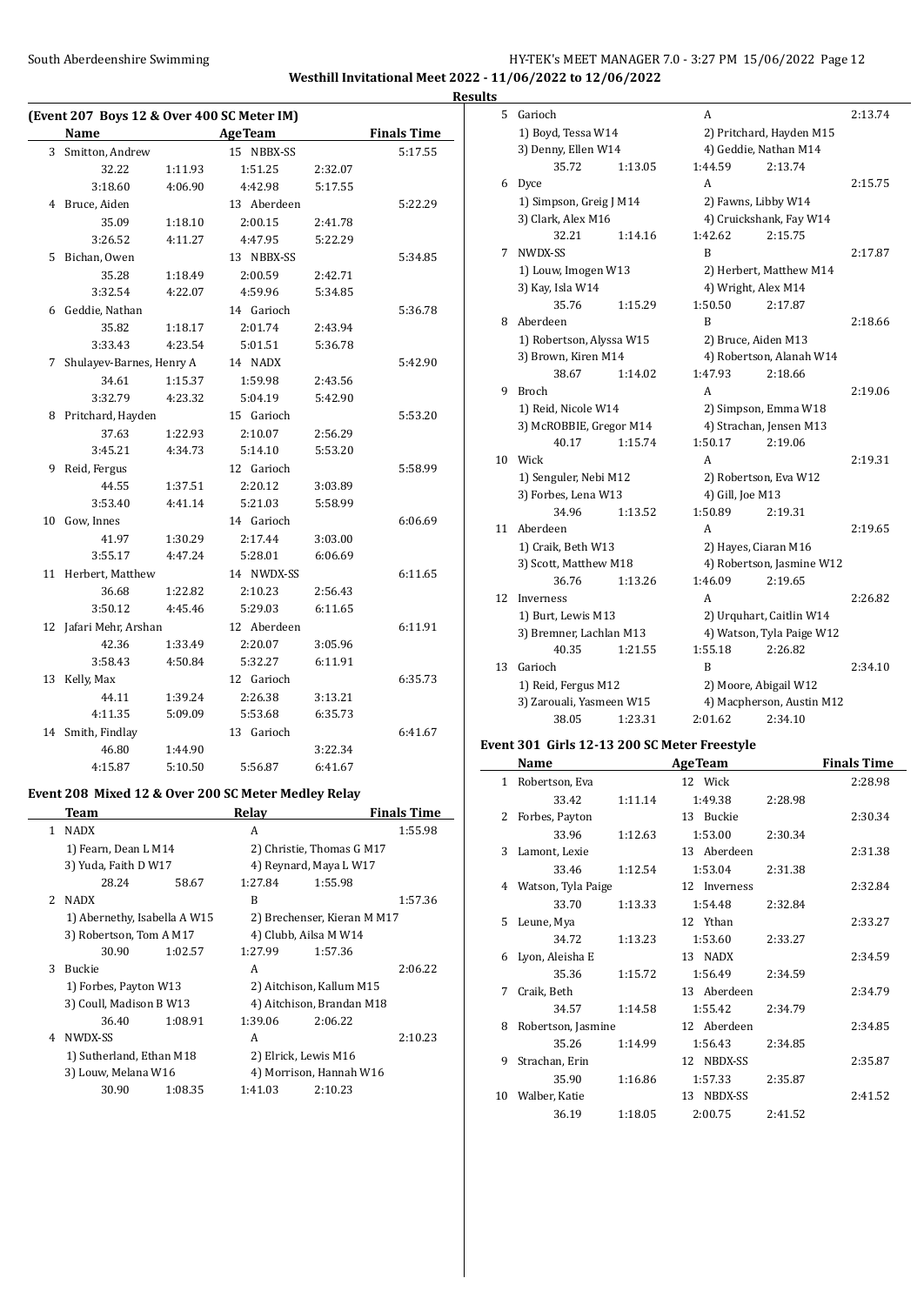### South Aberdeenshire Swimming **Example 2018** HY-TEK's MEET MANAGER 7.0 - 3:27 PM 15/06/2022 Page 13 **Westhill Invitational Meet 2022 - 11/06/2022 to 12/06/2022 Results**

# **(Event 301 Girls 12-13 200 SC Meter Freestyle)**

|    | Name                 |         | <b>AgeTeam</b>     |         | <b>Finals Time</b> |
|----|----------------------|---------|--------------------|---------|--------------------|
| 11 | Tweedie, Katy        |         | 12 Garioch         |         | 2:44.58            |
|    | 37.18                | 1:18.97 | 2:02.75            | 2:44.58 |                    |
| 12 | Thom, Kaelyn         |         | Aberdeen<br>12     |         | 2:44.80            |
|    | 35.24                | 1:16.64 | 2:00.62            | 2:44.80 |                    |
| 13 | Laidlaw, Ava         |         | <b>Broch</b><br>12 |         | 2:45.30            |
| 14 | McKay, Anna          |         | NWDX-SS<br>13      |         | 2:46.95            |
|    | 37.42                | 1:19.44 | 2:04.32            | 2:46.95 |                    |
| 15 | Watt, Olivia         |         | 12 Broch           |         | 2:47.46            |
|    | 36.76                | 1:18.59 | 2:03.33            | 2:47.46 |                    |
| 16 | Ellis, Paige         |         | NBDX-SS<br>12      |         | 2:47.82            |
| 17 | Flockhart, Elissa    |         | 12<br>Dyce         |         | 2:47.91            |
| 18 | Joensen, Eilidh      |         | NWDX-SS<br>12      |         | 2:48.11            |
| 19 | Pottinger, Zara K    |         | <b>NADX</b><br>13  |         | 3:02.89            |
|    | 39.58                | 1:25.92 | 2:15.90            | 3:02.89 |                    |
| 20 | Clubb, Heather C     |         | 12 NADX            |         | 3:06.01            |
|    | 39.86                | 1:27.72 | 2:18.83            | 3:06.01 |                    |
| 21 | Chesher, Madeleine R |         | 12 NADX            |         | 3:08.52            |
|    | 42.51                |         | 2:22.32            | 3:08.52 |                    |

#### **Event 301 Girls 14-15 200 SC Meter Freestyle**

|    | Name                  |         | <b>AgeTeam</b> |         | <b>Finals Time</b> |
|----|-----------------------|---------|----------------|---------|--------------------|
|    | 1 Hall, Alice         |         | 15 NBBX-SS     |         | 2:19.55            |
|    | 32.34                 | 1:07.92 | 1:43.91        | 2:19.55 |                    |
| 2  | Goodbrand, Alyssa     |         | 15 Ythan       |         | 2:21.15            |
|    | 32.14                 | 1:08.33 | 1:44.88        | 2:21.15 |                    |
| 3  | Denny, Ellen          |         | 14 Garioch     |         | 2:24.22            |
|    | 32.82                 | 1:08.92 | 1:46.29        | 2:24.22 |                    |
| 4  | Jupp, Emma M          |         | 14 NADX        |         | 2:25.11            |
|    | 33.38                 | 1:10.32 | 1:48.27        | 2:25.11 |                    |
| 5  | Abernethy, Isabella A |         | 15 NADX        |         | 2:26.34            |
|    | 33.09                 | 1:10.35 | 1:48.57        | 2:26.34 |                    |
| 6  | King, Olivia J        |         | 14 NADX        |         | 2:26.98            |
|    | 32.92                 | 1:10.16 | 1:49.04        | 2:26.98 |                    |
| 7  | Fraser, Lucy          |         | 14 Ythan       |         | 2:27.11            |
|    | 32.59                 | 1:09.26 | 1:47.80        | 2:27.11 |                    |
| 8  | Urquhart, Caitlin     |         | 14 Inverness   |         | 2:27.56            |
|    | 33.24                 | 1:10.82 | 1:50.08        | 2:27.56 |                    |
| 9  | Shand, Rebecca        |         | 14 NADX        |         | 2:27.59            |
|    | 34.01                 | 1:12.91 | 1:51.46        | 2:27.59 |                    |
| 10 | Hendricks, Emily J    |         | 14 NADX        |         | 2:28.51            |
|    | 33.78                 | 1:11.67 | 1:50.64        | 2:28.51 |                    |
| 11 | Carmichael, Marla     |         | 14 Aberdeen    |         | 2:28.86            |
|    | 33.65                 | 1:12.40 | 1:52.17        | 2:28.86 |                    |
|    | 12 Clubb, Ailsa M     |         | 14 NADX        |         | 2:30.68            |
|    | 32.77                 | 1:11.38 | 1:53.00        | 2:30.68 |                    |
| 13 | Boyd, Tessa           |         | 14 Garioch     |         | 2:31.39            |
|    | 34.98                 | 1:13.83 | 1:53.57        | 2:31.39 |                    |
|    | 14 Williamson, Talia  |         | 15 NBBX-SS     |         | 2:31.70            |
|    | 35.84                 | 1:15.27 | 1:53.40        | 2:31.70 |                    |
| 15 | Adam, Kaitlin         |         | 15 Aberdeen    |         | 2:32.36            |
|    | 34.12                 | 1:12.98 | 1:53.00        | 2:32.36 |                    |
|    | 16 Robertson, Alanah  |         | 14 Aberdeen    |         | 2:33.83            |
|    | 34.45                 | 1:14.53 | 1:55.17        | 2:33.83 |                    |
| 17 | Kay, Isla             |         | 14 NWDX-SS     |         | 2:34.31            |
|    | 35.67                 | 1:15.33 | 1:55.96        | 2:34.31 |                    |

| 18 | Robertson, Alyssa    |         | 15 Aberdeen   |         | 2:34.93 |
|----|----------------------|---------|---------------|---------|---------|
|    | 34.81                | 1:15.14 | 1:56.59       | 2:34.93 |         |
| 19 | Coutts, Amy          |         | NWDX-SS<br>15 |         | 2:36.33 |
|    | 35.11                | 1:14.14 | 1:55.00       | 2:36.33 |         |
| 20 | Reid, Nicole         |         | Broch<br>14   |         | 2:40.61 |
|    | 37.11                | 1:18.40 | 1:59.91       | 2:40.61 |         |
| 21 | Zarouali, Yasmeen    |         | 15 Garioch    |         | 2:43.30 |
|    | 35.59                | 1:16.68 | 1:59.66       | 2:43.30 |         |
| 22 | Davidson, Siobhan    |         | NWDX-SS<br>14 |         | 2:46.39 |
|    | 36.48                | 1:18.86 | 2:03.02       | 2:46.39 |         |
| 23 | Thomson, Sarah Jane  |         | NWDX-SS<br>14 |         | 2:47.08 |
| 24 | McWilliam. Elizabeth |         | Garioch<br>14 |         | 2:55.63 |
|    |                      |         |               |         |         |

#### **Event 301 Girls 16 & Over 200 SC Meter Freestyle**

|               | Name             |         | <b>AgeTeam</b>  |         | <b>Finals Time</b> |
|---------------|------------------|---------|-----------------|---------|--------------------|
| 1             | Yuda, Faith D    |         | 17 NADX         |         | 2:15.69            |
|               | 31.91            | 1:06.70 | 1:41.68         | 2:15.69 |                    |
| $\mathcal{L}$ | Currie, Erin     |         | 16 Ythan        |         | 2:19.60            |
|               | 32.43            | 1:07.91 | 1:44.71         | 2:19.60 |                    |
| 3             | Kay, Sarah       |         | 16 NWDX-SS      |         | 2:24.97            |
|               | 33.86            | 1:10.70 | 1:48.23         | 2:24.97 |                    |
| 4             | Carey, Niamh     |         | 16 Inverness    |         | 2:27.56            |
|               | 33.54            | 1:11.40 | 1:49.88         | 2:27.56 |                    |
| 5.            | Reece, Laura L   |         | 16 NADX         |         | 2:31.62            |
|               | 34.25            | 1:12.59 | 1:52.06         | 2:31.62 |                    |
| 6             | Riach, Jessica C |         | 18 Ythan        |         | 2:36.19            |
|               | 33.88            | 1:12.88 | 1:55.66         | 2:36.19 |                    |
| 7             | Woolsey, Laura   |         | 16 Alford Otter |         | 2:41.48            |
|               | 35.98            | 1:15.83 | 1:58.61         | 2:41.48 |                    |

### **Event 302 Boys 12-13 200 SC Meter Breaststroke**

|                                                | Name                  |         | <b>AgeTeam</b>  |         | <b>Finals Time</b> |  |  |
|------------------------------------------------|-----------------------|---------|-----------------|---------|--------------------|--|--|
|                                                | 1 Bruce, Aiden        |         | 13 Aberdeen     |         | 2:41.06            |  |  |
|                                                | 35.66                 | 1:17.10 | 1:59.52         | 2:41.06 |                    |  |  |
| 2                                              | Gill, Joe             |         | 13 Wick         |         | 2:54.89            |  |  |
|                                                | 38.75                 | 1:24.53 | 2:11.70         | 2:54.89 |                    |  |  |
|                                                | 3 Reid, Fergus        |         | 12 Garioch      |         | 2:57.87            |  |  |
|                                                | 41.44                 | 1:26.57 | 2:13.24         | 2:57.87 |                    |  |  |
|                                                | 4 Jafari Mehr, Arshan |         | 12 Aberdeen     |         | 3:15.80            |  |  |
|                                                | 44.84                 | 1:35.08 | 2:27.38         | 3:15.80 |                    |  |  |
| 5.                                             | Macpherson, Austin    |         | 12 Garioch      |         | 3:16.83            |  |  |
|                                                | 44.12                 | 1:35.31 | 2:27.08         | 3:16.83 |                    |  |  |
|                                                | 6 Smith, Findlay      |         | 13 Garioch      |         | 3:20.27            |  |  |
|                                                | 44.78                 | 1:35.93 | 2:29.01         | 3:20.27 |                    |  |  |
|                                                | 7 Alemian, Mehrad     |         | 13 Aberdeen     |         | 3:26.69            |  |  |
|                                                | 46.00                 | 1:39.78 | 2:34.04         | 3:26.69 |                    |  |  |
| 8                                              | Templeton, Arthur     |         | 12 Aberdeen     |         | 3:27.48            |  |  |
|                                                | 46.54                 | 1:39.96 | 2:34.58         | 3:27.48 |                    |  |  |
| 9                                              | MacLennan, Finlay     |         | 12 Alford Otter |         | 3:33.54            |  |  |
|                                                | 48.26                 | 1:43.23 | 2:38.75         | 3:33.54 |                    |  |  |
|                                                | 10 Mackay, Alexander  |         | 13 Wick         |         | 3:48.83            |  |  |
|                                                | 51.35                 | 1:50.57 | 2:50.47         | 3:48.83 |                    |  |  |
|                                                | Storer, Alfred        |         | 12 NBBX-SS      |         | DQ                 |  |  |
| Event 302 Boys 14-15 200 SC Meter Breaststroke |                       |         |                 |         |                    |  |  |

|  | Name                |         | <b>AgeTeam</b> |         | <b>Finals Time</b> |
|--|---------------------|---------|----------------|---------|--------------------|
|  | 1 Pritchard, Hayden |         | 15 Garioch     |         | 2:53.29            |
|  | 37.59               | 1:21.13 | 2:07.55        | 2:53.29 |                    |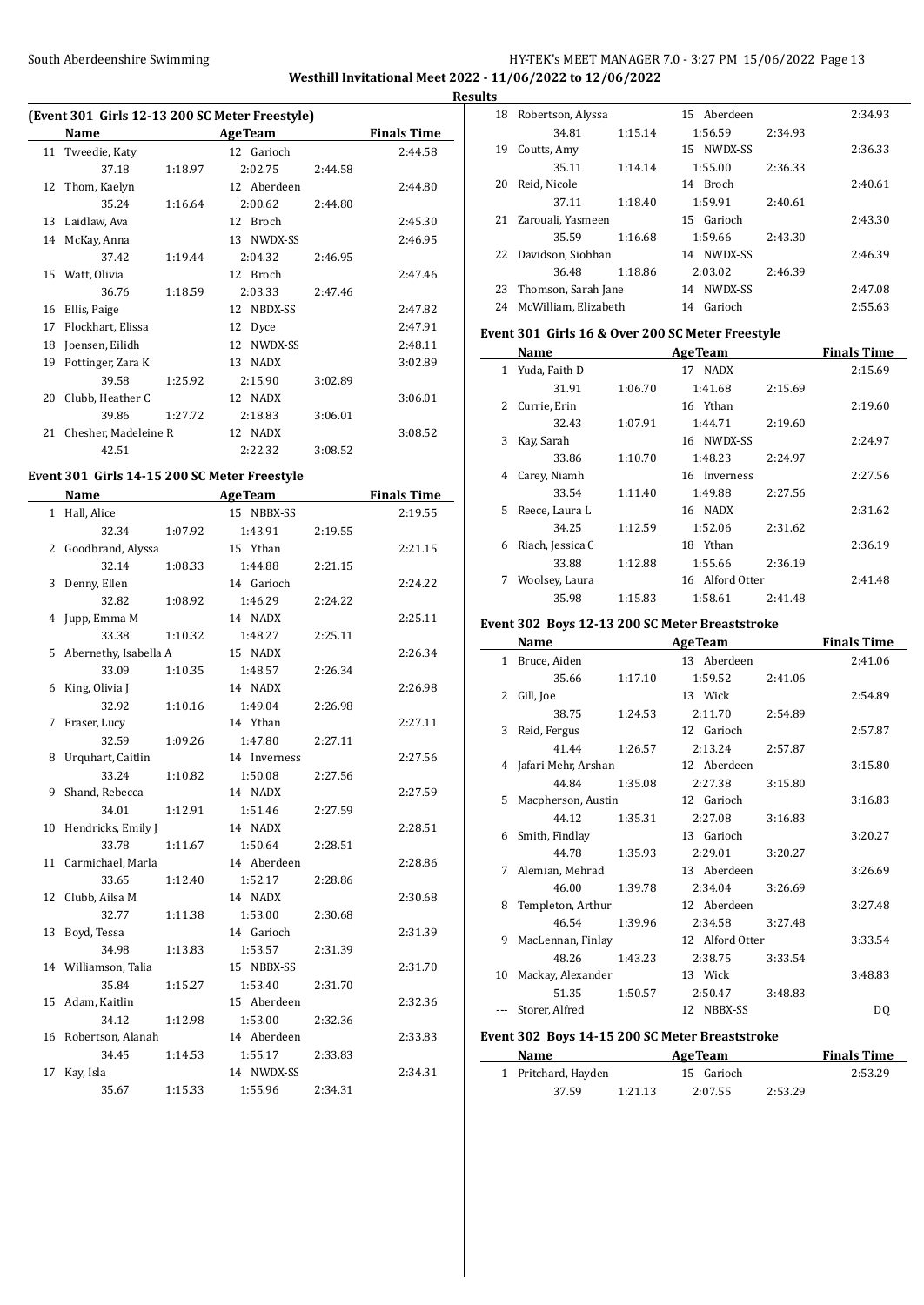$\overline{a}$ 

## South Aberdeenshire Swimming Suite and Suite and HY-TEK's MEET MANAGER 7.0 - 3:27 PM 15/06/2022 Page 14 **Westhill Invitational Meet 2022 - 11/06/2022 to 12/06/2022**

**Results**

 $\frac{1}{2}$ 

### **(Event 302 Boys 14-15 200 SC Meter Breaststroke)**

|    | <b>Name</b>      |         | <b>AgeTeam</b>    |         | <b>Finals Time</b> |
|----|------------------|---------|-------------------|---------|--------------------|
| 2  | Geddie, Nathan   |         | 14 Garioch        |         | 2:57.72            |
|    | 40.99            | 1:27.05 | 2:14.01           | 2:57.72 |                    |
| 3  | Hayes, Aedan J   |         | 14 Aberdeen       |         | 3:11.49            |
|    |                  | 1:33.20 | 2:25.94           | 3:11.49 |                    |
|    | Gow, Innes       |         | 14 Garioch        |         | 3:11.87            |
|    | 43.96            | 1:33.65 | 2:23.27           | 3:11.87 |                    |
| 5. | Herbert, Matthew |         | NWDX-SS<br>14     |         | 3:15.28            |
|    | 42.28            | 1:32.47 | 2:23.82           | 3:15.28 |                    |
| 6  | Brechin, Jake T  |         | <b>NADX</b><br>14 |         | 3:21.97            |
|    | 43.33            | 1:34.27 | 2:27.81           | 3:21.97 |                    |

### **Event 302 Boys 16 & Over 200 SC Meter Breaststroke**

|   | Name                 |         | <b>AgeTeam</b>    |         | <b>Finals Time</b> |
|---|----------------------|---------|-------------------|---------|--------------------|
|   | Brechenser, Kieran M |         | <b>NADX</b><br>17 |         | 2:35.12            |
|   | 33.75                | 1:12.67 | 1:52.92           | 2:35.12 |                    |
|   | Hayes, Ciaran        |         | 16 Aberdeen       |         | 2:41.35            |
|   | 35.38                | 1:17.08 | 1:59.57           | 2:41.35 |                    |
| 3 | Thomson, Calum       |         | 16 Aberdeen       |         | 3:02.05            |
|   | 39.09                | 1:24.85 | 2:13.69           | 3:02.05 |                    |
|   | Douglas, James       |         | Dyce<br>16        |         | 3:08.50            |
|   |                      | 1:31.68 | 2:20.39           | 3:08.50 |                    |

#### **Event 303 Girls 12-13 100 SC Meter Butterfly**

|    | Name                   |         |    | <b>AgeTeam</b> | <b>Finals Time</b> |
|----|------------------------|---------|----|----------------|--------------------|
|    | 1 Louw, Imogen         |         |    | 13 NWDX-SS     | 1:18.48            |
|    | 36.30                  | 1:18.48 |    |                |                    |
| 2  | Forbes, Payton         |         | 13 | Buckie         | 1:25.32            |
|    | 39.06                  | 1:25.32 |    |                |                    |
|    | 3 Leune, Mya           |         | 12 | Ythan          | 1:26.66            |
|    | 37.91                  | 1:26.66 |    |                |                    |
|    | 4 Reekie-Ayala, Iona A |         | 12 | NADX           | 1:26.69            |
|    | 37.17                  | 1:26.69 |    |                |                    |
| 5  | Robertson, Jasmine     |         | 12 | Aberdeen       | 1:28.25            |
|    | 39.50                  | 1:28.25 |    |                |                    |
| 6  | McManus, Olivia        |         | 13 | Inverness      | 1:29.23            |
|    | 39.09                  | 1:29.23 |    |                |                    |
| 7  | Mo, Summer             |         | 13 | NWDX-SS        | 1:29.31            |
|    | 39.84                  | 1:29.31 |    |                |                    |
| 8  | Lambley, Lucy          |         | 12 | NBDX-SS        | 1:30.73            |
|    | 41.55                  | 1:30.73 |    |                |                    |
| 9  | McKay, Anna            |         | 13 | NWDX-SS        | 1:31.92            |
|    | 42.29                  | 1:31.92 |    |                |                    |
| 10 | Hird, Libby            |         | 12 | Dyce           | 1:34.48            |
|    | 40.32                  | 1:34.48 |    |                |                    |
|    | 11 Ellis, Paige        |         | 12 | NBDX-SS        | 1:35.17            |
|    | 42.41                  | 1:35.17 |    |                |                    |
|    | 12 Herbert, Alana      |         | 12 | NWDX-SS        | 1:35.94            |
|    | 43.42                  | 1:35.94 |    |                |                    |
|    | 13 Watt, Olivia        |         | 12 | Broch          | 1:37.32            |
|    | 42.47                  | 1:37.32 |    |                |                    |
|    | 14 Joensen, Eilidh     |         | 12 | NWDX-SS        | 1:37.54            |
|    | 45.37                  | 1:37.54 |    |                |                    |
|    | 15 Tweedie, Katy       |         | 12 | Garioch        | 1:42.35            |
|    | 44.73                  | 1:42.35 |    |                |                    |
| 16 | Thom, Kaelyn           |         | 12 | Aberdeen       | 1:44.36            |
|    | 44.06                  | 1:44.36 |    |                |                    |

| 17 | Paterson, Maisie       |         |     | 12 Garioch | 1:47.00 |
|----|------------------------|---------|-----|------------|---------|
|    | 45.28                  | 1:47.00 |     |            |         |
| 18 | Moore, Abigail         |         |     | 12 Garioch | 1:56.20 |
|    | 48.86                  | 1:56.20 |     |            |         |
|    | --- Johnston, Kirsty   |         |     | 12 Garioch | DO.     |
|    | --- Marini, Anna-Sofia |         |     | 12 Garioch | DO.     |
|    | --- Reid, Lacev        |         | 12  | Broch      | DO.     |
|    | --- Laidlaw, Ava       |         | 12. | Broch      | D0      |

#### **Event 303 Girls 14-15 100 SC Meter Butterfly**

|              | Name                          |         |    | <b>AgeTeam</b> | <b>Finals Time</b> |
|--------------|-------------------------------|---------|----|----------------|--------------------|
| $\mathbf{1}$ | Goodbrand, Alyssa             |         |    | 15 Ythan       | 1:10.10            |
|              | 32.61                         | 1:10.10 |    |                |                    |
| 2            | Hall, Alice                   |         | 15 | NBBX-SS        | 1:11.90            |
|              | 33.52                         | 1:11.90 |    |                |                    |
| 3            | Wood, Alison                  |         | 14 | Tain           | 1:12.22            |
|              | 33.07                         | 1:12.22 |    |                |                    |
| 4            | Denny, Ellen                  |         | 14 | Garioch        | 1:13.29            |
|              | 34.16                         | 1:13.29 |    |                |                    |
| 5            | Urquhart, Caitlin             |         | 14 | Inverness      | 1:14.48            |
|              | 34.37                         | 1:14.48 |    |                |                    |
| 6            | Kari, Lia                     |         | 15 | NWDX-SS        | 1:16.42            |
|              | 35.23                         | 1:16.42 |    |                |                    |
| $*7$         | Kay, Isla                     |         | 14 | NWDX-SS        | 1:18.34            |
|              | 36.95                         | 1:18.34 |    |                |                    |
| $*7$         | Carmichael, Marla             |         | 14 | Aberdeen       | 1:18.34            |
|              | 36.23                         | 1:18.34 |    |                |                    |
| 9            | Clubb, Ailsa M                |         | 14 | <b>NADX</b>    | 1:19.14            |
|              | 35.67                         | 1:19.14 |    |                |                    |
| 10           | Boyd, Tessa                   |         | 14 | Garioch        | 1:21.08            |
|              | 37.48                         | 1:21.08 |    |                |                    |
| 11           | Shannon, Lara                 |         | 15 | Inverness      | 1:21.21            |
|              | 36.15                         | 1:21.21 |    |                |                    |
| 12           | Fraser, Keira                 |         | 14 | Ythan          | 1:23.22            |
|              | 37.90                         | 1:23.22 |    |                |                    |
| 13           | Robertson, Alanah             |         | 14 | Aberdeen       | 1:26.19            |
|              | 39.51                         | 1:26.19 |    |                |                    |
| 14           | Flett, Eve                    |         | 14 | NBDX-SS        | 1:29.03            |
|              | 39.31                         | 1:29.03 |    |                |                    |
| 15           | Cruickshank, Fay              |         | 14 | Dyce           | 1:29.23            |
|              | 38.60                         | 1:29.23 |    |                |                    |
| 16           | Zarouali, Yasmeen             |         | 15 | Garioch        | 1:30.93            |
|              | 40.86                         | 1:30.93 |    |                |                    |
| 17           | Fawns, Libby<br>40.53         |         | 14 | Dyce           | 1:31.36            |
|              |                               | 1:31.36 |    |                |                    |
| 18           | Adam, Kaitlin                 |         | 15 | Aberdeen       | 1:32.42            |
| 19           | 41.42<br>McWilliam, Elizabeth | 1:32.42 | 14 | Garioch        |                    |
|              | 43.82                         | 1:35.58 |    |                | 1:35.58            |
| 20           | Davidson, Siobhan             |         | 14 | NWDX-SS        | 1:55.99            |
|              | 53.92                         | 1:55.99 |    |                |                    |
|              |                               |         |    |                |                    |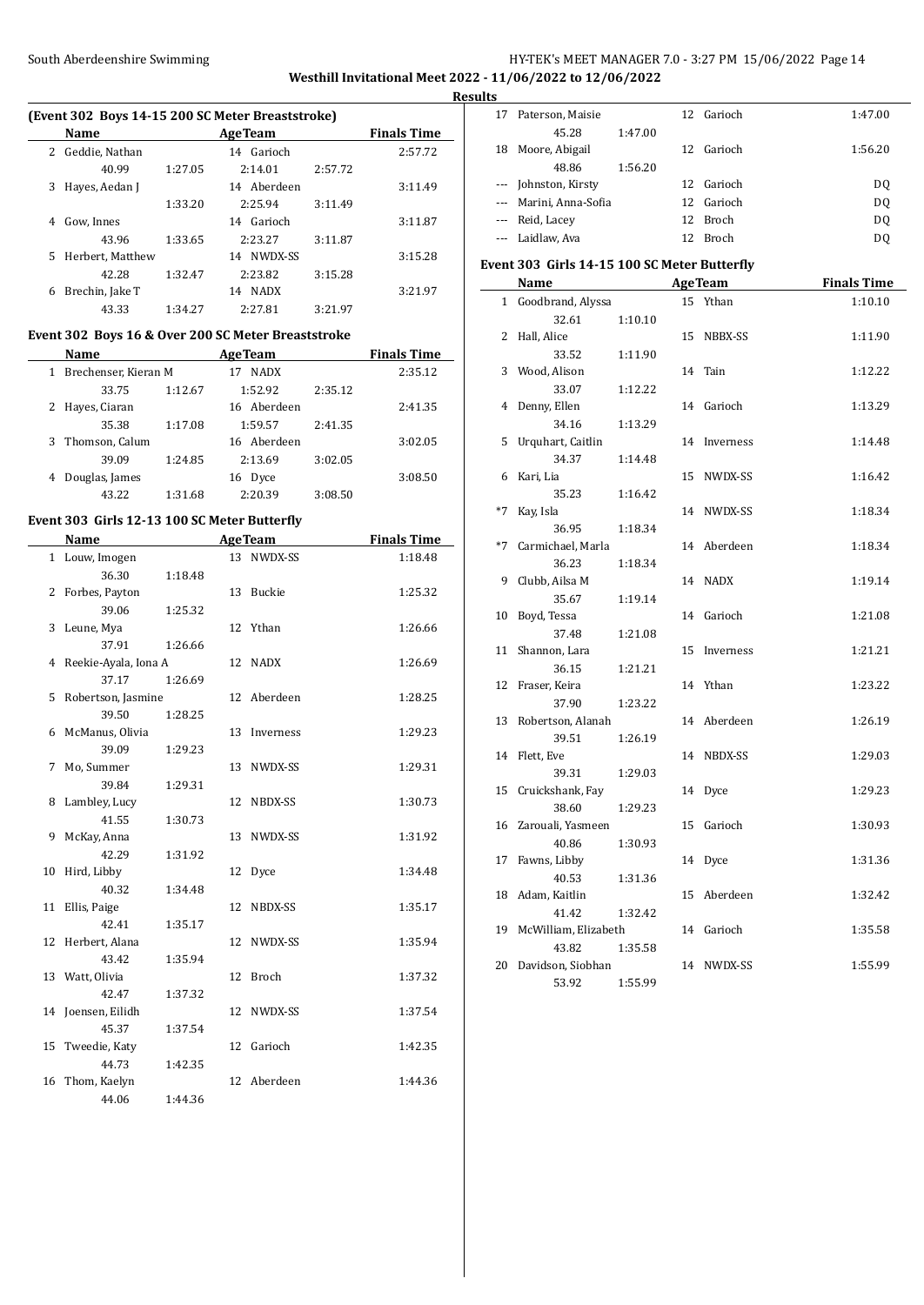### South Aberdeenshire Swimming **Example 2018** HY-TEK's MEET MANAGER 7.0 - 3:27 PM 15/06/2022 Page 15 **Westhill Invitational Meet 2022 - 11/06/2022 to 12/06/2022**

**Results**

|    | Event 303 Girls 16 & Over 100 SC Meter Butterfly                                                                                                                                                                               |         |    |                 |                    |
|----|--------------------------------------------------------------------------------------------------------------------------------------------------------------------------------------------------------------------------------|---------|----|-----------------|--------------------|
|    | Name and the state of the state of the state of the state of the state of the state of the state of the state of the state of the state of the state of the state of the state of the state of the state of the state of the s |         |    | <b>AgeTeam</b>  | <b>Finals Time</b> |
|    | 1 Yuda, Faith D                                                                                                                                                                                                                |         |    | 17 NADX         | 1:07.34            |
|    | 31.71                                                                                                                                                                                                                          | 1:07.34 |    |                 |                    |
|    | 2 Louw, Melana                                                                                                                                                                                                                 |         |    | 16 NWDX-SS      | 1:12.59            |
|    | 33.79                                                                                                                                                                                                                          | 1:12.59 |    |                 |                    |
|    | 3 Riach, Jessica C                                                                                                                                                                                                             |         |    | 18 Ythan        | 1:22.50            |
|    | 36.10                                                                                                                                                                                                                          | 1:22.50 |    |                 |                    |
|    | Event 304 Boys 12-13 100 SC Meter Backstroke                                                                                                                                                                                   |         |    |                 |                    |
|    | Name                                                                                                                                                                                                                           |         |    | <b>AgeTeam</b>  | <b>Finals Time</b> |
|    | 1 Prusik, Adam                                                                                                                                                                                                                 |         |    | 13 NADX         | 1:05.99            |
|    | 31.08                                                                                                                                                                                                                          | 1:05.99 |    |                 |                    |
|    | 2 Fearn, Kai L                                                                                                                                                                                                                 |         |    | 12 NADX         | 1:12.02            |
|    | 34.36                                                                                                                                                                                                                          | 1:12.02 |    |                 |                    |
|    | 3 Aberdein, James                                                                                                                                                                                                              |         |    | 13 NBBX-SS      | 1:14.69            |
|    | 36.41                                                                                                                                                                                                                          | 1:14.69 |    |                 |                    |
|    | 4 Bremner, Lachlan                                                                                                                                                                                                             |         |    | 13 Inverness    | 1:14.87            |
|    | 36.47                                                                                                                                                                                                                          | 1:14.87 |    |                 |                    |
| 5  | Massie, Tom                                                                                                                                                                                                                    |         |    | 13 Alford Otter | 1:15.86            |
|    | 36.51                                                                                                                                                                                                                          | 1:15.86 |    |                 |                    |
| 6  | Slane, Sam                                                                                                                                                                                                                     |         |    | 13 Aberdeen     | 1:16.39            |
|    | 36.77                                                                                                                                                                                                                          | 1:16.39 |    |                 |                    |
| 7  | Reid, Fergus                                                                                                                                                                                                                   |         | 12 | Garioch         | 1:16.77            |
|    | 37.80                                                                                                                                                                                                                          | 1:16.77 |    |                 |                    |
| 8  | Templeton, Arthur                                                                                                                                                                                                              |         |    | 12 Aberdeen     | 1:17.50            |
|    | 37.63                                                                                                                                                                                                                          | 1:17.50 |    |                 |                    |
| 9  | Elrick, Arran                                                                                                                                                                                                                  |         |    | 13 NWDX-SS      | 1:18.69            |
| 10 | 37.76                                                                                                                                                                                                                          | 1:18.69 |    |                 |                    |
|    | Ritchie, Arlo<br>36.91                                                                                                                                                                                                         | 1:19.07 |    | 12 NBBX-SS      | 1:19.07            |
| 11 | Macpherson, Austin                                                                                                                                                                                                             |         |    | 12 Garioch      | 1:20.40            |
|    | 39.19                                                                                                                                                                                                                          | 1:20.40 |    |                 |                    |
|    | 12 Abernethy, Ethan M                                                                                                                                                                                                          |         |    | 12 NADX         | 1:20.79            |
|    | 39.13                                                                                                                                                                                                                          | 1:20.79 |    |                 |                    |
| 13 | McCaul, Austin J                                                                                                                                                                                                               |         |    | 12 NADX         | 1:20.94            |
|    | 38.35                                                                                                                                                                                                                          | 1:20.94 |    |                 |                    |
| 14 | Thomson, Finlay                                                                                                                                                                                                                |         |    | 12 Aberdeen     | 1:21.84            |
|    | 39.94                                                                                                                                                                                                                          | 1:21.84 |    |                 |                    |
|    | 15 Pappelbaum, Jakub                                                                                                                                                                                                           |         |    | 12 NADX         | 1:22.02            |
|    | 40.59                                                                                                                                                                                                                          | 1:22.02 |    |                 |                    |
| 16 | Kelly, Max                                                                                                                                                                                                                     |         |    | 12 Garioch      | 1:22.52            |
|    | 40.23                                                                                                                                                                                                                          | 1:22.52 |    |                 |                    |
| 17 | Smith, Findlay                                                                                                                                                                                                                 |         | 13 | Garioch         | 1:23.52            |
|    | 40.44                                                                                                                                                                                                                          | 1:23.52 |    |                 |                    |
| 18 | Burt, Lewis                                                                                                                                                                                                                    |         | 13 | Inverness       | 1:23.92            |
|    | 40.94                                                                                                                                                                                                                          | 1:23.92 |    |                 |                    |
| 19 | Laing, Cameron                                                                                                                                                                                                                 |         | 13 | NWDX-SS         | 1:24.25            |
|    | 40.43                                                                                                                                                                                                                          | 1:24.25 |    |                 |                    |
| 20 | Assady, Hassan                                                                                                                                                                                                                 |         | 12 | Aberdeen        | 1:25.27            |
|    | 40.75                                                                                                                                                                                                                          | 1:25.27 |    |                 |                    |
| 21 | Alemian, Mehrad                                                                                                                                                                                                                |         | 13 | Aberdeen        | 1:26.07            |
|    | 41.44                                                                                                                                                                                                                          | 1:26.07 |    |                 |                    |
| 22 | MacLennan, Finlay                                                                                                                                                                                                              |         | 12 | Alford Otter    | 1:29.70            |
|    | 43.75                                                                                                                                                                                                                          | 1:29.70 |    |                 |                    |
| 23 | Glennie, James                                                                                                                                                                                                                 |         | 12 | Alford Otter    | 1:30.01            |
|    | 42.70                                                                                                                                                                                                                          | 1:30.01 |    |                 |                    |

| <b>Name</b><br><b>AgeTeam</b><br><b>Finals Time</b> |                          |         |    |             |         |  |
|-----------------------------------------------------|--------------------------|---------|----|-------------|---------|--|
|                                                     | 1 Fearn, Dean L          |         |    | 14 NADX     | 58.91   |  |
|                                                     | 28.23                    | 58.91   |    |             |         |  |
| $\mathbf{2}$                                        | Smith, Archie C          |         |    | 15 NADX     | 1:04.92 |  |
|                                                     | 30.63                    | 1:04.92 |    |             |         |  |
| 3                                                   | Smitton, Andrew          |         |    | 15 NBBX-SS  | 1:05.24 |  |
|                                                     | 31.26                    | 1:05.24 |    |             |         |  |
| 4                                                   | Cadger, Jake             |         |    | 15 Ythan    | 1:07.01 |  |
|                                                     | 31.99                    | 1:07.01 |    |             |         |  |
| 5                                                   | Geddes, James C          |         |    | 14 NADX     | 1:07.39 |  |
|                                                     | 32.59                    | 1:07.39 |    |             |         |  |
| 6                                                   | Thompson, Alex           |         | 15 | Buckie      | 1:08.46 |  |
|                                                     | 32.27                    | 1:08.46 |    |             |         |  |
| 7                                                   | Munn, Axel               |         |    | 15 Aberdeen | 1:10.61 |  |
|                                                     | 33.62                    | 1:10.61 |    |             |         |  |
| 8                                                   | Ratkos, Vilmos           |         |    | 14 NBBX-SS  | 1:11.43 |  |
|                                                     | 33.24                    | 1:11.43 |    |             |         |  |
| 9                                                   | Wright, Alex             |         |    | 14 NWDX-SS  | 1:12.40 |  |
|                                                     | 34.63                    | 1:12.40 |    |             |         |  |
| 10                                                  | Herbert, Matthew         |         |    | 14 NWDX-SS  | 1:13.29 |  |
|                                                     | 34.80                    | 1:13.29 |    |             |         |  |
| 11                                                  | Shulayev-Barnes, Oscar J |         |    | 15 NADX     | 1:13.57 |  |
|                                                     | 34.91                    | 1:13.57 |    |             |         |  |
| 12                                                  | Aitchison, Kallum        |         | 15 | Buckie      | 1:14.99 |  |
|                                                     | 36.08                    | 1:14.99 |    |             |         |  |
| 13                                                  | Ferries, Jamie           |         |    | 15 Aberdeen | 1:15.33 |  |
|                                                     | 36.46                    | 1:15.33 |    |             |         |  |
|                                                     | 14 Geddie, Nathan        |         |    | 14 Garioch  | 1:15.55 |  |
|                                                     | 37.43                    | 1:15.55 |    |             |         |  |
| 15                                                  | Pritchard, Hayden        |         | 15 | Garioch     | 1:20.83 |  |
|                                                     | 39.02                    | 1:20.83 |    |             |         |  |
| 16                                                  | McROBBIE, Gregor         |         |    | 14 Broch    | 1:21.99 |  |
|                                                     | 38.98                    | 1:21.99 |    |             |         |  |
| 17                                                  | Gow, Innes               |         |    | 14 Garioch  | 1:23.10 |  |
|                                                     | 40.77                    | 1:23.10 |    |             |         |  |
| 18                                                  | Bissett, Calum           |         |    | 14 Wick     | 1:26.48 |  |
|                                                     | 41.59                    | 1:26.48 |    |             |         |  |
| 19                                                  | Tait, Dylan              |         |    | 14 Broch    | 1:34.45 |  |
|                                                     | 45.92                    | 1:34.45 |    |             |         |  |

# **Event 304 Boys 16 & Over 100 SC Meter Backstroke**

|    | Name                 |         |    | <b>AgeTeam</b> | <b>Finals Time</b> |
|----|----------------------|---------|----|----------------|--------------------|
| 1  | Brechenser, Kieran M |         | 17 | <b>NADX</b>    | 58.97              |
|    | 28.78                | 58.97   |    |                |                    |
|    | 2 Aitchison, Brandan |         | 18 | <b>Buckie</b>  | 1:08.35            |
|    | 32.53                | 1:08.35 |    |                |                    |
| 3  | Hayes, Ciaran        |         |    | 16 Aberdeen    | 1:08.70            |
|    | 33.14                | 1:08.70 |    |                |                    |
| 4  | Elrick, Lewis        |         | 16 | NWDX-SS        | 1:10.10            |
|    | 33.83                | 1:10.10 |    |                |                    |
| 5. | Thomson, Calum       |         |    | 16 Aberdeen    | 1:10.72            |
|    | 33.70                | 1:10.72 |    |                |                    |

#### **Event 305 Girls 12 & Over 50 SC Meter Breaststroke**

 $\frac{1}{2}$ 

| Name            | <b>AgeTeam</b> | <b>Finals Time</b> |
|-----------------|----------------|--------------------|
| 1 Simpson, Emma | 18 Broch       | 34.95              |
|                 | 12M            | 200                |

|                           | --- ----- | -- --- - - |
|---------------------------|-----------|------------|
| 2 Christoforos, Madison T | 12 NADX   | 36.85      |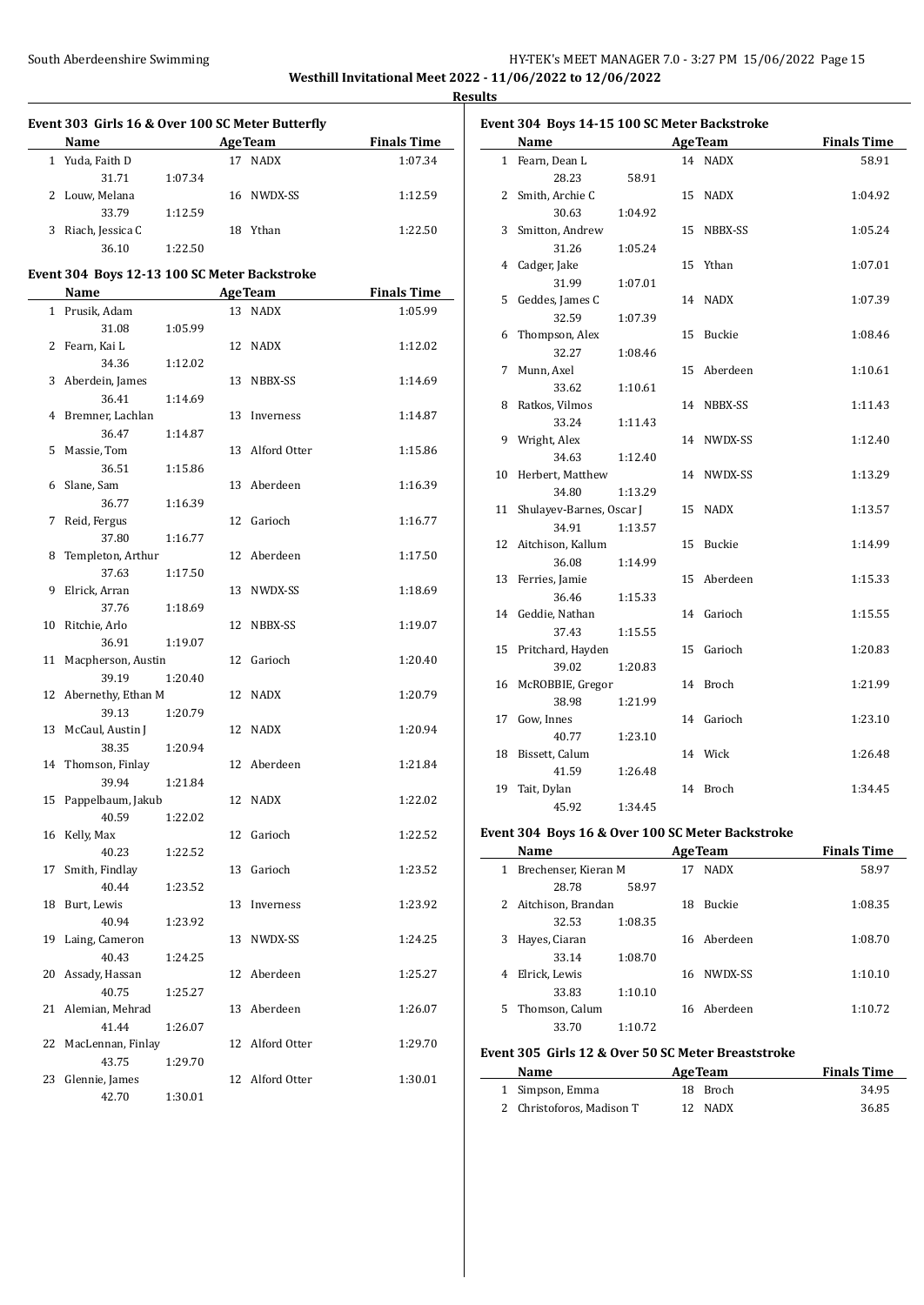### South Aberdeenshire Swimming **Example 2018** HY-TEK's MEET MANAGER 7.0 - 3:27 PM 15/06/2022 Page 16 **Westhill Invitational Meet 2022 - 11/06/2022 to 12/06/2022**

**Results**

|    | (Event 305 Girls 12 & Over 50 SC Meter Breaststroke) |    |                |                    |
|----|------------------------------------------------------|----|----------------|--------------------|
|    | Name                                                 |    | <b>AgeTeam</b> | <b>Finals Time</b> |
| 3  | Yuda, Faith D                                        | 17 | <b>NADX</b>    | 37.13              |
| 4  | Wood, Sara                                           | 15 | Ythan          | 37.74              |
| 5  | Wood, Alison                                         | 14 | Tain           | 38.98              |
| 6  | Abernethy, Isabella A                                |    | 15 NADX        | 39.04              |
| 7  | Reynard, Maya L                                      |    | 17 NADX        | 39.16              |
| 8  | Kay, Sarah                                           |    | 16 NWDX-SS     | 39.29              |
| 9  | Carey, Niamh                                         |    | 16 Inverness   | 39.33              |
| 10 | Craik, Beth                                          |    | 13 Aberdeen    | 39.35              |
| 11 | Forbes, Payton                                       |    | 13 Buckie      | 39.47              |
| 12 | Coull, Madison B                                     |    | 13 Buckie      | 39.58              |
| 13 | Brechin, Kirsty J                                    |    | 14 NADX        | 39.99              |
| 14 | Urquhart, Caitlin                                    |    | 14 Inverness   | 40.20              |
| 15 | Shand, Rebecca                                       |    | 14 NADX        | 40.22              |
| 16 | Denny, Ellen                                         |    | 14 Garioch     | 40.52              |
| 17 | Lamont, Lexie                                        |    | 13 Aberdeen    | 40.64              |
| 18 | Myles, Orla                                          |    | 15 NBBX-SS     | 40.73              |
| 19 | Kari, Lia                                            |    | 15 NWDX-SS     | 40.81              |
| 20 | Lyon, Aleisha E                                      |    | 13 NADX        | 41.35              |
| 21 | Louw, Imogen                                         |    | 13 NWDX-SS     | 41.56              |
| 22 | Amadi, Janekristos U                                 |    | 15 NADX        | 41.73              |
| 23 | Fraser, Keira                                        |    | 14 Ythan       | 42.01              |
| 24 | Riach, Jessica C                                     |    | 18 Ythan       | 42.08              |
| 25 | Reid, Nicole                                         |    | 14 Broch       | 42.65              |
| 26 | Eaton, Keira                                         |    | 14 NBBX-SS     | 42.66              |
| 27 | Herbert, Alana                                       |    | 12 NWDX-SS     | 42.70              |
| 28 | Shannon, Lara                                        |    | 15 Inverness   | 42.96              |
| 29 | Boyd, Tessa                                          |    | 14 Garioch     | 43.02              |
| 30 | Leune, Mya                                           |    | 12 Ythan       | 43.04              |
| 31 | McManus, Olivia                                      |    | 13 Inverness   | 43.78              |
| 32 | Moore, Abigail                                       |    | 12 Garioch     | 43.92              |
| 33 | Tweedie, Katy                                        |    | 12 Garioch     | 44.08              |
| 34 | Pottinger, Zara K                                    |    | 13 NADX        | 44.13              |
| 35 | Coutts, Gemma                                        |    | 14 NWDX-SS     | 44.16              |
| 36 | Heard, Cara                                          |    | 16 NBBX-SS     | 44.38              |
| 37 | Coutts, Amy                                          |    | 15 NWDX-SS     | 44.84              |
| 38 | Zarouali, Yasmeen                                    | 15 | Garioch        | 44.86              |
| 39 | Forbes, Lena                                         |    | 13 Wick        | 45.02              |
| 40 | Mo, Summer                                           | 13 | NWDX-SS        | 45.19              |
| 41 | Walber, Katie                                        | 13 | NBDX-SS        | 45.52              |
| 42 | Watt, Olivia                                         | 12 | Broch          | 46.42              |
| 43 | Strachan, Erin                                       | 12 | NBDX-SS        | 46.88              |
| 44 | Flett, Eve                                           | 14 | NBDX-SS        | 47.69              |
| 45 | Shehu, Hadiza                                        | 15 | NADX           | 47.87              |
| 46 | Reekie-Ayala, Iona A                                 | 12 | NADX           | 48.02              |
| 47 | Chesher, Madeleine R                                 | 12 | <b>NADX</b>    | 48.36              |
| 48 | Tyszlak, Wiktoria M                                  | 12 | NADX           | 48.39              |
| 49 | Bisset, Macie                                        | 12 | Dyce           | 48.54              |
| 50 | Laidlaw, Ava                                         | 12 | Broch          | 48.73              |
| 51 | Paterson, Maisie                                     | 12 | Garioch        | 48.95              |
| 52 | Tondor, Kamilla                                      | 12 | Inverness      | 49.04              |
| 53 | Gatton, Leah                                         | 12 | Inverness      | 49.62              |
| 54 | Ellis, Paige                                         | 12 | NBDX-SS        | 49.66              |
| 55 | Basko, Zane                                          | 14 | NADX           | 49.80              |
| 56 | Johnston, Kirsty                                     | 12 | Garioch        | 50.58              |
| 57 | Reid, Lacey                                          | 12 | Broch          | 52.37              |
| 58 | Pavlovic, Adrijana                                   | 12 | Dyce           | 52.62              |
|    |                                                      |    |                |                    |

| 59                                             | McWilliam, Elizabeth                | 14 | Garioch                | 55.02              |  |  |  |
|------------------------------------------------|-------------------------------------|----|------------------------|--------------------|--|--|--|
| Event 306 Boys 12 & Over 50 SC Meter Butterfly |                                     |    |                        |                    |  |  |  |
|                                                | Name                                |    | <b>AgeTeam</b>         | <b>Finals Time</b> |  |  |  |
| 1                                              | Robertson, Tom A                    | 17 | <b>NADX</b>            | 25.05              |  |  |  |
|                                                | 2 Fearn, Dean L                     | 14 | NADX                   | 25.80              |  |  |  |
|                                                | 3 Austin, Lewis                     |    | 15 Tain                | 27.60              |  |  |  |
|                                                | 4 Christie, Thomas G                |    | 17 NADX                | 27.91              |  |  |  |
|                                                | 5 Cadger, Jake                      |    | 15 Ythan               | 28.49              |  |  |  |
|                                                | 6 Smith, Archie C                   |    | 15 NADX                | 28.65              |  |  |  |
|                                                | 7 Elrick, Lewis                     |    | 16 NWDX-SS             | 29.00              |  |  |  |
|                                                | 8 Smitton, Andrew                   |    | 15 NBBX-SS             | 29.44              |  |  |  |
| 9.                                             | Christoforos, Connor M              |    | 14 NADX                | 29.45              |  |  |  |
|                                                | 10 Aitchison, Brandan               |    | 18 Buckie              | 29.85              |  |  |  |
| 11                                             | Shulayev-Barnes, Oscar J            |    | 15 NADX                | 29.86              |  |  |  |
|                                                | 12 Prusik, Adam                     |    | 13 NADX                | 30.06              |  |  |  |
|                                                | 13 Ratkos, Vilmos                   |    | 14 NBBX-SS             | 30.36              |  |  |  |
|                                                | 14 Wright, Alex                     |    | 14 NWDX-SS             | 30.65              |  |  |  |
|                                                | 15 Geddie, Nathan                   |    | 14 Garioch             | 30.71              |  |  |  |
|                                                | 16 Hayes, Ciaran                    |    | 16 Aberdeen            | 30.78              |  |  |  |
|                                                | 17 Rashwan, Yassin                  |    | 16 NADX                | 30.83              |  |  |  |
| 18                                             | McDonald, Lennon                    |    | 15 Dyce                | 31.42              |  |  |  |
| 19                                             | Shulayev-Barnes, Henry A            |    | 14 NADX                | 31.45              |  |  |  |
| 20                                             | Scott, Matthew                      |    | 18 Aberdeen            | 31.52              |  |  |  |
|                                                | 21 Inkson, Nathaniel M              |    | 17 NADX                | 31.65              |  |  |  |
| 22                                             | Munn, Axel                          |    | 15 Aberdeen            | 32.13              |  |  |  |
| 23                                             | Elrick, Arran                       |    | 13 NWDX-SS             | 32.87              |  |  |  |
|                                                | 24 Bremner, Lachlan                 |    | 13 Inverness           | 33.16              |  |  |  |
| 25                                             | Aberdein, James                     |    | 13 NBBX-SS             | 33.25              |  |  |  |
|                                                | 26 Aitchison, Kallum                |    | 15 Buckie              | 33.54              |  |  |  |
| 27                                             | Storer, Alfred                      |    | 12 NBBX-SS             | 33.59              |  |  |  |
| 28                                             | Herbert, Matthew                    |    | 14 NWDX-SS             | 33.70              |  |  |  |
| 29                                             | Fearn, Kai L                        |    | 12 NADX                | 33.80              |  |  |  |
| 30                                             | Thompson, Alex                      |    | 15 Buckie              | 33.99              |  |  |  |
|                                                | 31 Guises. Anatole                  |    | 12 NADX                | 34.17              |  |  |  |
|                                                | 32 McCaul, Austin J                 |    | 12 NADX                | 34.82              |  |  |  |
| 33                                             | McROBBIE, Gregor                    |    | 14 Broch               | 36.02              |  |  |  |
| 34                                             | Ritchie, Arlo                       | 12 | NBBX-SS                | 36.19              |  |  |  |
| 35                                             | Macpherson, Austin                  |    | 12 Garioch             | 36.92              |  |  |  |
|                                                |                                     |    |                        |                    |  |  |  |
| 37                                             | 36 Abernethy, Ethan M<br>Gow, Innes | 14 | 12 NADX                | 36.99              |  |  |  |
| 38                                             | Pappelbaum, Jakub                   | 12 | Garioch<br><b>NADX</b> | 37.16              |  |  |  |
| 39                                             |                                     | 12 |                        | 37.31              |  |  |  |
|                                                | Grudzien, Oskar<br>Burt, Lewis      |    | Dyce                   | 39.54              |  |  |  |
| 40                                             |                                     | 13 | Inverness              | 40.90              |  |  |  |
| 41                                             | Reid, Fergus                        | 12 | Garioch                | 41.74              |  |  |  |
| 42                                             | Kelly, Max                          | 12 | Garioch                | 42.64              |  |  |  |
| 43                                             | Bissett, Calum                      | 14 | Wick                   | 42.78              |  |  |  |
| 44                                             | Tait, Dylan                         | 14 | Broch                  | 43.24              |  |  |  |
| 45                                             | Smith, Findlay                      | 13 | Garioch                | 43.60              |  |  |  |
| 46                                             | Laing, Cameron                      | 13 | NWDX-SS                | 48.30              |  |  |  |
| ---                                            | Pritchard, Hayden                   | 15 | Garioch                | DQ                 |  |  |  |

#### **Event 307 Girls 12-13 200 SC Meter IM**

| Name                      |         | <b>AgeTeam</b> |         | <b>Finals Time</b> |
|---------------------------|---------|----------------|---------|--------------------|
| 1 Coull, Madison B        |         | Buckie<br>13   |         | 2:36.99            |
| 31.76                     | 1:12.03 | 2:00.07        | 2:36.99 |                    |
| 2 Christoforos, Madison T |         | 12 NADX        |         | 2:41.36            |
| 34.17                     | 1:15.92 | 2:02.25        | 2:41.36 |                    |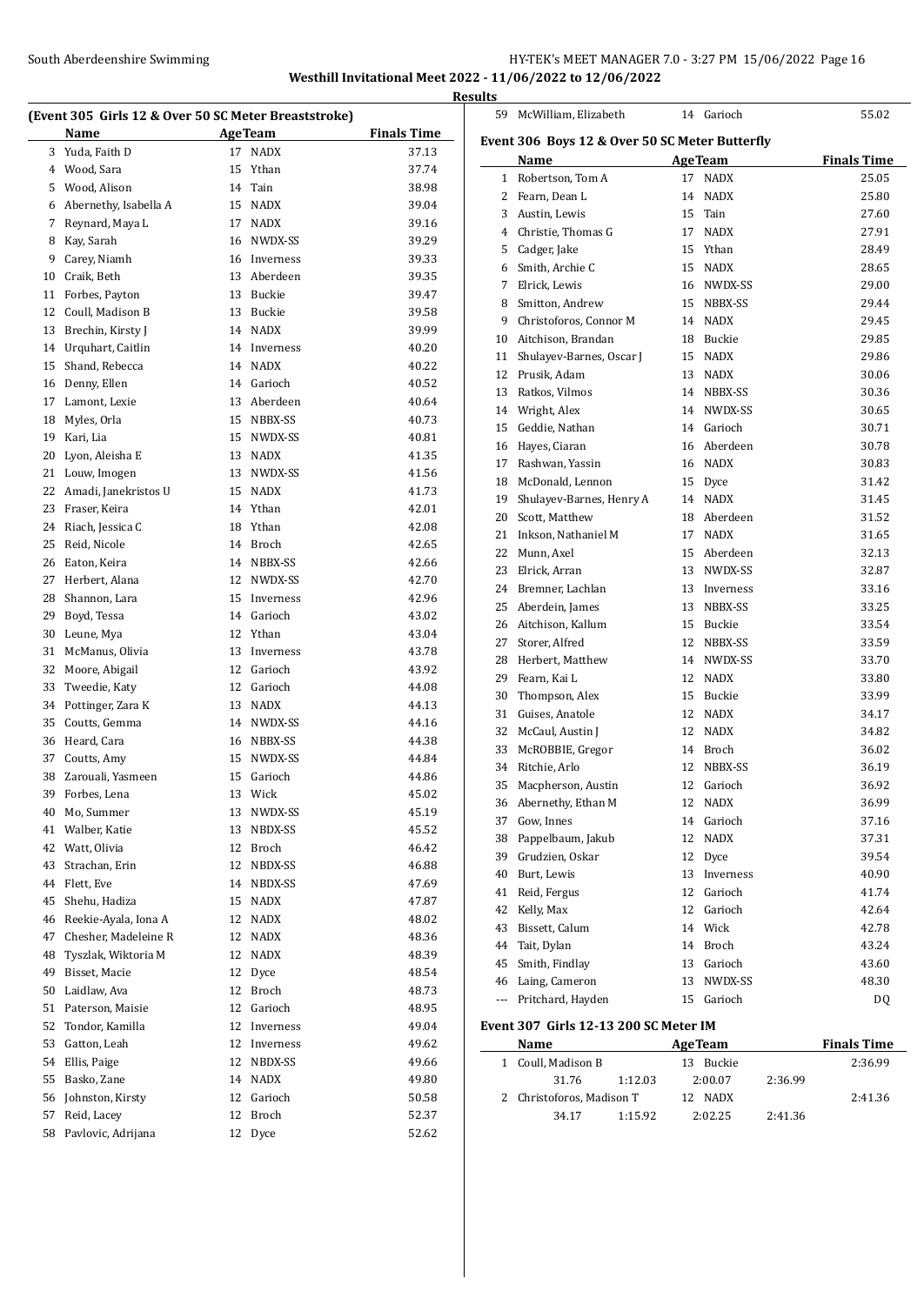### South Aberdeenshire Swimming **Example 2018** HY-TEK's MEET MANAGER 7.0 - 3:27 PM 15/06/2022 Page 17 **Westhill Invitational Meet 2022 - 11/06/2022 to 12/06/2022 Results**

| (Event 307 Girls 12-13 200 SC Meter IM) |                      |         |                |         |                    |  |
|-----------------------------------------|----------------------|---------|----------------|---------|--------------------|--|
|                                         | Name                 |         | <b>AgeTeam</b> |         | <b>Finals Time</b> |  |
|                                         | 3 Robertson, Eva     |         | 12 Wick        |         | 2:48.52            |  |
|                                         | 35.77                | 1:19.03 | 2:07.76        | 2:48.52 |                    |  |
|                                         | 4 Louw, Imogen       |         | 13 NWDX-SS     |         | 2:52.81            |  |
|                                         | 38.56                | 1:20.80 | 2:14.19        | 2:52.81 |                    |  |
| 5                                       | Watson, Tyla Paige   |         | 12 Inverness   |         | 2:53.16            |  |
|                                         | 38.83                | 1:22.81 | 2:16.34        | 2:53.16 |                    |  |
| 6                                       | Craik, Beth          |         | 13 Aberdeen    |         | 2:53.22            |  |
|                                         | 38.56                | 1:22.36 | 2:13.82        | 2:53.22 |                    |  |
| 7                                       | Lamont, Lexie        |         | 13 Aberdeen    |         | 2:55.86            |  |
|                                         | 39.72                | 1:25.71 | 2:14.80        | 2:55.86 |                    |  |
| 8                                       | McKay, Anna          |         | 13 NWDX-SS     |         | 2:57.69            |  |
|                                         | 39.38                | 1:24.82 | 2:16.84        | 2:57.69 |                    |  |
| 9                                       | Robertson, Jasmine   |         | 12 Aberdeen    |         | 2:58.61            |  |
|                                         | 40.37                | 1:23.79 | 2:19.01        | 2:58.61 |                    |  |
| 10                                      | Mo, Summer           |         | 13 NWDX-SS     |         | 2:59.44            |  |
|                                         | 40.08                | 1:22.50 | 2:19.26        | 2:59.44 |                    |  |
| 11                                      | McManus, Olivia      |         | 13 Inverness   |         | 2:59.79            |  |
|                                         | 41.09                | 1:25.28 | 2:19.84        | 2:59.79 |                    |  |
| 12                                      | Strachan, Erin       |         | 12 NBDX-SS     |         | 3:01.23            |  |
|                                         | 41.58                | 1:27.07 | 2:21.20        | 3:01.23 |                    |  |
|                                         | 13 Walber, Katie     |         | 13 NBDX-SS     |         | 3:05.34            |  |
|                                         | 43.67                | 1:31.18 | 2:25.70        | 3:05.34 |                    |  |
| 14                                      | Herbert, Alana       |         | 12 NWDX-SS     |         | 3:10.72            |  |
|                                         | 42.67                | 1:30.56 | 2:26.88        | 3:10.72 |                    |  |
| 15                                      | Joensen, Eilidh      |         | 12 NWDX-SS     |         | 3:11.11            |  |
|                                         | 44.62                | 1:32.03 | 2:29.82        | 3:11.11 |                    |  |
| 16                                      | Ellis, Paige         |         | 12 NBDX-SS     |         | 3:12.93            |  |
|                                         | 41.22                | 1:32.98 | 2:31.76        | 3:12.93 |                    |  |
| 17                                      | Hird, Libby          |         | 12 Dyce        |         | 3:13.52            |  |
|                                         | 45.31                | 1:32.75 | 2:34.27        | 3:13.52 |                    |  |
| 18                                      | Tweedie, Katy        |         | 12 Garioch     |         | 3:13.54            |  |
|                                         | 45.78                | 1:34.16 | 2:31.88        | 3:13.54 |                    |  |
| 19                                      | Kari, Liv            |         | 13 NWDX-SS     |         | 3:13.72            |  |
|                                         | 41.88                | 1:30.02 | 2:28.83        | 3:13.72 |                    |  |
| 20                                      | Watt, Olivia         |         | 12 Broch       |         | 3:14.57            |  |
|                                         | 44.01                | 1:31.45 | 2:30.13        | 3:14.57 |                    |  |
| 21                                      | Lambley, Lucy        |         | 12 NBDX-SS     |         | 3:15.20            |  |
|                                         | 40.53                | 1:32.73 | 2:30.94        | 3:15.20 |                    |  |
|                                         | 22 Pottinger, Zara K |         | 13 NADX        |         | 3:16.91            |  |
|                                         | 43.78                | 1:33.80 | 2:29.66        | 3:16.91 |                    |  |
| 23                                      | Johnston, Kirsty     |         | 12 Garioch     |         | 3:17.05            |  |
|                                         | 44.84                | 1:34.56 | 2:35.12        | 3:17.05 |                    |  |
| 24                                      | Milne, Grace         |         | 13 NBDX-SS     |         | 3:20.08            |  |
|                                         | 47.30                | 1:36.33 | 2:36.12        | 3:20.08 |                    |  |
| 25                                      | Thom, Kaelyn         |         | 12 Aberdeen    |         | 3:20.14            |  |
|                                         | 45.57                |         | 2:39.25        | 3:20.14 |                    |  |
| 26                                      | Moore, Abigail       |         | 12 Garioch     |         | 3:21.04            |  |
|                                         | 50.67                | 1:38.68 | 2:32.87        | 3:21.04 |                    |  |
| 27                                      | Flockhart, Elissa    |         | 12 Dyce        |         | 3:23.36            |  |
|                                         | 45.09                | 1:36.04 | 2:39.70        | 3:23.36 |                    |  |
|                                         |                      |         |                |         |                    |  |

# **Event 307 Girls 14-15 200 SC Meter IM**

L

| Name                |         | <b>AgeTeam</b> |         | <b>Finals Time</b> |
|---------------------|---------|----------------|---------|--------------------|
| 1 Goodbrand, Alyssa |         | 15 Ythan       |         | 2:34.01            |
| 32.41               | 1:11.62 | 1:57.20        | 2:34.01 |                    |

| LS. |                       |         |              |         |         |
|-----|-----------------------|---------|--------------|---------|---------|
| 2   | Hall, Alice           |         | 15 NBBX-SS   |         | 2:39.70 |
|     | 33.77                 | 1:15.52 | 2:04.63      | 2:39.70 |         |
| 3   | Jupp, Emma M          |         | 14 NADX      |         | 2:41.73 |
|     | 35.28                 | 1:14.76 | 2:04.48      | 2:41.73 |         |
| 4   | Abernethy, Isabella A |         | 15 NADX      |         | 2:43.52 |
|     | 35.75                 | 1:16.08 | 2:05.19      | 2:43.52 |         |
| 5   | Myles, Orla           |         | 15 NBBX-SS   |         | 2:43.55 |
|     | 35.13                 | 1:14.69 | 2:06.19      | 2:43.55 |         |
| 6   | Denny, Ellen          |         | 14 Garioch   |         | 2:43.81 |
|     | 34.93                 | 1:17.88 | 2:05.85      | 2:43.81 |         |
| 7   | Kari, Lia             |         | 15 NWDX-SS   |         | 2:46.90 |
|     | 36.43                 | 1:20.15 | 2:09.32      | 2:46.90 |         |
| 8   | Fraser, Lucy          |         | 14 Ythan     |         | 2:47.93 |
|     | 35.04                 | 1:16.47 | 2:07.97      | 2:47.93 |         |
| 9   | Boyd, Tessa           |         | 14 Garioch   |         | 2:48.13 |
|     | 36.70                 | 1:18.69 | 2:08.94      | 2:48.13 |         |
| 10  | Urquhart, Caitlin     |         | 14 Inverness |         | 2:50.05 |
|     | 35.02                 | 1:18.83 | 2:10.88      | 2:50.05 |         |
| 11  | Wood, Sara            |         | 15 Ythan     |         | 2:50.17 |
|     | 37.21                 | 1:21.06 | 2:09.28      | 2:50.17 |         |
| 12  | Coutts, Gemma         |         | 14 NWDX-SS   |         | 2:50.39 |
|     | 38.74                 | 1:21.38 | 2:11.98      | 2:50.39 |         |
| 13  | Robertson, Alanah     |         | 14 Aberdeen  |         | 2:52.93 |
|     | 37.89                 | 1:23.22 | 2:16.17      | 2:52.93 |         |
|     | 14 Hendricks, Emily J |         | 14 NADX      |         | 2:54.32 |
|     | 37.39                 | 1:20.18 | 2:15.16      | 2:54.32 |         |
| 15  | Shannon, Lara         |         | 15 Inverness |         | 2:54.51 |
|     | 35.87                 | 1:18.64 | 2:12.64      | 2:54.51 |         |
| 16  | Kay, Isla             |         | 14 NWDX-SS   |         | 2:54.86 |
|     | 37.98                 | 1:21.57 | 2:16.95      | 2:54.86 |         |
| 17  | King, Olivia J        |         | 14 NADX      |         | 2:56.47 |
|     | 37.38                 | 1:20.24 | 2:16.67      | 2:56.47 |         |
| 18  | Fawns, Libby          |         | 14 Dyce      |         | 2:57.55 |
|     | 39.11                 | 1:24.75 | 2:18.30      | 2:57.55 |         |
| 19  | Zarouali, Yasmeen     |         | 15 Garioch   |         | 2:59.78 |
|     | 40.64                 | 1:24.58 | 2:18.53      | 2:59.78 |         |
| 20  | Fraser, Keira         |         | 14 Ythan     |         | 2:59.97 |
|     | 38.61                 | 1:25.91 | 2:16.96      | 2:59.97 |         |
| 21  | Reid, Nicole          |         | 14 Broch     |         | 3:00.08 |
|     | 39.63                 | 1:25.53 | 2:16.68      | 3:00.08 |         |
| 22  | Robertson, Alyssa     |         | 15 Aberdeen  |         | 3:03.06 |
|     | 40.50                 | 1:27.40 | 2:24.53      | 3:03.06 |         |
| 23  | Eaton, Keira          |         | 14 NBBX-SS   |         | 3:11.81 |
|     | 40.87                 | 1:29.43 | 2:25.47      | 3:11.81 |         |
| 24  | Thomson, Sarah Jane   |         | 14 NWDX-SS   |         | 3:15.57 |
|     | 46.24                 | 1:32.98 | 2:33.74      | 3:15.57 |         |
| 25  | McWilliam, Elizabeth  |         | 14 Garioch   |         | 3:28.70 |
|     | 45.78                 | 1:38.03 | 2:41.85      | 3:28.70 |         |

# **Event 307 Girls 16 & Over 200 SC Meter IM**

|    | <b>Name</b>        |         | <b>AgeTeam</b>     |         | <b>Finals Time</b> |
|----|--------------------|---------|--------------------|---------|--------------------|
|    | 1 Campbell, Katy A |         | 16 NADX            |         | 2:37.81            |
|    | 32.07              | 1:11.03 | 1:59.50            | 2:37.81 |                    |
|    | 2 Currie, Erin     |         | 16 Ythan           |         | 2:44.75            |
|    | 36.38              | 1:18.18 | 2:09.23            | 2:44.75 |                    |
| 3. | Simpson, Emma      |         | <b>Broch</b><br>18 |         | 2:47.36            |
|    | 33.93              | 1:19.40 | 2:05.06            | 2:47.36 |                    |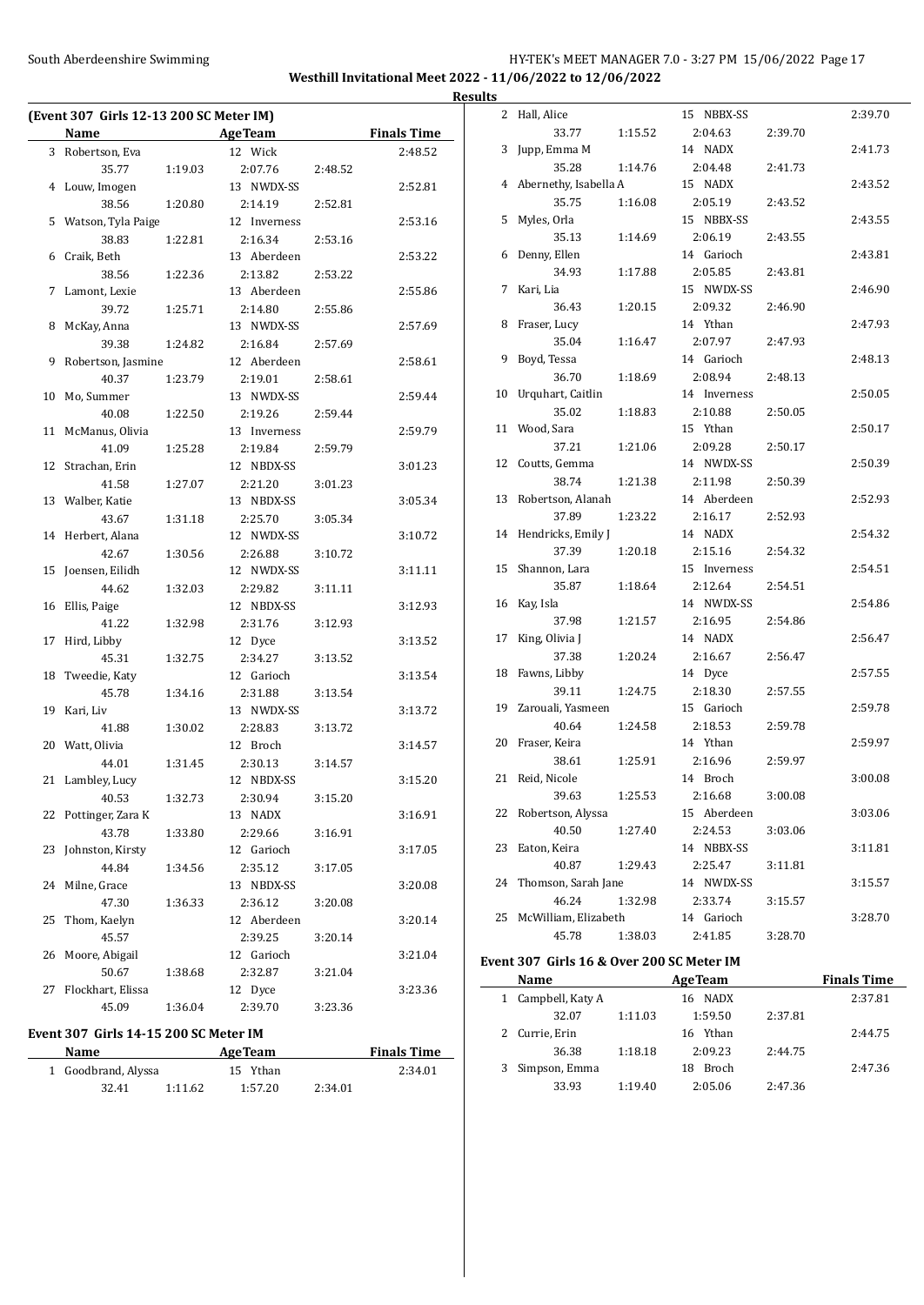# South Aberdeenshire Swimming **Example 2018** HY-TEK's MEET MANAGER 7.0 - 3:27 PM 15/06/2022 Page 18 **Westhill Invitational Meet 2022 - 11/06/2022 to 12/06/2022**

| (Event 307 Girls 16 & Over 200 SC Meter IM) |                 |         |                   |         |                    |  |  |  |
|---------------------------------------------|-----------------|---------|-------------------|---------|--------------------|--|--|--|
|                                             | Name            |         | <b>AgeTeam</b>    |         | <b>Finals Time</b> |  |  |  |
| 4                                           | Reynard, Maya L |         | <b>NADX</b><br>17 |         | 2:48.66            |  |  |  |
|                                             | 32.97           | 1:16.65 | 2:11.03           | 2:48.66 |                    |  |  |  |
| 5                                           | Kay, Sarah      |         | 16 NWDX-SS        |         | 2:50.21            |  |  |  |
|                                             | 38.85           | 1:23.01 | 2:10.43           | 2:50.21 |                    |  |  |  |
| 6                                           | Reece, Laura L  |         | 16 NADX           |         | 2:52.04            |  |  |  |
|                                             | 36.91           | 1:21.00 | 2:09.54           | 2:52.04 |                    |  |  |  |
| 7                                           | Heard, Cara     |         | NBBX-SS<br>16     |         | 2:58.28            |  |  |  |
|                                             | 39.22           | 1:24.70 | 2:18.66           | 2:58.28 |                    |  |  |  |
| 8                                           | Woolsey, Laura  |         | 16 Alford Otter   |         | 3:01.22            |  |  |  |
|                                             | 38.09           | 1:22.15 | 2:18.05           | 3:01.22 |                    |  |  |  |

### **Event 308 Boys 12 & Over 400 SC Meter Freestyle**

|              | <b>Name</b>              |         | <b>AgeTeam</b> |         | <b>Finals Time</b> |
|--------------|--------------------------|---------|----------------|---------|--------------------|
| $\mathbf{1}$ | Gauld, Callum C          |         | 15 NADX        |         | 4:22.16            |
|              | 28.62                    | 1:00.21 | 1:33.74        | 2:07.58 |                    |
|              | 2:41.32                  | 3:15.78 | 3:49.70        | 4:22.16 |                    |
|              | 2 Aitchison, Brandan     |         | 18 Buckie      |         | 4:41.84            |
|              | 30.14                    | 1:03.84 | 1:40.62        | 2:17.16 |                    |
|              | 2:54.49                  | 3:32.33 | 4:07.94        | 4:41.84 |                    |
| 3            | Scott, Matthew           |         | 18 Aberdeen    |         | 4:52.07            |
|              | 28.81                    | 1:02.84 | 1:39.34        | 2:17.55 |                    |
|              | 2:56.17                  | 3:34.50 | 4:13.30        | 4:52.07 |                    |
| 4            | Bichan, Owen             |         | 13 NBBX-SS     |         | 4:52.25            |
|              | 32.84                    | 1:10.12 | 1:47.28        | 2:24.66 |                    |
|              | 3:02.47                  | 3:40.24 | 4:18.04        | 4:52.25 |                    |
| 5.           | Aitchison, Kallum        |         | 15 Buckie      |         | 4:54.88            |
|              | 32.22                    | 1:09.17 | 1:47.52        | 2:25.77 |                    |
|              | 3:03.88                  | 3:42.61 | 4:20.57        | 4:54.88 |                    |
| 6            | Geddes, James C          |         | 14 NADX        |         | 4:55.16            |
|              | 32.03                    | 1:09.64 | 1:48.19        | 2:26.94 |                    |
|              | 3:05.56                  | 3:44.11 | 4:21.80        | 4:55.16 |                    |
| 7            | Geddie, Nathan           |         | 14 Garioch     |         | 4:55.31            |
|              | 32.85                    | 1:10.20 | 1:48.64        | 2:26.58 |                    |
|              | 3:05.05                  | 3:43.47 | 4:20.86        | 4:55.31 |                    |
| 8            | Pritchard, Hayden        |         | 15 Garioch     |         | 5:00.71            |
|              | 32.93                    | 1:09.74 | 1:48.38        | 2:27.50 |                    |
|              | 3:06.58                  | 3:45.84 | 4:24.03        | 5:00.71 |                    |
| 9            | Shulayev-Barnes, Henry A |         | 14 NADX        |         | 5:02.24            |
|              | 32.62                    | 1:09.81 | 1:48.23        | 2:26.95 |                    |
|              | 3:06.45                  | 3:46.12 | 4:25.41        | 5:02.24 |                    |
| 10           | Ferries, Jamie           |         | 15 Aberdeen    |         | 5:03.58            |
|              | 34.89                    | 1:13.64 | 1:53.21        | 2:32.31 |                    |
|              | 3:10.77                  | 3:49.86 | 4:28.00        | 5:03.58 |                    |
| 11           | Douglas, James           |         | 16 Dyce        |         | 5:03.65            |
|              | 33.51                    | 1:10.45 | 1:48.33        | 2:26.99 |                    |
|              | 3:06.17                  | 3:45.75 | 4:25.20        | 5:03.65 |                    |
| 12           | Wright, Alex             |         | 14 NWDX-SS     |         | 5:03.73            |
|              | 33.90                    | 1:11.36 | 1:50.61        | 2:30.25 |                    |
|              | 3:08.26                  | 3:46.66 | 4:26.58        | 5:03.73 |                    |
| 13           | Gill, Joe                |         | 13 Wick        |         | 5:04.33            |
|              | 33.90                    | 1:11.55 | 1:50.38        | 2:30.20 |                    |
|              | 3:09.31                  | 3:49.09 | 4:27.92        | 5:04.33 |                    |
| 14           | Munn, Axel               |         | 15 Aberdeen    |         | 5:09.89            |
|              | 32.40                    | 1:10.65 | 1:50.42        | 2:30.61 |                    |
|              | 3:10.90                  | 3:52.02 | 4:33.35        | 5:09.89 |                    |

| <b>Results</b> |                        |         |             |         |         |
|----------------|------------------------|---------|-------------|---------|---------|
|                | 15 Reid, Fergus        |         | 12 Garioch  |         | 5:11.77 |
|                | 35.03                  | 1:13.26 | 1:52.55     | 2:32.48 |         |
|                | 3:12.11                | 3:52.20 | 4:32.25     | 5:11.77 |         |
|                | 16 Jafari Mehr, Arshan |         | 12 Aberdeen |         | 5:16.30 |
|                | 34.95                  | 1:15.66 | 1:57.28     | 2:38.72 |         |
|                | 3:19.27                | 3:59.53 | 4:39.86     | 5:16.30 |         |
|                | 17 Gow, Innes          |         | 14 Garioch  |         | 5:16.35 |
|                | 36.29                  | 1:16.12 | 1:56.75     | 2:38.28 |         |
|                | 3:19.75                | 4:00.15 | 4:40.13     | 5:16.35 |         |
|                | 18 Elrick, Arran       |         | 13 NWDX-SS  |         | 5:20.62 |
|                | 34.65                  | 1:14.92 | 1:56.27     | 2:38.17 |         |
|                | 3:20.18                | 4:01.47 | 4:42.62     | 5:20.62 |         |
|                | 19 Macpherson, Austin  |         | 12 Garioch  |         | 5:28.68 |
|                | 35.17                  | 1:17.84 | 2:00.43     | 2:41.77 |         |
|                | 3:24.73                | 4:08.63 | 4:50.57     | 5:28.68 |         |
| 20             | Templeton, Arthur      |         | 12 Aberdeen |         | 5:42.28 |
|                | 36.93                  | 1:19.30 | 2:03.47     | 2:47.38 |         |
|                | 3:32.17                | 4:16.96 | 5:01.61     | 5:42.28 |         |
|                | 21 Kelly, Max          |         | 12 Garioch  |         | 5:43.58 |
|                | 37.84                  | 1:21.59 | 2:06.25     | 2:49.74 |         |
|                | 3:34.14                | 4:18.82 | 5:02.52     | 5:43.58 |         |
|                | 22 McROBBIE, Gregor    |         | 14 Broch    |         | 5:58.88 |
|                | 38.14                  | 1:22.25 | 2:09.51     | 2:56.75 |         |
|                | 3:43.42                | 4:30.00 | 5:14.66     | 5:58.88 |         |
|                | 23 Assady, Hassan      |         | 12 Aberdeen |         | 6:02.09 |
|                | 38.28                  | 1:23.08 | 2:09.20     | 2:56.22 |         |
|                | 3:43.55                | 4:30.69 | 5:17.22     | 6:02.09 |         |
|                | Wood, Ethan            |         | 13 Aberdeen |         | DQ      |

### **Event 401 Girls 12-13 200 SC Meter Backstroke**

 $\frac{1}{2}$ 

|               | Name               |         | <b>AgeTeam</b> |         | <b>Finals Time</b> |
|---------------|--------------------|---------|----------------|---------|--------------------|
|               | 1 Louw, Imogen     |         | 13 NWDX-SS     |         | 2:43.49            |
|               | 37.98              | 1:19.55 | 2:02.51        | 2:43.49 |                    |
| $\mathcal{L}$ | Robertson, Jasmine |         | 12 Aberdeen    |         | 2:45.86            |
|               | 40.17              | 1:23.37 | 2:06.12        | 2:45.86 |                    |
| 3             | Craik, Beth        |         | 13 Aberdeen    |         | 2:48.95            |
|               | 39.41              | 1:22.07 | 2:06.84        | 2:48.95 |                    |
| 4             | Mo, Summer         |         | 13 NWDX-SS     |         | 2:50.17            |
|               | 39.68              | 1:22.83 | 2:07.42        | 2:50.17 |                    |
| 5.            | Leune, Mya         |         | 12 Ythan       |         | 2:51.47            |
|               | 41.14              | 1:25.06 | 2:09.46        | 2:51.47 |                    |
| 6             | Strachan, Erin     |         | 12 NBDX-SS     |         | 2:56.63            |
|               | 41.67              | 1:27.18 | 2:13.06        | 2:56.63 |                    |
| 7             | Lyon, Aleisha E    |         | 13 NADX        |         | 2:57.86            |
|               | 41.45              | 1:27.60 | 2:14.47        | 2:57.86 |                    |
| 8             | McKay, Anna        |         | 13 NWDX-SS     |         | 2:58.60            |
|               | 42.05              | 1:29.26 | 2:16.62        | 2:58.60 |                    |
| 9             | Milne, Grace       |         | 13 NBDX-SS     |         | 2:58.84            |
|               | 42.03              | 1:28.34 | 2:15.55        | 2:58.84 |                    |
| 10            | Joensen, Eilidh    |         | 12 NWDX-SS     |         | 2:58.86            |
|               | 42.78              | 1:29.45 | 2:16.00        | 2:58.86 |                    |
| 11            | Clubb, Heather C   |         | 12 NADX        |         | 3:00.77            |
|               | 42.28              | 1:30.22 | 2:17.80        | 3:00.77 |                    |
| 12            | Kari, Liv          |         | 13 NWDX-SS     |         | 3:08.21            |
|               | 44.09              | 1:33.09 | 2:22.26        | 3:08.21 |                    |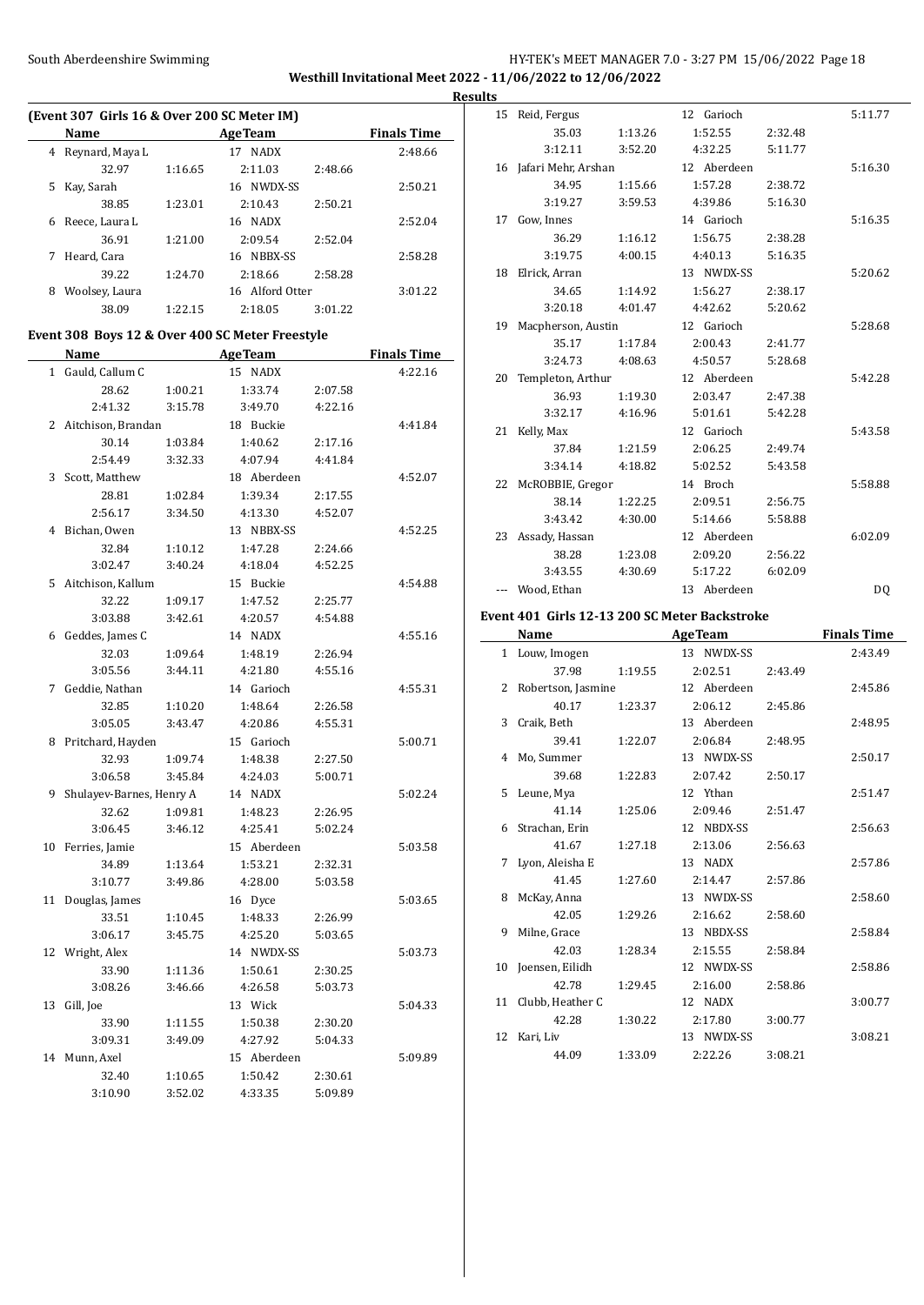### South Aberdeenshire Swimming Supering HY-TEK's MEET MANAGER 7.0 - 3:27 PM 15/06/2022 Page 19 **Westhill Invitational Meet 2022 - 11/06/2022 to 12/06/2022**

**Results**

 $\overline{a}$ 

## **(Event 401 Girls 12-13 200 SC Meter Backstroke)**

|       | Name                 |         | <b>AgeTeam</b>  |         | <b>Finals Time</b> |
|-------|----------------------|---------|-----------------|---------|--------------------|
|       |                      |         |                 |         |                    |
| 13    | Tweedie, Katy        |         | 12 Garioch      |         | 3:09.16            |
|       | 44.16                | 1:32.66 | 2:22.95         | 3:09.16 |                    |
|       | 14 Ellis, Paige      |         | 12 NBDX-SS      |         | 3:10.64            |
|       | 45.86                | 1:34.42 | 2:24.72         | 3:10.64 |                    |
| 15    | Moore, Abigail       |         | 12 Garioch      |         | 3:11.07            |
|       | 45.73                | 1:34.49 | 2:23.40         | 3:11.07 |                    |
|       | 16 Hird, Libby       |         | 12 Dyce         |         | 3:11.43            |
|       | 45.42                | 1:35.03 | 2:25.40         | 3:11.43 |                    |
| 17    | Thom, Kaelyn         |         | 12 Aberdeen     |         | 3:11.77            |
|       | 43.36                | 1:31.53 | 3:11.77         |         |                    |
|       | 18 Johnston, Kirsty  |         | 12 Garioch      |         | 3:19.15            |
|       | 47.19                | 1:38.10 | 2:29.50         | 3:19.15 |                    |
| 19    | Smith, Eve Marie     |         | 12 Dyce         |         | 3:22.23            |
|       | 49.29                | 1:39.63 | 2:31.08         | 3:22.23 |                    |
| 20    | Carter, Sienna       |         | 13 NWDX-SS      |         | 3:23.66            |
|       | 47.63                | 1:40.02 | 2:33.07         | 3:23.66 |                    |
|       | 21 Paterson, Maisie  |         | 12 Garioch      |         | 3:29.46            |
|       | 50.60                | 1:46.42 | 2:38.93         | 3:29.46 |                    |
| 22    | Tennant, Hannah      |         | 13 NWDX-SS      |         | 3:34.73            |
|       | 50.00                | 1:45.41 | 2:41.35         | 3:34.73 |                    |
|       | Ancketill, Gabriella |         | 12 NWDX-SS      |         | DQ                 |
| $---$ | McManus, Olivia      |         | 13<br>Inverness |         | DQ                 |

# **Event 401 Girls 14-15 200 SC Meter Backstroke**

|    | <b>Name</b>             |         | <b>AgeTeam</b> | <b>Finals Time</b> |
|----|-------------------------|---------|----------------|--------------------|
|    | 1 Abernethy, Isabella A |         | 15 NADX        | 2:34.20            |
|    | 35.80                   | 1:15.74 | 1:55.82        | 2:34.20            |
| 2  | Jupp, Emma M            |         | 14 NADX        | 2:38.05            |
|    | 36.97                   | 1:17.20 | 1:58.00        | 2:38.05            |
| 3  | Goodbrand, Alyssa       |         | 15 Ythan       | 2:38.20            |
|    | 36.83                   | 1:17.86 | 1:58.82        | 2:38.20            |
| 4  | Fraser, Lucy            |         | 14 Ythan       | 2:38.54            |
|    | 36.23                   | 1:15.93 | 1:57.55        | 2:38.54            |
| 5  | Boyd, Tessa             |         | 14 Garioch     | 2:43.54            |
|    | 38.48                   | 1:19.83 | 2:02.50        | 2:43.54            |
| 6  | Coutts, Gemma           |         | 14 NWDX-SS     | 2:47.16            |
|    | 38.86                   | 1:21.24 | 2:05.07        | 2:47.16            |
| 7  | Shannon, Lara           |         | 15 Inverness   | 2:48.57            |
|    | 38.89                   | 1:21.82 | 2:06.14        | 2:48.57            |
| 8  | Denny, Ellen            |         | 14 Garioch     | 2:49.48            |
|    | 40.35                   | 1:23.17 | 2:06.84        | 2:49.48            |
| 9  | Adam, Kaitlin           |         | 15 Aberdeen    | 2:52.48            |
|    | 40.40                   | 1:24.39 | 2:09.08        | 2:52.48            |
| 10 | Robertson, Alanah       |         | 14 Aberdeen    | 2:52.80            |
|    | 40.94                   | 1:24.67 | 2:09.27        | 2:52.80            |
| 11 | Mackay, Jessica         |         | 14 Dyce        | 2:56.35            |
|    | 41.95                   | 1:26.65 | 2:12.90        | 2:56.35            |
| 12 | Zarouali, Yasmeen       |         | 15 Garioch     | 2:57.77            |
|    | 40.62                   | 1:25.34 | 2:12.31        | 2:57.77            |
| 13 | Thomson, Sarah Jane     |         | 14 NWDX-SS     | 2:59.67            |
|    |                         | 1:26.56 | 2:59.67        |                    |
| 14 | Robertson, Alyssa       |         | 15 Aberdeen    | 3:00.04            |
|    |                         | 1:28.01 | 2:15.26        | 3:00.04            |

| 11 L.S |                                                    |         |                 |         |                    |
|--------|----------------------------------------------------|---------|-----------------|---------|--------------------|
| 15     | Davidson, Siobhan                                  |         | 14 NWDX-SS      |         | 3:02.88            |
|        | 41.75                                              | 1:27.88 | 2:15.68         | 3:02.88 |                    |
|        | 16 McWilliam, Elizabeth                            |         | 14 Garioch      |         | 3:21.21            |
|        | 48.14                                              | 1:40.42 | 2:32.31         | 3:21.21 |                    |
|        | Event 401  Girls 16 & Over 200 SC Meter Backstroke |         |                 |         |                    |
|        | Name                                               |         | <b>AgeTeam</b>  |         | <b>Finals Time</b> |
| 1      | Yuda, Faith D                                      |         | 17 NADX         |         | 2:29.33            |
|        | 34.35                                              | 1:12.00 | 1:50.85         | 2:29.33 |                    |
| 2      | Currie, Erin                                       |         | 16 Ythan        |         | 2:39.77            |
|        | 37.64                                              | 1:18.97 | 1:59.97         | 2:39.77 |                    |
| 3      | Reece, Laura L                                     |         | 16 NADX         |         | 2:42.49            |
|        | 38.28                                              | 1:19.68 | 2:01.95         | 2:42.49 |                    |
| 4      | Riach, Jessica C                                   |         | 18 Ythan        |         | 2:46.47            |
|        | 36.80                                              | 1:19.14 | 2:02.71         | 2:46.47 |                    |
| 5      | Woolsey, Laura                                     |         | 16 Alford Otter |         | 2:54.53            |
|        | 41.14                                              | 1:25.41 | 2:11.48         | 2:54.53 |                    |

#### **Event 402 Boys 12-13 200 SC Meter Butterfly**

|    | Name                |         | <b>AgeTeam</b>     |         |         |  |
|----|---------------------|---------|--------------------|---------|---------|--|
| 1  | Jafari Mehr, Arshan |         | 12 Aberdeen        |         | 3:07.36 |  |
|    | 40.32               | 1:29.01 | 2:19.10            | 3:07.36 |         |  |
|    | Reid, Fergus        |         | 12 Garioch         |         | 3:10.37 |  |
|    | 44.46               | 1:34.66 | 2:23.62            | 3:10.37 |         |  |
| 3  | Kelly, Max          |         | 12 Garioch         |         | 3:28.10 |  |
|    | 43.14               | 1:35.58 | 2:31.71            | 3:28.10 |         |  |
| 4  | Alemian, Mehrad     |         | 13 Aberdeen        |         | 3:35.72 |  |
|    | 42.29               | 1:37.21 | 2:37.32            | 3:35.72 |         |  |
| 5. | Smith, Findlay      |         | 13 Garioch         |         | 3:37.71 |  |
|    | 46.58               | 1:43.08 | 2:40.30            | 3:37.71 |         |  |
|    | Prusik, Adam        |         | <b>NADX</b><br>13. |         | D0      |  |

### **Event 402 Boys 14-15 200 SC Meter Butterfly**

|               | Name                     |         | <b>AgeTeam</b> |         | <b>Finals Time</b> |
|---------------|--------------------------|---------|----------------|---------|--------------------|
| 1             | Fearn, Dean L            |         | 14 NADX        |         | 2:21.49            |
|               | 30.83                    | 1:07.23 | 1:45.80        | 2:21.49 |                    |
| $\mathcal{L}$ | Cadger, Jake             |         | 15 Ythan       |         | 2:34.07            |
|               | 31.61                    | 1:10.25 | 1:51.63        | 2:34.07 |                    |
| 3             | Smitton, Andrew          |         | 15 NBBX-SS     |         | 2:37.00            |
|               | 32.81                    | 1:12.77 | 1:54.83        | 2:37.00 |                    |
| 4             | Geddie, Nathan           |         | 14 Garioch     |         | 2:42.00            |
|               | 34.39                    | 1:16.58 | 1:59.51        | 2:42.00 |                    |
| 5.            | Shulayev-Barnes, Henry A |         | 14 NADX        |         | 2:42.97            |
|               | 35.05                    | 1:16.58 | 2:00.26        | 2:42.97 |                    |
| 6             | Geddes, James C          |         | 14 NADX        |         | 2:43.63            |
|               | 35.25                    | 1:17.93 | 2:01.90        | 2:43.63 |                    |
| 7             | Munn, Axel               |         | 15 Aberdeen    |         | 2:53.81            |
|               | 33.70                    | 1:18.39 | 2:06.69        | 2:53.81 |                    |
| 8             | Wright, Alex             |         | 14 NWDX-SS     |         | 2:58.67            |
|               | 37.90                    | 1:24.47 | 2:13.03        | 2:58.67 |                    |
| 9             | Pritchard, Hayden        |         | 15 Garioch     |         | 2:59.38            |
|               | 36.50                    | 1:23.23 | 2:12.76        | 2:59.38 |                    |
| 10            | Gow, Innes               |         | 14 Garioch     |         | 3:02.05            |
|               | 41.46                    | 1:29.29 | 2:17.21        | 3:02.05 |                    |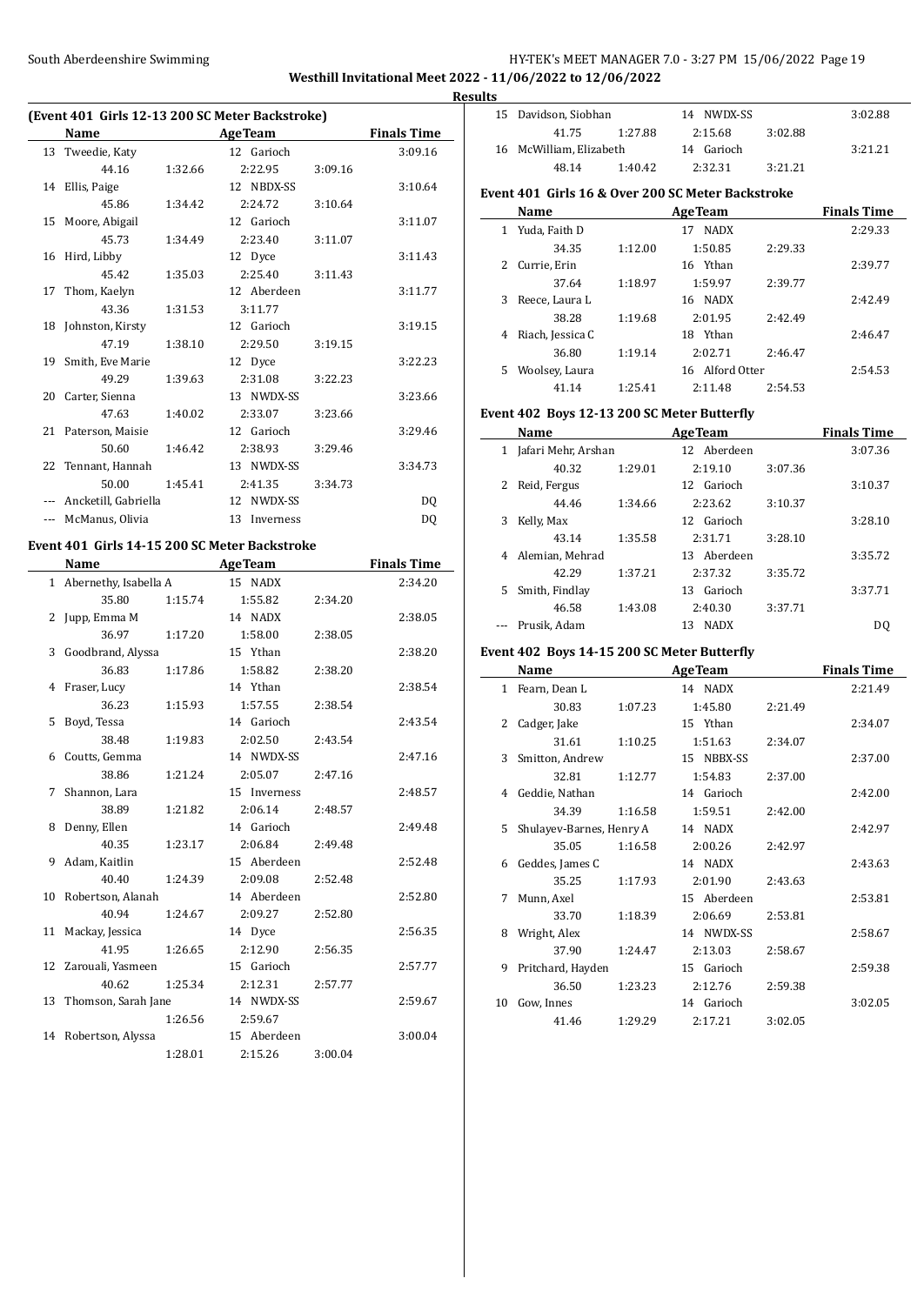### South Aberdeenshire Swimming The Swimming HY-TEK's MEET MANAGER 7.0 - 3:27 PM 15/06/2022 Page 20 **Westhill Invitational Meet 2022 - 11/06/2022 to 12/06/2022**

**Event 402 Boys 16 & Over 200 SC Meter Butterfly Name Age Team Finals Time** 1 Robertson, Tom A 17 NADX 2:09.20 28.96 1:02.39 1:35.89 2:09.20 **Event 403 Girls 12-13 100 SC Meter Breaststroke Name Age Team Finals Time** 1 Christoforos, Madison T 12 NADX 1:21.54 38.14 1:21.54 2 Robertson, Eva 12 Wick 1:21.83 37.96 1:21.83 3 Coull, Madison B 13 Buckie 1:26.53 40.80 1:26.53 4 Forbes, Payton 13 Buckie 1:26.85 41.30 1:26.85 5 Lamont, Lexie 13 Aberdeen 1:28.67 41.10 1:28.67 6 Craik, Beth 13 Aberdeen 1:29.74 42.45 1:29.74 7 Lyon, Aleisha E 13 NADX 1:32.60 44.50 1:32.60 8 Leune, Mya 12 Ythan 1:34.21 44.31 1:34.21 9 McKay, Anna 13 NWDX-SS 1:35.45 43.25 1:35.45 10 Forbes, Lena 13 Wick 1:36.72 46.89 1:36.72 11 Watt, Olivia 12 Broch 1:37.10 45.81 1:37.10 12 Tweedie, Katy 12 Garioch 1:37.61 46.21 1:37.61 \*13 Mo, Summer 13 NWDX-SS 1:37.78 46.17 1:37.78 \*13 Moore, Abigail 12 Garioch 1:37.78 46.49 1:37.78 15 Herbert, Alana 12 NWDX-SS 1:39.22 46.73 1:39.22 16 Killicoat, Emily 13 Ythan 1:39.52 47.34 1:39.52 17 Pottinger, Zara K 13 NADX 1:39.63 46.23 1:39.63 18 Reekie-Ayala, Iona A 12 NADX 1:41.85 47.76 1:41.85 19 Walber, Katie 13 NBDX-SS 1:42.42 47.27 1:42.42 20 Kari, Liv 13 NWDX-SS 1:42.80 47.21 1:42.80 21 Strachan, Erin 12 NBDX-SS 1:42.85 48.83 1:42.85 22 Joensen, Eilidh 12 NWDX-SS 1:44.05 49.97 1:44.05 23 Lambley, Lucy 12 NBDX-SS 1:46.53 50.86 1:46.53 24 Laidlaw, Ava 12 Broch 1:47.01 50.97 1:47.01 25 Chesher, Madeleine R 12 NADX 1:48.16 50.05 1:48.16

|   | <b>Results</b> |                                                        |         |              |         |
|---|----------------|--------------------------------------------------------|---------|--------------|---------|
|   |                | 26 Ellis, Paige                                        |         | 12 NBDX-SS   | 1:48.75 |
|   |                | 51.33                                                  | 1:48.75 |              |         |
| - |                | 27 Milne, Grace                                        |         | 13 NBDX-SS   | 1:48.80 |
|   |                | 50.84                                                  | 1:48.80 |              |         |
|   |                | 28 Carter, Sienna                                      |         | 13 NWDX-SS   | 1:49.27 |
|   |                | 51.04                                                  | 1:49.27 |              |         |
|   |                | 29 Tyszlak, Wiktoria M                                 |         | 12 NADX      | 1:49.60 |
|   |                | 51.14                                                  | 1:49.60 |              |         |
|   |                | 30 Tondor, Kamilla                                     |         | 12 Inverness | 1:50.02 |
|   |                | 50.47                                                  | 1:50.02 |              |         |
|   |                | 31 Gatton, Leah                                        |         | 12 Inverness | 1:52.62 |
|   |                | 52.75                                                  | 1:52.62 |              |         |
|   |                | 32 Paterson, Maisie                                    |         | 12 Garioch   | 1:52.79 |
|   |                | 54.64                                                  | 1:52.79 |              |         |
|   |                | 33 Pacheco, Sofia                                      |         | 13 NBDX-SS   | 1:53.07 |
|   |                | 52.66                                                  | 1:53.07 |              |         |
|   |                | 34 Ancketill, Gabriella                                |         | 12 NWDX-SS   | 1:54.24 |
|   |                | 53.97                                                  | 1:54.24 |              |         |
|   |                | 35 Reid, Lacey                                         |         | 12 Broch     | 1:54.67 |
|   |                | 55.74                                                  | 1:54.67 |              |         |
|   |                | 36 Johnston, Kirsty                                    |         | 12 Garioch   | 1:54.68 |
|   |                | 53.82                                                  | 1:54.68 |              |         |
|   |                | 37 Tennant, Hannah                                     |         | 13 NWDX-SS   | 1:58.71 |
|   |                | 56.29                                                  | 1:58.71 |              |         |
|   |                | 38 Marini, Anna-Sofia                                  |         | 12 Garioch   | 2:18.23 |
|   |                | 1:04.37                                                | 2:18.23 |              |         |
|   |                | <b>Event 403 Cirls 14.15 100 SC Meter Breaststroke</b> |         |              |         |

#### **Event 403 Girls 14-15 100 SC Meter Breaststroke**

| <b>Name</b>  |                                                                                                                                                                  |                         |           | <b>Finals Time</b>                                                                                                                                                            |
|--------------|------------------------------------------------------------------------------------------------------------------------------------------------------------------|-------------------------|-----------|-------------------------------------------------------------------------------------------------------------------------------------------------------------------------------|
|              |                                                                                                                                                                  |                         |           | 1:19.43                                                                                                                                                                       |
| 37.58        | 1:19.43                                                                                                                                                          |                         |           |                                                                                                                                                                               |
|              |                                                                                                                                                                  |                         |           | 1:24.28                                                                                                                                                                       |
| 39.69        | 1:24.28                                                                                                                                                          |                         |           |                                                                                                                                                                               |
| Denny, Ellen |                                                                                                                                                                  |                         |           | 1:25.98                                                                                                                                                                       |
| 41.00        | 1:25.98                                                                                                                                                          |                         |           |                                                                                                                                                                               |
|              |                                                                                                                                                                  |                         |           | 1:26.78                                                                                                                                                                       |
| 41.34        | 1:26.78                                                                                                                                                          |                         |           |                                                                                                                                                                               |
|              |                                                                                                                                                                  |                         |           | 1:27.45                                                                                                                                                                       |
| 41.84        | 1:27.45                                                                                                                                                          |                         |           |                                                                                                                                                                               |
|              |                                                                                                                                                                  |                         |           | 1:28.46                                                                                                                                                                       |
| 41.95        | 1:28.46                                                                                                                                                          |                         |           |                                                                                                                                                                               |
| Kari, Lia    |                                                                                                                                                                  | 15                      |           | 1:28.76                                                                                                                                                                       |
| 42.15        | 1:28.76                                                                                                                                                          |                         |           |                                                                                                                                                                               |
|              |                                                                                                                                                                  |                         |           | 1:29.18                                                                                                                                                                       |
| 42.40        | 1:29.18                                                                                                                                                          |                         |           |                                                                                                                                                                               |
| Jupp, Emma M |                                                                                                                                                                  |                         |           | 1:30.00                                                                                                                                                                       |
| 42.63        | 1:30.00                                                                                                                                                          |                         |           |                                                                                                                                                                               |
|              |                                                                                                                                                                  |                         |           | 1:31.24                                                                                                                                                                       |
| 42.73        | 1:31.24                                                                                                                                                          |                         |           |                                                                                                                                                                               |
| Boyd, Tessa  |                                                                                                                                                                  |                         |           | 1:32.62                                                                                                                                                                       |
| 44.01        | 1:32.62                                                                                                                                                          |                         |           |                                                                                                                                                                               |
|              |                                                                                                                                                                  |                         |           | 1:33.42                                                                                                                                                                       |
| 43.80        | 1:33.42                                                                                                                                                          |                         |           |                                                                                                                                                                               |
| Fawns, Libby |                                                                                                                                                                  |                         |           | 1:33.43                                                                                                                                                                       |
| 43.47        | 1:33.43                                                                                                                                                          |                         |           |                                                                                                                                                                               |
|              |                                                                                                                                                                  | 15                      | Inverness | 1:33.89                                                                                                                                                                       |
| 44.87        | 1:33.89                                                                                                                                                          |                         |           |                                                                                                                                                                               |
|              | 1 Goodbrand, Alyssa<br>Wood, Sara<br>5 Wood, Alison<br>Myles, Orla<br>Shand, Rebecca<br>10 Carmichael, Marla<br>11<br>12 Fraser, Keira<br>13<br>14 Shannon, Lara | 4 Abernethy, Isabella A |           | <b>AgeTeam</b><br>15 Ythan<br>15 Ythan<br>14 Garioch<br>15 NADX<br>14 Tain<br>15 NBBX-SS<br>NWDX-SS<br>14 NADX<br>14 NADX<br>14 Aberdeen<br>14 Garioch<br>14 Ythan<br>14 Dyce |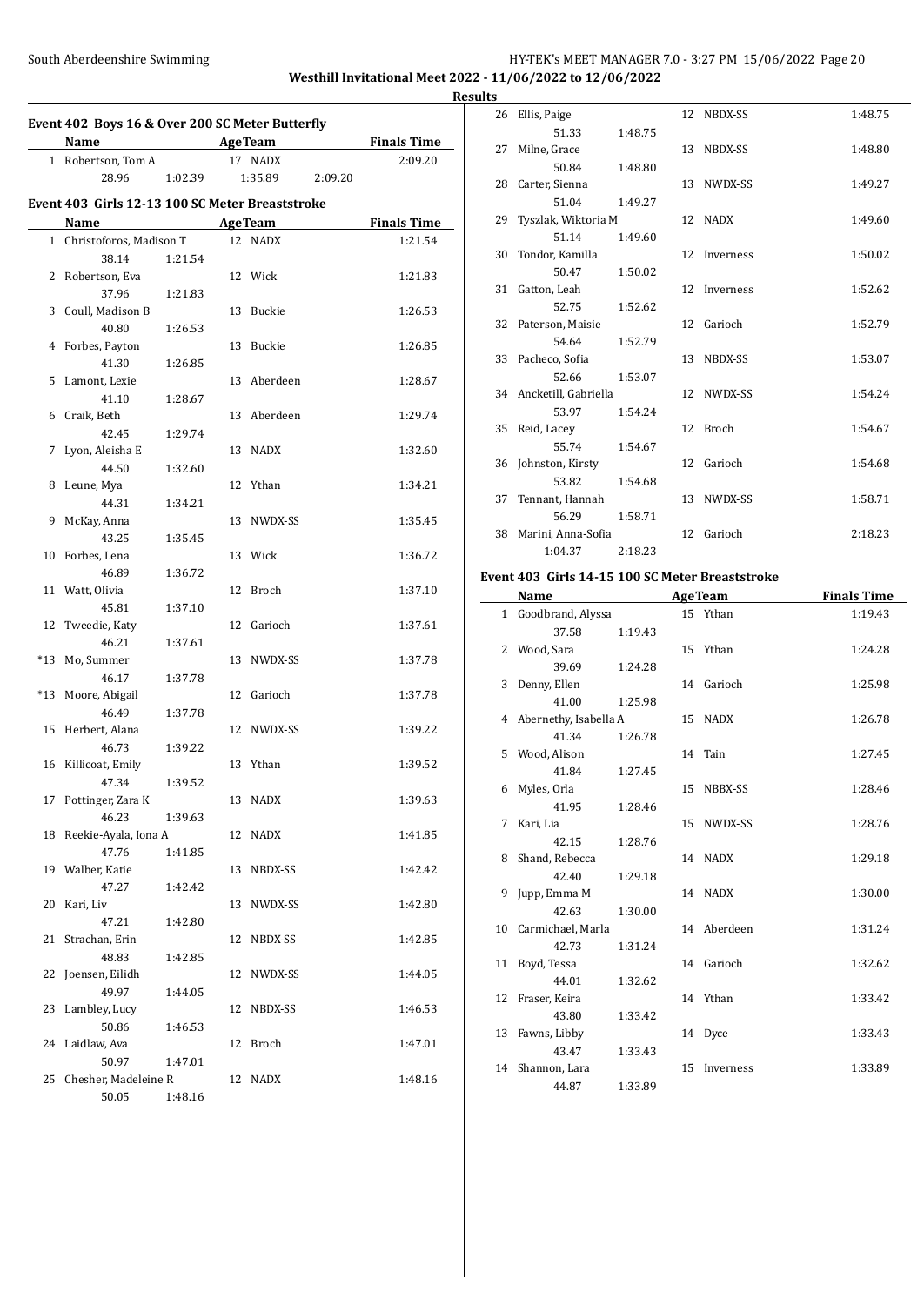### South Aberdeenshire Swimming Summing Extending HY-TEK's MEET MANAGER 7.0 - 3:27 PM 15/06/2022 Page 21 **Westhill Invitational Meet 2022 - 11/06/2022 to 12/06/2022**

**Results**

### **(Event 403 Girls 14-15 100 SC Meter Breaststroke)**

|    | Name                 |         |    | <b>AgeTeam</b> | <b>Finals Time</b> |
|----|----------------------|---------|----|----------------|--------------------|
| 15 | Reid, Nicole         |         |    | 14 Broch       | 1:34.55            |
|    | 43.83                | 1:34.55 |    |                |                    |
| 16 | Eaton, Keira         |         | 14 | NBBX-SS        | 1:34.64            |
|    | 44.66                | 1:34.64 |    |                |                    |
| 17 | Coutts, Gemma        |         |    | 14 NWDX-SS     | 1:35.74            |
|    | 45.73                | 1:35.74 |    |                |                    |
| 18 | Zarouali, Yasmeen    |         | 15 | Garioch        | 1:37.55            |
|    | 46.65                | 1:37.55 |    |                |                    |
| 19 | Williamson, Talia    |         | 15 | NBBX-SS        | 1:37.57            |
|    | 46.50                | 1:37.57 |    |                |                    |
| 20 | Davidson, Siobhan    |         |    | 14 NWDX-SS     | 1:42.57            |
|    | 48.46                | 1:42.57 |    |                |                    |
| 21 | Basko, Zane          |         |    | 14 NADX        | 1:43.83            |
|    | 49.78                | 1:43.83 |    |                |                    |
| 22 | Shehu, Hadiza        |         | 15 | <b>NADX</b>    | 1:46.34            |
|    | 50.19                | 1:46.34 |    |                |                    |
| 23 | McWilliam, Elizabeth |         |    | 14 Garioch     | 1:58.79            |
|    | 56.60                | 1:58.79 |    |                |                    |

#### **Event 403 Girls 16 & Over 100 SC Meter Breaststroke**

 $\overline{a}$ 

 $\overline{\phantom{a}}$ 

|    | Name             |         |    | <b>AgeTeam</b> | <b>Finals Time</b> |
|----|------------------|---------|----|----------------|--------------------|
| 1  | Simpson, Emma    |         | 18 | <b>Broch</b>   | 1:18.44            |
|    | 36.64            | 1:18.44 |    |                |                    |
| 2  | Campbell, Katy A |         | 16 | <b>NADX</b>    | 1:23.09            |
|    | 39.38            | 1:23.09 |    |                |                    |
| 3  | Kay, Sarah       |         | 16 | NWDX-SS        | 1:24.68            |
|    | 39.89            | 1:24.68 |    |                |                    |
| 4  | Carey, Niamh     |         | 16 | Inverness      | 1:25.26            |
|    | 40.93            | 1:25.26 |    |                |                    |
| 5. | Reece, Laura L   |         | 16 | <b>NADX</b>    | 1:29.28            |
|    | 41.62            | 1:29.28 |    |                |                    |
| 6  | Heard, Cara      |         | 16 | NBBX-SS        | 1:35.63            |
|    | 45.05            | 1:35.63 |    |                |                    |
| 7  | Riach, Jessica C |         | 18 | Ythan          | 1:38.90            |
|    | 44.42            | 1:38.90 |    |                |                    |

#### **Event 404 Boys 12-13 100 SC Meter Freestyle**

|    | Name             | <b>AgeTeam</b> |    |              | <b>Finals Time</b> |
|----|------------------|----------------|----|--------------|--------------------|
| 1  | Bruce, Aiden     |                |    | 13 Aberdeen  | 59.01              |
|    | 28.42            | 59.01          |    |              |                    |
| 2  | Bichan, Owen     |                | 13 | NBBX-SS      | 1:00.64            |
|    | 29.11            | 1:00.64        |    |              |                    |
| 3  | Gill, Joe        |                |    | 13 Wick      | 1:03.81            |
|    | 30.23            | 1:03.81        |    |              |                    |
| 4  | Elrick, Arran    |                | 13 | NWDX-SS      | 1:04.14            |
|    | 30.43            | 1:04.14        |    |              |                    |
| 5. | Bremner, Lachlan |                | 13 | Inverness    | 1:04.47            |
|    | 31.08            | 1:04.47        |    |              |                    |
| 6  | Senguler, Nebi   |                |    | 12 Wick      | 1:05.10            |
|    | 31.16            | 1:05.10        |    |              |                    |
| 7  | Fearn, Kai L     |                | 12 | NADX         | 1:05.14            |
|    | 30.76            | 1:05.14        |    |              |                    |
| 8  | Aberdein, James  |                | 13 | NBBX-SS      | 1:06.09            |
|    | 31.98            | 1:06.09        |    |              |                    |
| 9  | Strachan, Jensen |                | 13 | <b>Broch</b> | 1:06.25            |
|    | 31.67            | 1:06.25        |    |              |                    |

| 10 | Storer, Alfred      |         | 12 | NBBX-SS      | 1:06.68 |
|----|---------------------|---------|----|--------------|---------|
|    | 31.49               | 1:06.68 |    |              |         |
| 11 | Reid, Fergus        |         | 12 | Garioch      | 1:07.40 |
|    | 32.16               | 1:07.40 |    |              |         |
| 12 | Pappelbaum, Jakub   |         | 12 | NADX         | 1:08.65 |
|    | 33.56               | 1:08.65 |    |              |         |
| 13 | Templeton, Arthur   |         | 12 | Aberdeen     | 1:08.92 |
|    | 32.81               | 1:08.92 |    |              |         |
| 14 | Abernethy, Ethan M  |         | 12 | <b>NADX</b>  | 1:09.68 |
|    | 33.71               | 1:09.68 |    |              |         |
| 15 | Macpherson, Austin  |         | 12 | Garioch      | 1:09.83 |
|    | 33.65               | 1:09.83 |    |              |         |
| 16 | McCaul, Austin J    |         | 12 | <b>NADX</b>  | 1:09.84 |
|    | 33.13               | 1:09.84 |    |              |         |
| 17 | McCaul, Declan J    |         | 13 | <b>NADX</b>  | 1:10.09 |
|    | 32.33               | 1:10.09 |    |              |         |
| 18 | Jafari Mehr, Arshan |         | 12 | Aberdeen     | 1:10.92 |
|    | 34.39               | 1:10.92 |    |              |         |
| 19 | Ritchie, Arlo       |         | 12 | NBBX-SS      | 1:10.99 |
|    | 32.52               | 1:10.99 |    |              |         |
| 20 | Wood, Ethan         |         | 13 | Aberdeen     | 1:11.48 |
|    | 34.29               | 1:11.48 |    |              |         |
| 21 | Thomson, Finlay     |         | 12 | Aberdeen     | 1:12.67 |
|    | 34.31               | 1:12.67 |    |              |         |
| 22 | Slane, Sam          |         | 13 | Aberdeen     | 1:12.69 |
|    | 33.58               | 1:12.69 |    |              |         |
| 23 | Assady, Hassan      |         | 12 | Aberdeen     | 1:13.03 |
|    | 34.82               | 1:13.03 |    |              |         |
| 24 | Alemian, Mehrad     |         | 13 | Aberdeen     | 1:14.39 |
|    | 36.02               | 1:14.39 |    |              |         |
| 25 | Kelly, Max          |         | 12 | Garioch      | 1:15.17 |
|    | 35.85               | 1:15.17 |    |              |         |
| 26 | Burt, Lewis         |         | 13 | Inverness    | 1:16.21 |
|    | 36.39               | 1:16.21 |    |              |         |
| 27 | Smith, Findlay      |         | 13 | Garioch      | 1:16.29 |
|    | 35.79               | 1:16.29 |    |              |         |
| 28 | Glennie, James      |         | 12 | Alford Otter | 1:18.55 |
|    | 37.05               | 1:18.55 |    |              |         |
| 29 | Laing, Cameron      |         |    | 13 NWDX-SS   | 1:19.58 |
|    | 37.20               | 1:19.58 |    |              |         |
| 30 | Ingram, Finlay A    |         | 12 | <b>NADX</b>  | 1:20.52 |
|    | 37.20               | 1:20.52 |    |              |         |
| 31 | Leask, James        |         | 12 | Aberdeen     | 1:22.48 |
|    | 39.42               | 1:22.48 |    |              |         |
| 32 | Grudzien, Oskar     |         | 12 | Dyce         | 1:22.71 |
|    | 38.01               | 1:22.71 |    |              |         |
| 33 | Mackay, Alexander   |         | 13 | Wick         | 1:25.26 |
|    | 40.95               | 1:25.26 |    |              |         |
| 34 | Hinkley, Luke       |         | 12 | Aberdeen     | 1:35.13 |
|    | 44.68               | 1:35.13 |    |              |         |

### **Event 404 Boys 14-15 100 SC Meter Freestyle**

| <b>Name</b>     |       |    | <b>AgeTeam</b> | <b>Finals Time</b> |
|-----------------|-------|----|----------------|--------------------|
| 1 Fearn, Dean L |       | 14 | NADX           | 54.74              |
| 25.91           | 54.74 |    |                |                    |
| 2 Austin, Lewis |       |    | 15 Tain        | 56.36              |
| 27.59           | 56.36 |    |                |                    |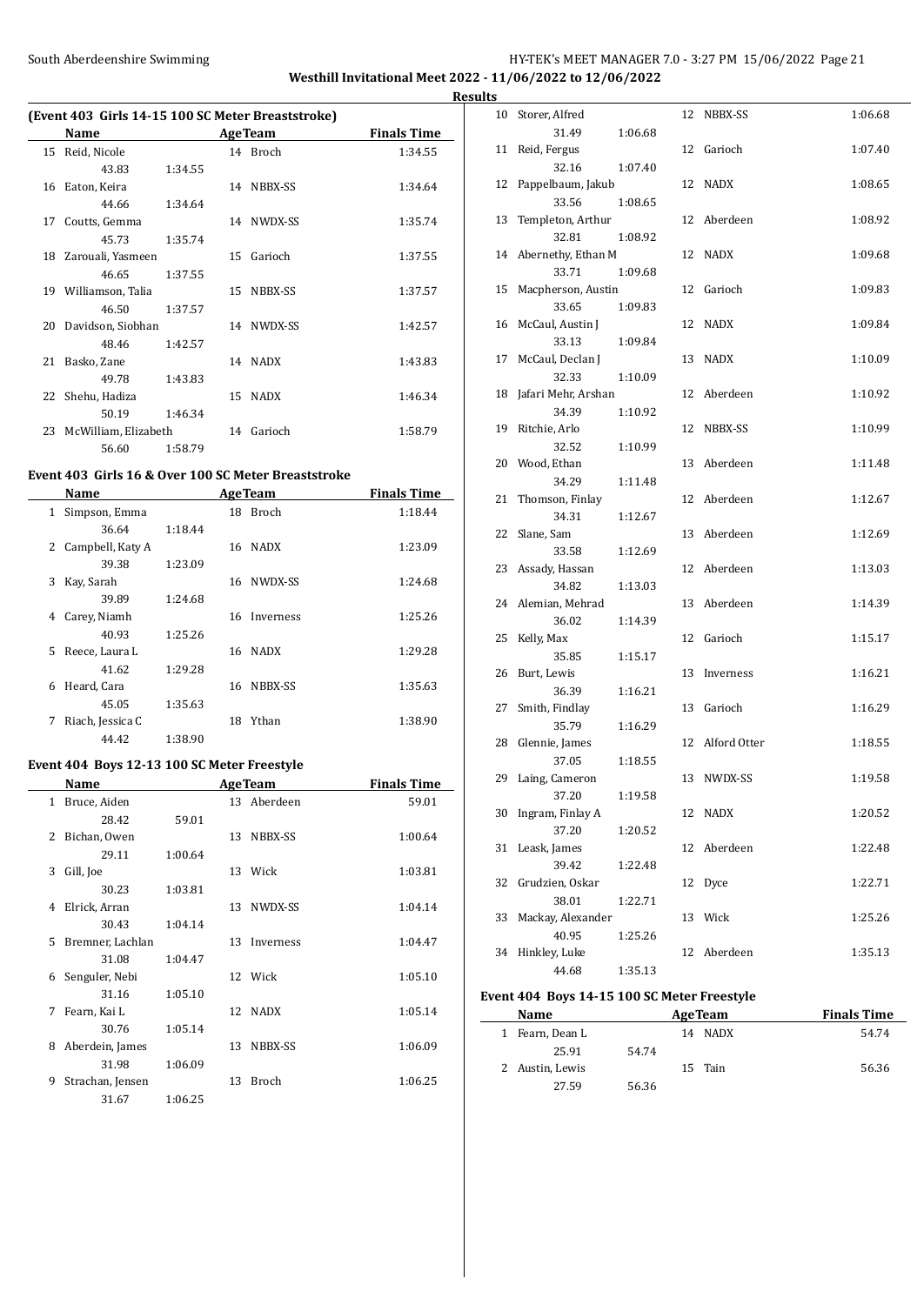# South Aberdeenshire Swimming **Example 20 South Aberdeenshire Swimming** HY-TEK's MEET MANAGER 7.0 - 3:27 PM 15/06/2022 Page 22

**Westhill Invitational Meet 2022 - 11/06/2022 to 12/06/2022 Results**

| (Event 404 Boys 14-15 100 SC Meter Freestyle) |                            |         |    |                |                    |  |
|-----------------------------------------------|----------------------------|---------|----|----------------|--------------------|--|
|                                               | Name                       |         |    | <b>AgeTeam</b> | <b>Finals Time</b> |  |
|                                               | 3 Gauld, Callum C          |         |    | 15 NADX        | 57.60              |  |
|                                               | 27.55                      | 57.60   |    |                |                    |  |
|                                               | 4 Smith, Archie C          |         |    | 15 NADX        | 57.77              |  |
|                                               | 27.17                      | 57.77   |    |                |                    |  |
| 5                                             | Cadger, Jake               |         |    | 15 Ythan       | 58.69              |  |
|                                               | 28.20                      | 58.69   |    |                |                    |  |
| 6                                             | Christoforos, Connor M     |         |    | 14 NADX        | 58.91              |  |
|                                               | 28.52                      | 58.91   |    |                |                    |  |
| 7                                             | Geddie, Nathan             |         |    | 14 Garioch     | 1:01.43            |  |
|                                               | 29.54                      | 1:01.43 |    |                |                    |  |
| 8                                             | Munn, Axel                 |         | 15 | Aberdeen       | 1:02.90            |  |
|                                               | 29.87                      | 1:02.90 |    |                |                    |  |
| 9                                             | Herbert, Matthew           |         |    | 14 NWDX-SS     | 1:03.10            |  |
|                                               | 29.61                      | 1:03.10 |    |                |                    |  |
|                                               | 10 Pritchard, Hayden       |         | 15 | Garioch        | 1:03.82            |  |
|                                               | 30.36                      | 1:03.82 |    | 15 Buckie      |                    |  |
| 11                                            | Aitchison, Kallum<br>30.53 |         |    |                | 1:04.10            |  |
| 12                                            | Thompson, Alex             | 1:04.10 |    | 15 Buckie      | 1:05.12            |  |
|                                               | 30.10                      | 1:05.12 |    |                |                    |  |
| 13                                            | Satsangi, Harshit          |         |    | 14 NADX        | 1:05.80            |  |
|                                               | 31.27                      | 1:05.80 |    |                |                    |  |
|                                               | 14 McROBBIE, Gregor        |         |    | 14 Broch       | 1:09.34            |  |
|                                               | 32.79                      | 1:09.34 |    |                |                    |  |
| 15                                            | Gow, Innes                 |         |    | 14 Garioch     | 1:10.80            |  |
|                                               | 33.78                      | 1:10.80 |    |                |                    |  |
| 16                                            | Ferries, Jamie             |         |    | 15 Aberdeen    | 1:11.29            |  |
|                                               | 34.02                      | 1:11.29 |    |                |                    |  |
| 17                                            | Bissett, Calum             |         |    | 14 Wick        | 1:16.53            |  |
|                                               | 36.98                      | 1:16.53 |    |                |                    |  |
| 18                                            | Agajevs, Deniss            |         | 15 | Dyce           | 1:17.39            |  |
|                                               | 36.44                      | 1:17.39 |    |                |                    |  |
| ---                                           | Tait, Dylan                |         |    | 14 Broch       | DQ                 |  |
|                                               |                            |         |    |                |                    |  |

### **Event 404 Boys 16 & Over 100 SC Meter Freestyle**

|                | Name                 |         |    | <b>AgeTeam</b> | <b>Finals Time</b> |  |
|----------------|----------------------|---------|----|----------------|--------------------|--|
| $\mathbf{1}$   | Brechenser, Kieran M |         |    | 17 NADX        | 55.51              |  |
|                | 26.46                | 55.51   |    |                |                    |  |
| $\overline{2}$ | Sutherland, Ethan    |         | 18 | NWDX-SS        | 57.69              |  |
|                | 27.92                | 57.69   |    |                |                    |  |
| 3              | Ferguson, Chris J    |         | 40 | <b>NADX</b>    | 57.79              |  |
|                | 27.02                | 57.79   |    |                |                    |  |
| 4              | Aitchison, Brandan   |         | 18 | <b>Buckie</b>  | 58.94              |  |
|                | 28.43                | 58.94   |    |                |                    |  |
| 5              | Elrick, Lewis        |         | 16 | NWDX-SS        | 59.09              |  |
|                | 27.94                | 59.09   |    |                |                    |  |
| 6              | Scott, Matthew       |         | 18 | Aberdeen       | 1:00.81            |  |
|                | 28.92                | 1:00.81 |    |                |                    |  |
| 7              | Hayes, Ciaran        |         | 16 | Aberdeen       | 1:00.91            |  |
|                | 29.35                | 1:00.91 |    |                |                    |  |
| 8              | Rashwan, Yassin      |         | 16 | <b>NADX</b>    | 1:02.35            |  |
|                | 29.54                | 1:02.35 |    |                |                    |  |
| 9              | Bell, Andrew J       |         | 16 | <b>NADX</b>    | 1:02.51            |  |
|                | 29.65                | 1:02.51 |    |                |                    |  |

| 10             | Thomson, Calum                                  |    | 16 Aberdeen    | 1:05.69            |  |  |  |  |  |
|----------------|-------------------------------------------------|----|----------------|--------------------|--|--|--|--|--|
|                | 30.99<br>1:05.69                                |    |                |                    |  |  |  |  |  |
|                |                                                 |    |                |                    |  |  |  |  |  |
|                | Event 405 Girls 12 & Over 50 SC Meter Freestyle |    |                |                    |  |  |  |  |  |
|                | Name                                            |    | <b>AgeTeam</b> | <b>Finals Time</b> |  |  |  |  |  |
| $\mathbf{1}$   | Yuda, Faith D                                   | 17 | <b>NADX</b>    | 28.20              |  |  |  |  |  |
| 2              | Abernethy, Isabella A                           | 15 | <b>NADX</b>    | 28.37              |  |  |  |  |  |
|                | 3 Coull, Madison B                              | 13 | Buckie         | 28.68              |  |  |  |  |  |
| $\overline{4}$ | Reynard, Maya L                                 | 17 | <b>NADX</b>    | 28.99              |  |  |  |  |  |
| 5              | Simpson, Emma                                   |    | 18 Broch       | 29.29              |  |  |  |  |  |
|                | 6 King, Olivia J                                |    | 14 NADX        | 29.42              |  |  |  |  |  |
| 7              | Hall, Alice                                     |    | 15 NBBX-SS     | 29.68              |  |  |  |  |  |
| 8              | Clubb, Ailsa M                                  |    | 14 NADX        | 29.74              |  |  |  |  |  |
| 9              | Wood, Alison                                    | 14 | Tain           | 29.77              |  |  |  |  |  |
| 10             | Myles, Orla                                     | 15 | NBBX-SS        | 29.93              |  |  |  |  |  |
| 11             | Currie, Erin                                    |    | 16 Ythan       | 29.96              |  |  |  |  |  |
| 12             | Louw, Melana                                    | 16 | NWDX-SS        | 30.03              |  |  |  |  |  |
| 13             | Urquhart, Caitlin                               | 14 | Inverness      | 30.21              |  |  |  |  |  |
| 14             | Robertson, Alanah                               | 14 | Aberdeen       | 30.29              |  |  |  |  |  |
| 15             | Denny, Ellen                                    | 14 | Garioch        | 30.39              |  |  |  |  |  |
| 16             | Christoforos, Madison T                         | 12 | <b>NADX</b>    | 30.49              |  |  |  |  |  |
| 17             | Fraser, Lucy                                    |    | 14 Ythan       | 30.65              |  |  |  |  |  |
| 18             | Brechin, Kirsty J                               |    | 14 NADX        | 30.67              |  |  |  |  |  |
| 19             | Lyon, Aleisha E                                 |    | 13 NADX        | 30.74              |  |  |  |  |  |
| 20             | Louw, Imogen                                    |    | 13 NWDX-SS     | 30.82              |  |  |  |  |  |
|                |                                                 |    |                |                    |  |  |  |  |  |
| 21             | Amadi, Janekristos U                            |    | 15 NADX        | 30.83              |  |  |  |  |  |
| 22             | Watson, Tyla Paige                              |    | 12 Inverness   | 31.03              |  |  |  |  |  |
| 23             | Robertson, Alyssa                               |    | 15 Aberdeen    | 31.24              |  |  |  |  |  |
| 24             | Williamson, Talia                               | 15 | NBBX-SS        | 31.27              |  |  |  |  |  |
| 25             | Hendricks, Emily J                              | 14 | <b>NADX</b>    | 31.31              |  |  |  |  |  |
| 26             | Adam, Kaitlin                                   | 15 | Aberdeen       | 31.38              |  |  |  |  |  |
| 27             | Leune, Mya                                      |    | 12 Ythan       | 31.45              |  |  |  |  |  |
| 28             | Lamont, Lexie                                   |    | 13 Aberdeen    | 31.46              |  |  |  |  |  |
| 29             | Watt, Olivia                                    | 12 | Broch          | 31.50              |  |  |  |  |  |
| 30             | Carey, Niamh                                    |    | 16 Inverness   | 31.57              |  |  |  |  |  |
| 31             | Carmichael, Marla                               |    | 14 Aberdeen    | 31.59              |  |  |  |  |  |
| 32             | Kay, Sarah                                      |    | 16 NWDX-SS     | 31.60              |  |  |  |  |  |
| 33             | Jupp, Emma M                                    |    | 14 NADX        | 31.76              |  |  |  |  |  |
| 34             | Robertson, Eva                                  |    | 12 Wick        | 31.82              |  |  |  |  |  |
|                | 35 Walber, Katie                                |    | 13 NBDX-SS     | 31.92              |  |  |  |  |  |
| 36             | Riach, Jessica C                                |    | 18 Ythan       | 32.00              |  |  |  |  |  |
| 37             | Boyd, Tessa                                     | 14 | Garioch        | 32.01              |  |  |  |  |  |
| 38             | Forbes, Payton                                  | 13 | Buckie         | 32.09              |  |  |  |  |  |
| 39             | Robertson, Jasmine                              | 12 | Aberdeen       | 32.37              |  |  |  |  |  |
| 40             | Fawns, Libby                                    | 14 | Dyce           | 32.55              |  |  |  |  |  |
| 41             | Craik, Beth                                     | 13 | Aberdeen       | 32.57              |  |  |  |  |  |
| 42             | Shannon, Lara                                   | 15 | Inverness      | 32.59              |  |  |  |  |  |
| 43             | McKay, Anna                                     | 13 | NWDX-SS        | 32.70              |  |  |  |  |  |
| *44            | Reekie-Ayala, Iona A                            | 12 | <b>NADX</b>    | 32.78              |  |  |  |  |  |
|                | Kay, Isla                                       |    |                |                    |  |  |  |  |  |
| *44            |                                                 | 14 | NWDX-SS        | 32.78              |  |  |  |  |  |
| 46             | Heard, Cara                                     | 16 | NBBX-SS        | 32.82              |  |  |  |  |  |
| 47             | Clubb, Heather C                                | 12 | <b>NADX</b>    | 32.93              |  |  |  |  |  |
| 48             | Milne, Grace                                    | 13 | NBDX-SS        | 33.02              |  |  |  |  |  |
| *49            | Herbert, Alana                                  | 12 | NWDX-SS        | 33.06              |  |  |  |  |  |
| *49            | Mo, Summer                                      | 13 | NWDX-SS        | 33.06              |  |  |  |  |  |
| 51             | Laidlaw, Ava                                    | 12 | <b>Broch</b>   | 33.20              |  |  |  |  |  |
| 52             | Zarouali, Yasmeen                               | 15 | Garioch        | 33.37              |  |  |  |  |  |
| 53             | Hird, Libby                                     | 12 | Dyce           | 33.49              |  |  |  |  |  |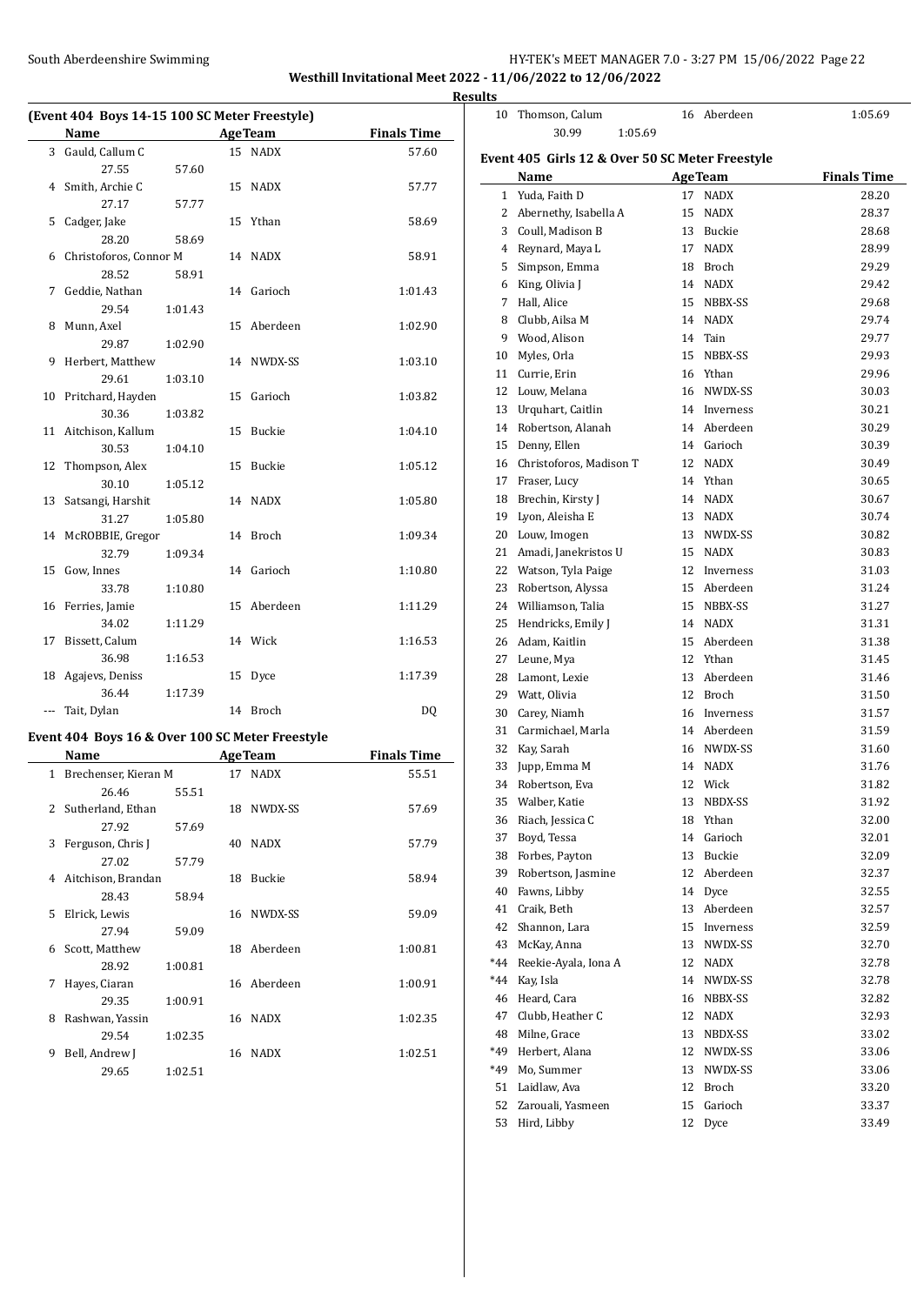### South Aberdeenshire Swimming **Example 23** HY-TEK's MEET MANAGER 7.0 - 3:27 PM 15/06/2022 Page 23 **Westhill Invitational Meet 2022 - 11/06/2022 to 12/06/2022**

**Results**

|       | (Event 405 Girls 12 & Over 50 SC Meter Freestyle)<br>Name<br><b>AgeTeam</b><br><b>Finals Time</b><br>Ythan<br>33.54<br>Killicoat, Emily<br>13<br>Fraser, Keira<br>Ythan<br>33.66<br>14<br>Strachan, Erin<br>NBDX-SS<br>12<br>33.69<br>Coutts, Amy<br>15<br>NWDX-SS<br>34.19<br>Garioch<br>Tweedie, Katy<br>12<br>34.32<br>Davidson, Siobhan<br>NWDX-SS<br>34.34<br>14 |    |             |           |  |
|-------|-----------------------------------------------------------------------------------------------------------------------------------------------------------------------------------------------------------------------------------------------------------------------------------------------------------------------------------------------------------------------|----|-------------|-----------|--|
|       |                                                                                                                                                                                                                                                                                                                                                                       |    |             |           |  |
| 54    |                                                                                                                                                                                                                                                                                                                                                                       |    |             |           |  |
| 55    |                                                                                                                                                                                                                                                                                                                                                                       |    |             |           |  |
| 56    |                                                                                                                                                                                                                                                                                                                                                                       |    |             |           |  |
| 57    |                                                                                                                                                                                                                                                                                                                                                                       |    |             |           |  |
| 58    |                                                                                                                                                                                                                                                                                                                                                                       |    |             |           |  |
| 59    |                                                                                                                                                                                                                                                                                                                                                                       |    |             |           |  |
| 60    | Eaton, Keira                                                                                                                                                                                                                                                                                                                                                          | 14 | NBBX-SS     | 34.48     |  |
| 61    | Mackay, Jessica                                                                                                                                                                                                                                                                                                                                                       | 14 | Dyce        | 34.51     |  |
| 62    | Ellis, Paige                                                                                                                                                                                                                                                                                                                                                          | 12 | NBDX-SS     | 34.77     |  |
| 63    | Pottinger, Zara K                                                                                                                                                                                                                                                                                                                                                     | 13 | <b>NADX</b> | 34.90     |  |
| 64    | Forbes, Lena                                                                                                                                                                                                                                                                                                                                                          | 13 | Wick        | 35.68     |  |
| 65    | Johnston, Kirsty                                                                                                                                                                                                                                                                                                                                                      | 12 | Garioch     | 36.13     |  |
| 66    | Lambley, Lucy                                                                                                                                                                                                                                                                                                                                                         | 12 | NBDX-SS     | 36.46     |  |
| 67    | Shehu, Hadiza                                                                                                                                                                                                                                                                                                                                                         | 15 | <b>NADX</b> | 36.48     |  |
| 68    | Chesher, Madeleine R                                                                                                                                                                                                                                                                                                                                                  | 12 | <b>NADX</b> | 36.49     |  |
| 69    | Gatton, Leah                                                                                                                                                                                                                                                                                                                                                          | 12 | Inverness   | 36.60     |  |
| 70    | Flett, Eve                                                                                                                                                                                                                                                                                                                                                            | 14 | NBDX-SS     | 36.64     |  |
| 71    | Ancketill, Gabriella                                                                                                                                                                                                                                                                                                                                                  | 12 | NWDX-SS     | 36.99     |  |
| 72    | Smith, Eve Marie                                                                                                                                                                                                                                                                                                                                                      | 12 | Dyce        | 37.23     |  |
| 73    | McWilliam, Elizabeth                                                                                                                                                                                                                                                                                                                                                  | 14 | Garioch     | 37.53     |  |
| $*74$ | Moore, Abigail                                                                                                                                                                                                                                                                                                                                                        | 12 | Garioch     | 38.24     |  |
| $*74$ | Basko, Zane                                                                                                                                                                                                                                                                                                                                                           | 14 | <b>NADX</b> | 38.24     |  |
| 76    | Tyszlak, Wiktoria M                                                                                                                                                                                                                                                                                                                                                   | 12 | <b>NADX</b> | 38.30     |  |
| 77    | Reid, Lacey                                                                                                                                                                                                                                                                                                                                                           | 12 | Broch       | 38.34     |  |
| 78    | Pacheco, Sofia                                                                                                                                                                                                                                                                                                                                                        | 13 | NBDX-SS     | 38.80     |  |
| 79    | Carter, Sienna                                                                                                                                                                                                                                                                                                                                                        | 13 | NWDX-SS     | 38.87     |  |
| 80    | Paterson, Maisie                                                                                                                                                                                                                                                                                                                                                      | 12 | Garioch     | 39.69     |  |
| 81    | Tennant, Hannah                                                                                                                                                                                                                                                                                                                                                       | 13 | NWDX-SS     | 40.56     |  |
| 82    | Marini, Anna-Sofia                                                                                                                                                                                                                                                                                                                                                    | 12 | Garioch     | 45.98     |  |
| ---   | Wraight, Charlotte                                                                                                                                                                                                                                                                                                                                                    | 14 | NWDX-SS     | <b>DQ</b> |  |

# **Event 406 Boys 12 & Over 50 SC Meter Backstroke**

 $\overline{\phantom{a}}$ 

|    | Name                     |    | <b>AgeTeam</b> | <b>Finals Time</b> |
|----|--------------------------|----|----------------|--------------------|
| 1  | Fearn, Dean L            | 14 | <b>NADX</b>    | 27.25              |
| 2  | Brechenser, Kieran M     | 17 | <b>NADX</b>    | 27.73              |
| 3  | Austin, Lewis            | 15 | Tain           | 29.21              |
| 4  | Christie, Thomas G       | 17 | <b>NADX</b>    | 30.01              |
| 5  | Smith, Archie C          | 15 | <b>NADX</b>    | 30.14              |
| 6  | Smitton, Andrew          | 15 | NBBX-SS        | 30.53              |
| 7  | Sutherland, Ethan        | 18 | NWDX-SS        | 30.71              |
| 8  | Cadger, Jake             | 15 | Ythan          | 31.33              |
| 9  | Christoforos, Connor M   | 14 | <b>NADX</b>    | 31.40              |
| 10 | Hayes, Ciaran            | 16 | Aberdeen       | 31.63              |
| 11 | Bruce, Aiden             | 13 | Aberdeen       | 31.81              |
| 12 | Munn, Axel               | 15 | Aberdeen       | 32.09              |
| 13 | Thompson, Alex           | 15 | Buckie         | 32.20              |
| 14 | Elrick, Lewis            | 16 | NWDX-SS        | 32.24              |
| 15 | Wright, Alex             | 14 | NWDX-SS        | 32.45              |
| 16 | Aitchison, Brandan       | 18 | Buckie         | 32.47              |
| 17 | Fearn, Kai L             | 12 | <b>NADX</b>    | 32.62              |
| 18 | Senguler, Nebi           | 12 | Wick           | 33.63              |
| 19 | Bichan, Owen             | 13 | NBBX-SS        | 33.64              |
| 20 | Shulayev-Barnes, Henry A | 14 | <b>NADX</b>    | 33.84              |
| 21 | Thomson, Calum           | 16 | Aberdeen       | 33.99              |
| 22 | Herbert, Matthew         | 14 | NWDX-SS        | 34.54              |
| 23 | Bell. Andrew I           | 16 | <b>NADX</b>    | 34.57              |

| 24 | Aitchison, Kallum   | 15 | Buckie       | 34.60 |
|----|---------------------|----|--------------|-------|
| 25 | Inkson, Nathaniel M | 17 | <b>NADX</b>  | 34.68 |
| 26 | Geddie, Nathan      | 14 | Garioch      | 34.94 |
| 27 | Slane, Sam          | 13 | Aberdeen     | 35.19 |
| 28 | Aberdein, James     | 13 | NBBX-SS      | 35.57 |
| 29 | Elrick. Arran       | 13 | NWDX-SS      | 35.64 |
| 30 | Guises, Anatole     | 12 | <b>NADX</b>  | 36.03 |
| 31 | McROBBIE, Gregor    | 14 | Broch        | 36.15 |
| 32 | Ritchie, Arlo       | 12 | NBBX-SS      | 36.16 |
| 33 | Ferries, Jamie      | 15 | Aberdeen     | 36.41 |
| 34 | Bremner, Lachlan    | 13 | Inverness    | 36.51 |
| 35 | Pappelbaum, Jakub   | 12 | <b>NADX</b>  | 36.65 |
| 36 | Pritchard, Hayden   | 15 | Garioch      | 36.73 |
| 37 | Reid, Fergus        | 12 | Garioch      | 36.91 |
| 38 | McCaul, Declan J    | 13 | <b>NADX</b>  | 37.33 |
| 39 | Macpherson, Austin  | 12 | Garioch      | 37.40 |
| 40 | Gow, Innes          | 14 | Garioch      | 37.70 |
| 41 | Strachan, Jensen    | 13 | <b>Broch</b> | 37.72 |
| 42 | Kelly, Max          | 12 | Garioch      | 38.00 |
| 43 | Satsangi, Harshit   | 14 | <b>NADX</b>  | 38.22 |
| 44 | McCaul, Austin J    | 12 | <b>NADX</b>  | 38.34 |
| 45 | Abernethy, Ethan M  | 12 | <b>NADX</b>  | 38.59 |
| 46 | Thomson, Finlay     | 12 | Aberdeen     | 38.72 |
| 47 | Storer, Alfred      | 12 | NBBX-SS      | 38.79 |
| 48 | Smith, Findlay      | 13 | Garioch      | 39.52 |
| 49 | Burt, Lewis         | 13 | Inverness    | 39.59 |
| 50 | Laing, Cameron      | 13 | NWDX-SS      | 40.28 |
| 51 | Ingram, Finlay A    | 12 | <b>NADX</b>  | 40.29 |
| 52 | Bissett, Calum      | 14 | Wick         | 41.45 |
| 53 | MacLennan, Finlay   | 12 | Alford Otter | 41.78 |
| 54 | Glennie, James      | 12 | Alford Otter | 42.12 |
| 55 | Mackay, Alexander   | 13 | Wick         | 42.21 |
| 56 | Agajevs, Deniss     | 15 | Dyce         | 42.80 |
| 57 | Tait, Dylan         | 14 | <b>Broch</b> | 43.85 |
| 58 | Grudzien, Oskar     | 12 | Dyce         | 43.91 |
|    |                     |    |              |       |

### **Event 407 Girls 12 & Over 400 SC Meter IM**

|   | Name              |         | <b>AgeTeam</b>  |         | <b>Finals Time</b> |
|---|-------------------|---------|-----------------|---------|--------------------|
| 1 | Coull, Madison B  |         | 13<br>Buckie    |         | 5:29.87            |
|   | 32.56             | 1:11.55 | 1:53.45         | 2:34.88 |                    |
|   | 3:23.97           | 4:13.14 | 4:52.45         | 5:29.87 |                    |
| 2 | Denny, Ellen      |         | 14 Garioch      |         | 5:35.51            |
|   | 34.71             | 1:15.11 | 2:01.07         | 2:45.26 |                    |
|   | 3:33.75           | 4:21.74 | 4:59.72         | 5:35.51 |                    |
| 3 | Hall, Alice       |         | NBBX-SS<br>15   |         | 5:38.73            |
|   | 35.39             | 1:18.53 | 2:03.66         | 2:46.41 |                    |
|   | 3:36.21           | 4:26.62 | 5:02.80         | 5:38.73 |                    |
| 4 | Campbell, Katy A  |         | NADX<br>16      |         | 5:42.38            |
|   | 32.78             | 1:13.07 | 1:56.37         | 2:39.17 |                    |
|   | 3:31.52           | 4:22.93 | 5:04.03         | 5:42.38 |                    |
| 5 | Boyd, Tessa       |         | 14 Garioch      |         | 5:46.15            |
|   | 38.34             | 1:22.48 | 2:05.56         | 2:48.59 |                    |
|   | 3:38.71           | 4:28.17 | 5:07.77         | 5:46.15 |                    |
| 6 | Urquhart, Caitlin |         | 14<br>Inverness |         | 5:55.30            |
|   | 36.61             | 1:22.24 | 2:07.80         | 2:53.11 |                    |
|   | 3:44.09           | 4:36.04 | 5:17.27         | 5:55.30 |                    |